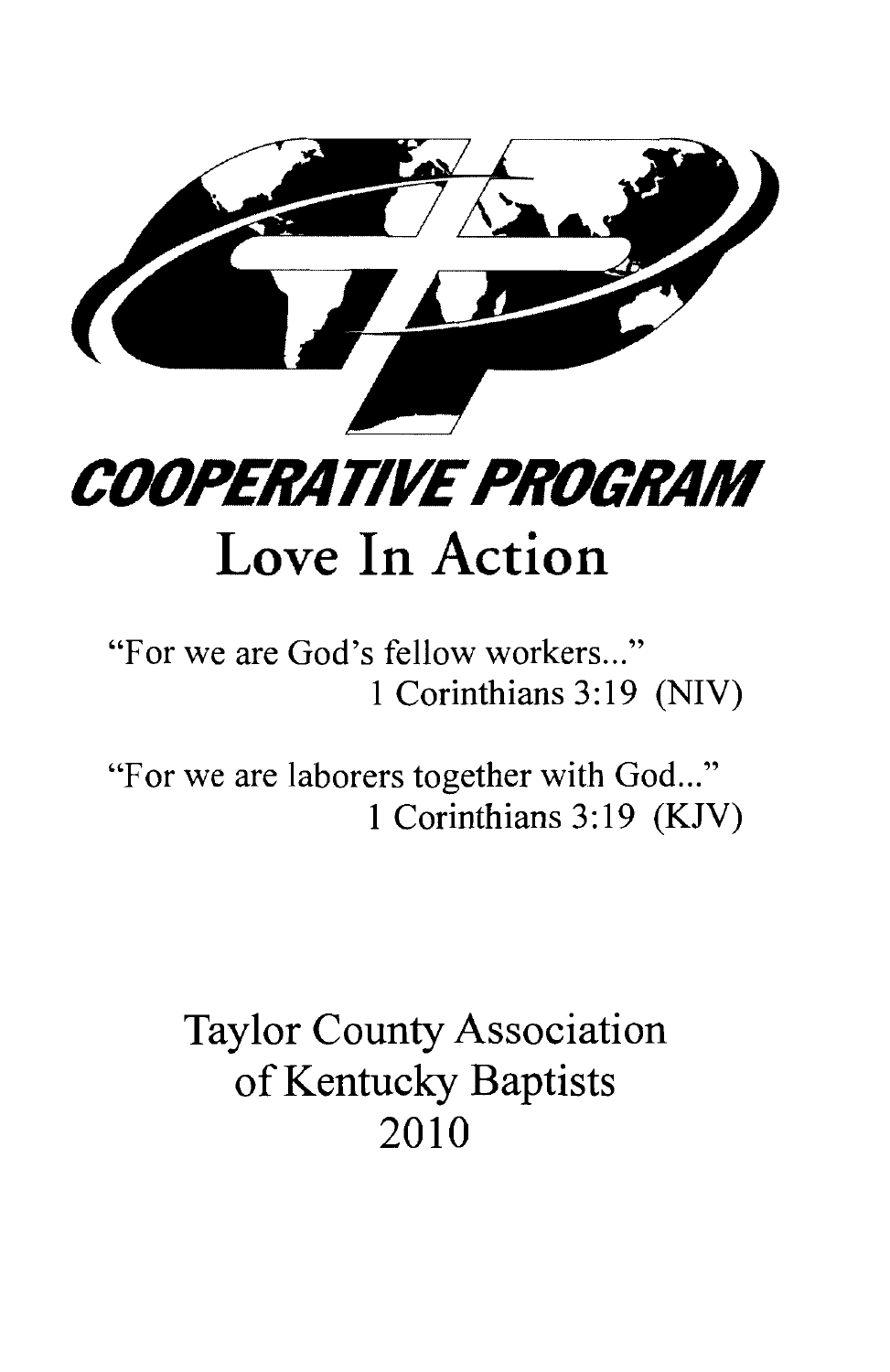#### **TABLE OF CONTENTS**

| <b>Table of Contents</b>                                                   | 3         |
|----------------------------------------------------------------------------|-----------|
| Calendar of Taylor County Executive Board and Annual Meetings              | $4 - 5$   |
| <b>Messengers</b>                                                          | 6         |
| <b>Constitution and Bylaws</b>                                             | $7 - 8$   |
| <b>Mission Projects</b>                                                    | 9         |
| <b>Order of Business for Spring Meeting</b>                                | 10        |
| <b>Order of Business for Fall Meeting</b>                                  | $10 - 11$ |
| <b>Proceeding of Fall Meeting</b>                                          | $12 - 15$ |
| <b>Historical Events of Churches</b>                                       | $16-17$   |
| In Memoriam                                                                | 18        |
| <b>Taylor County Baptist Association Proposed Budget</b>                   | $19-20$   |
| <b>Reports</b>                                                             |           |
| <b>Director of Missions Report</b>                                         | 20        |
| <b>Executive Board Report</b>                                              | $21 - 22$ |
| <b>Report from Nickolai Syrovatko</b>                                      | $23 - 24$ |
| <b>Auditor</b>                                                             | 24        |
| <b>Vision Committee Report</b>                                             | 24        |
| <b>Christian Women's Job Corps</b>                                         | 25        |
| <b>Baptist Campus Ministry</b>                                             | $26-29$   |
| Time, Place, Preacher Report                                               | 29        |
| <b>Mission Scholarship Committee Report</b>                                | 29        |
| <b>WMU Report</b>                                                          | 29        |
| <b>Lighthouse Counseling Report</b>                                        | $30 - 31$ |
| <b>Resolutions Committee Report</b>                                        | 32        |
| KBC Mission Growth Team Office: Church Planting & Associational Missions   | $33 - 34$ |
| <b>KBC Multiethnic Missions and Ministries Department</b>                  | $34 - 35$ |
| Appreciation Letter to Dr. Bill Mackey                                     | 35        |
| <b>Map Insert</b>                                                          | $36 - 37$ |
| KBC Mission Service & Ministries Dept. Summer 2011 Report for Associations | 38-39     |
| Letter from Nickolai Syrovatko                                             | 39-40     |
| <b>Associational Directory</b>                                             |           |
| <b>Associational Teams</b>                                                 | 41        |
| KBC Elected Representative on Board and Institutions from TCBA             | 42        |
| <b>Ordained Ministers</b>                                                  | 43        |
| <b>Associational Pastors</b>                                               | $44 - 45$ |
| <b>Executive Board Members</b>                                             | 46        |
| <b>Other Church Stuff</b>                                                  | $47 - 48$ |
| <b>Clerks</b>                                                              | 49-50     |
| <b>Discipleship Training</b>                                               | 50        |
| <b>Sunday School Directors</b>                                             | 51        |
| <b>Music Directors</b>                                                     | 52        |
| <b>Women Missionary Union</b>                                              | 53        |
| Deacons                                                                    | 54        |
| <b>Treasurers</b>                                                          | $55 - 56$ |
| <b>Brotherhood Directors</b>                                               | 56        |
| <b>Statistical Tables</b>                                                  | $57-61$   |
| <b>Historical Tables</b>                                                   | $62 - 67$ |
|                                                                            | 68-69     |
| <b>Taylor County Baptist Association Vision Committee Recommendations</b>  |           |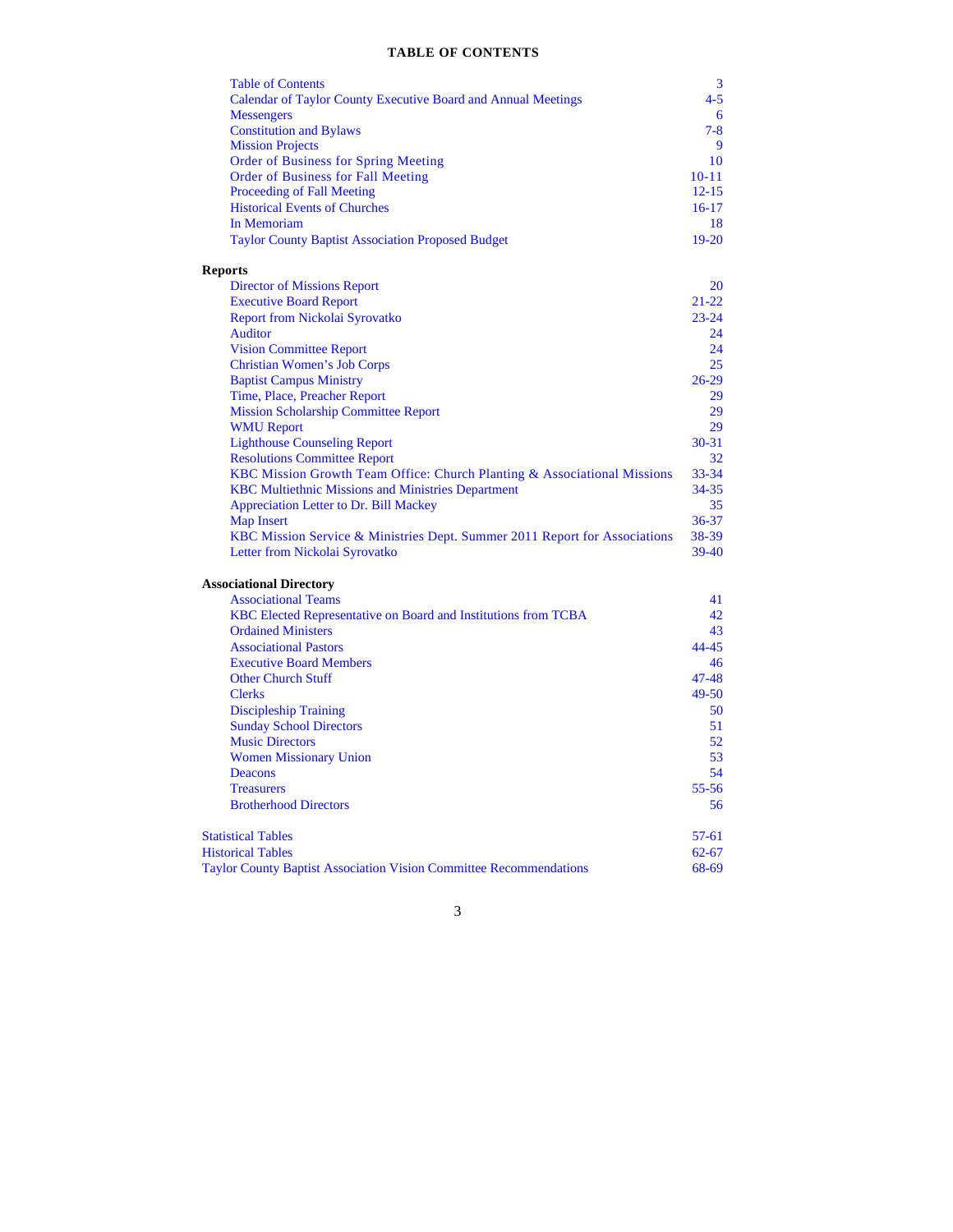#### **TAYLOR COUNTY ASSOCIATION** OF **KENTUCKY BAPTISTS**

Twenty-Fifth Annual Spring Meeting held with Liberty Baptist Church Monday, May 10, 2010 at 7:00P.M.

And

Fifty-Third Annual Meeting Salem Baptist Church Monday, September 13, 2010, 4:00 and 7:00 P.M

Moderator, Rev. Kyle Franklin Clerk Bro. Jim Campbell

The Taylor County Baptist Association will meet with Palestine Baptist Church Tuesday, September 14, 2010, At 7:00 P.M.

Fifty-Fourth Annual Meeting Friendship Baptist Church Monday, September 12, 2011, at 7:00 P.M.

And

Saloma Baptist Church Tuesday, September 13, 2011, At 4:00 P.M. and 7:00 P.M.

Preacher Annual Sermon Bro. Kyle Franklin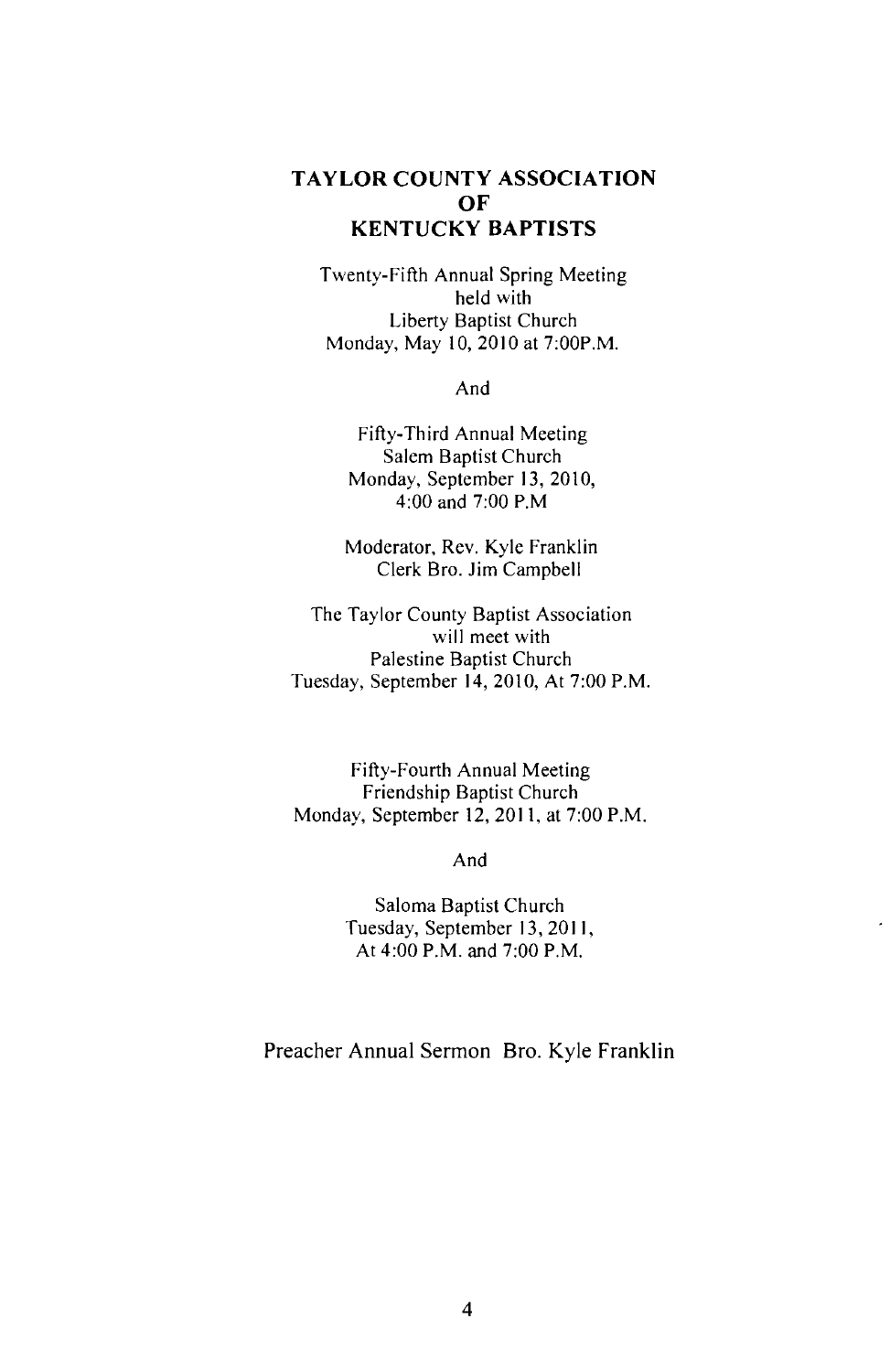#### **TAYLOR COUNTY EXECUTIVE BOARD AND ANNUAL MEETING 2010**

The Taylor County Association of Kentucky Baptist Executive Board meets on the second Monday of each month except June and November during which it meets on the first Monday. This allows executive board members to attend Southern Baptist Convention and the Kentucky Baptist Convention.

| Executive board | 11 January   |
|-----------------|--------------|
| Executive board | 8 February   |
| Executive board | 8 March      |
| Executive board | 12 April     |
| Executive board | $10$ May     |
| Executive board | 7 June       |
| Executive board | 12 July      |
| Executive board | 9 August     |
| Executive board | 13 September |
| Executive board | 11 October   |
| Executive board | 1 November   |
| Executive board | 13 December  |
|                 |              |

Executive board meets on the first Monday.

In 2011 there will be 5 designated executive board meetings plus any additional meetings as determined by the executive board.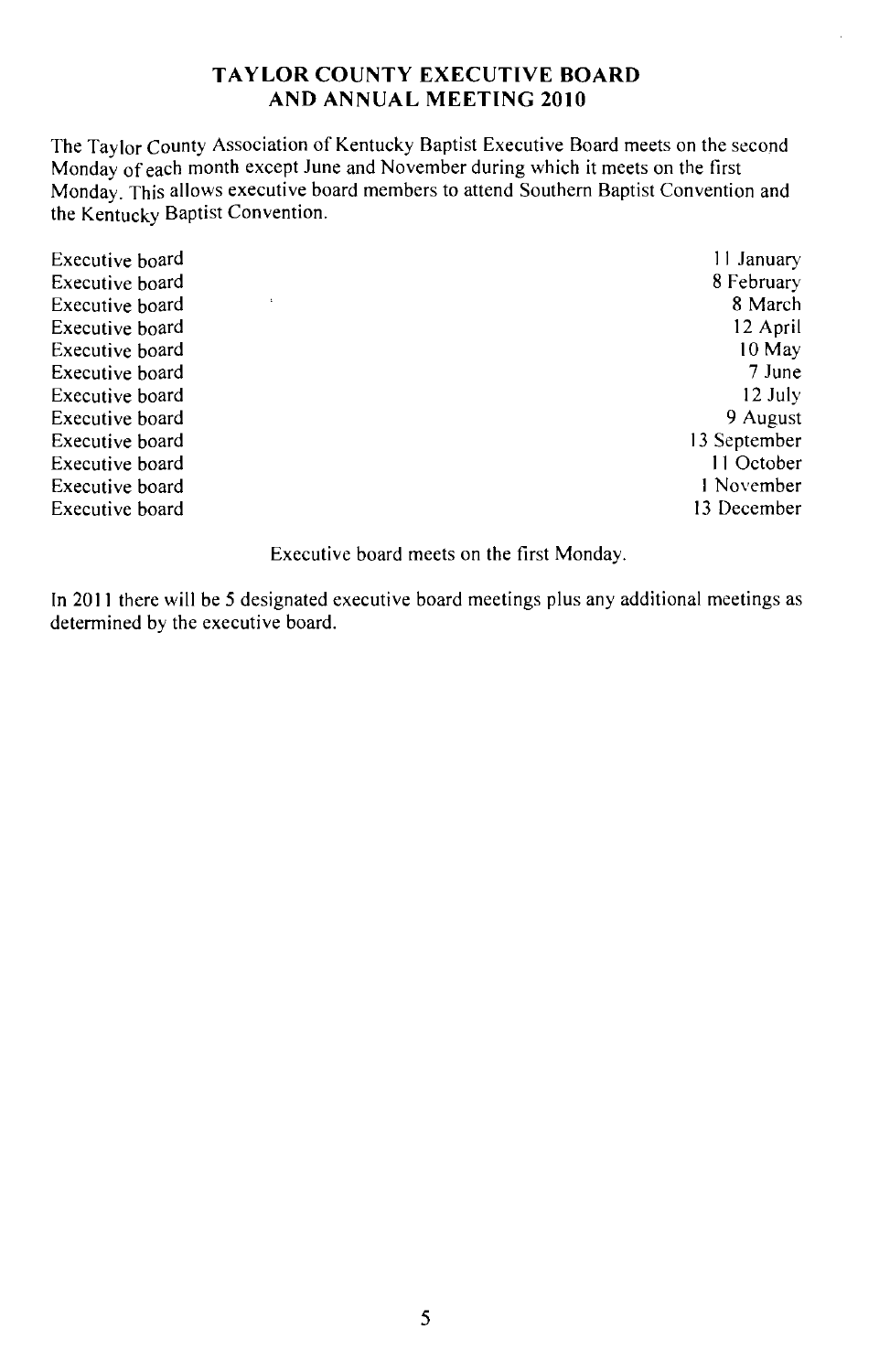#### **MESSENGERS**

The following people served at one or more of the sessions of the fall meeting.

#### Acton

John Batcher Darlene Batcher Rosaline Beck

#### Campbellsville

Robert Clark Ceecee Creech Chad Creech Kai Creech Pat Durham Ken Forman Robert Oldham Ed Pavy

#### Eastside

#### Elkhorn

Fairview Allan Cox Peggy Cox Don Gowin

Friendship Geraldine Jones Milton Jones Clyde Stephens

**Good Hope** Glenn Benningfield Shirley Benningfield J.Alvin Hardy Peggy Hardy Lynwood Newton

**Green River Memorial** Jamie Bennett

Liberty John Smith **Lowell Avenue** Dave Walters

Meadowview Ivan Cornett Nancy Cornett

Mount Gilboa Darrell Hunt La Quita Hunt Nancy Hunt

**Mount Roberts** Kyle Franklin **Bobby Milby** Drew Underwood

**Mount Washington** Gary Miller Phyllis Miller

Palestine Kim Bailey Barbara Bault William Bault Paige Gibson **Troy Gibson** Betty Graham Freddie Graham Charles Hedrick Sharon Hedrick Arlene Lynch

**Pitman Valley** 

**Pleasant Hill** Sam Crawley Regina Graham Dr. James Jones **Raikes Hill** 

#### **Robinson Creek**

Salem Michael Goodwin **Billie Sue Kibbons** Jerry Kibbons Sharon Wayne

Saloma Carolyn Forbis Mike Forbis L.T. Roy Zola Roy

#### South Campbellsville

Yuma Larry Bell Garry Bault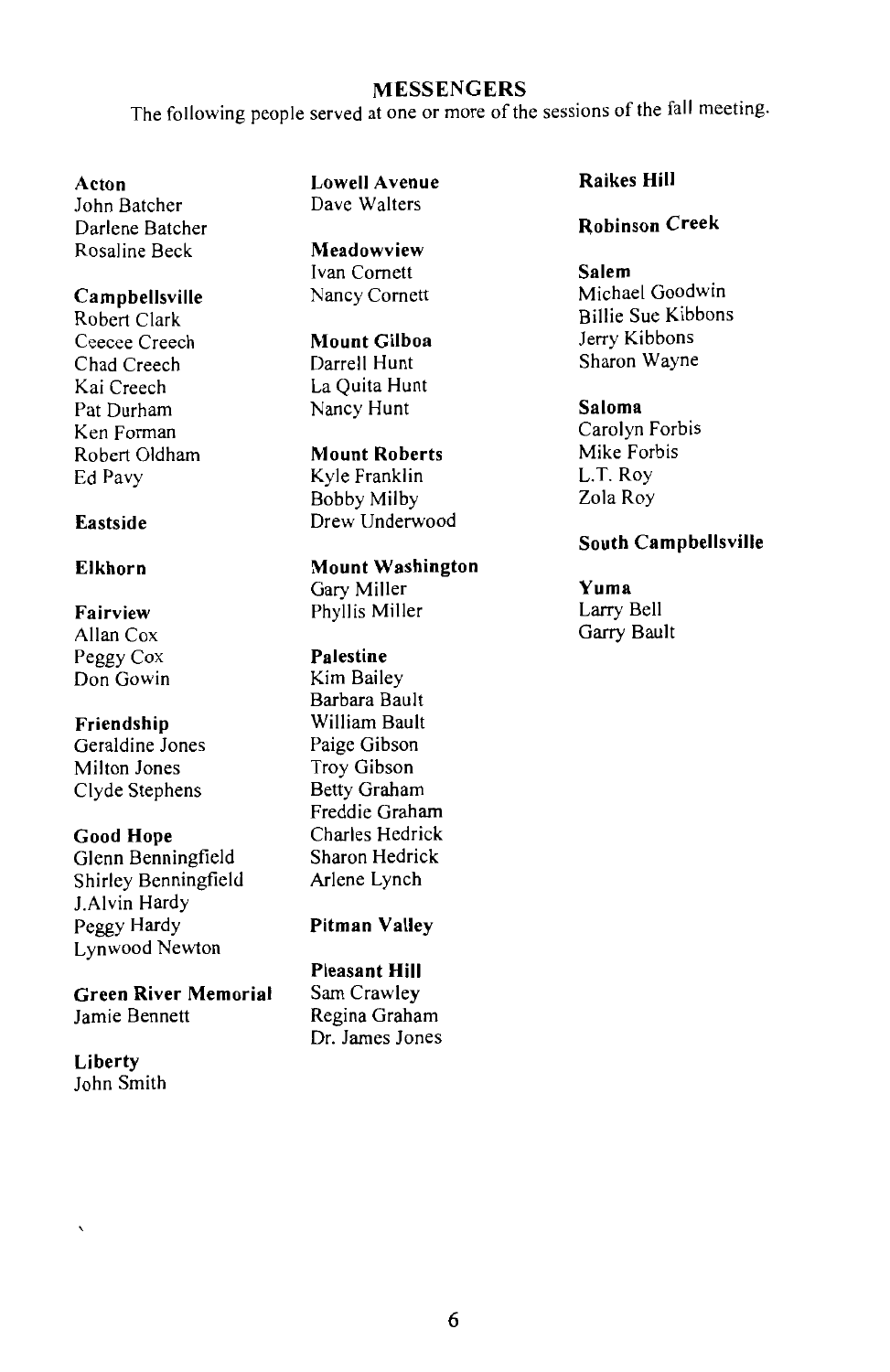#### **CONSTITUTION**

#### **Mission statement preamble**

We the Taylor County Association of Kentucky Baptist shall cooperate in fulfilling the great commission through missions, ministry, and fellowship and shall serve as a resource and equipping center for the churches and as a liaison between the churches and the association.

Article 1. This body shall be called the Taylor County association of Kentucky Baptists. Article 2. Each cooperating church shall be entitled to four messengers one of whom shall be the pastors and one additional messenger for each fifty members or fraction thereof above the first one hundred members plus four messengers from each mission sponsored. Article 3. The business of this body shall be when assembled to hear reports from the church with regard to their condition as to members prosperity, etc. to consult together for their development and growth in all matters, pertaining to the evangelism of the world and shall hold and control such property as shall come into possession of the association.

Article 4. The body shall exercise no authority over the local churches and recognizes their complete autonomy. The association reserves the right as final action to server relations with any cooperating church for engaging in practices not biblical.

Article 5, the executive team shall in addition to the annual meeting select a time and place for spring session for the purpose of electing officers and team leaders for the next associational year at which time the body shall elect by nomination and private ballot or raising hand vote: moderator assistant moderator clerk assistant clerk treasurer imposes on their respective officers. The executive team shall also nominate all team leaders at this time. All officers and team leaders shall continue in office until superseded successive terms. In the absence of moderator and assistant moderator the clerk shall convene the meeting and a moderator pro term shall be elected for that one meeting. The treasurer shall serve in absence of a clerk.

Article 6. Churches desiring fellowship in the association must make application to the executive board at least six months prior to the annual meeting. The application shall be referred to a Credentials Committee who shall be responsible for examining the churches article of faith and record of mission support. The committee will also be responsible for bringing a preliminary report to the executive board and a final report to the annual meeting.

Article 7. The executive board of the association shall be composed of all pastors of cooperating churches, missions and one lay member from each church. All general associational officers and team leaders will by virtue of the office be members of the executive board. The retiring moderator will be a member of the executive board for the same office in the sessions of the executive board. The executive board shall be empowered to fill any vacancy in associational leadership. A quorum of the executive board consists of nine members.

Article 8. In the appointment of teams, individuals shall be named instead of churches and on each team one or more members shall be laymen. The executive team shall consist of moderator, clerk, treasurer, team leaders, and such other members as the occasion demands. Article 9. This body shall meet annually according to adjustment but in case of emergency. The executive board may call a special session and also change the time and place of the meeting. In addition to the annual meeting the body shall meet in spring session for purpose of electing officers for the following associational year.

Article 10. This constitution may be altered or amended at any meeting of the body upon one year's notice by concurrence of two thirds of the members present. The labeling terminology not including any original intent of the article of the constitution adopted by southern baptize convention, Kentucky Baptist convention and/ or this association may be incorporated by vote at an annual meeting by a concurrence of two-thirds of the members presents.

Parliamentary rules: Robert's Rules of Order Is a guide of the parliamentary order followed by the association.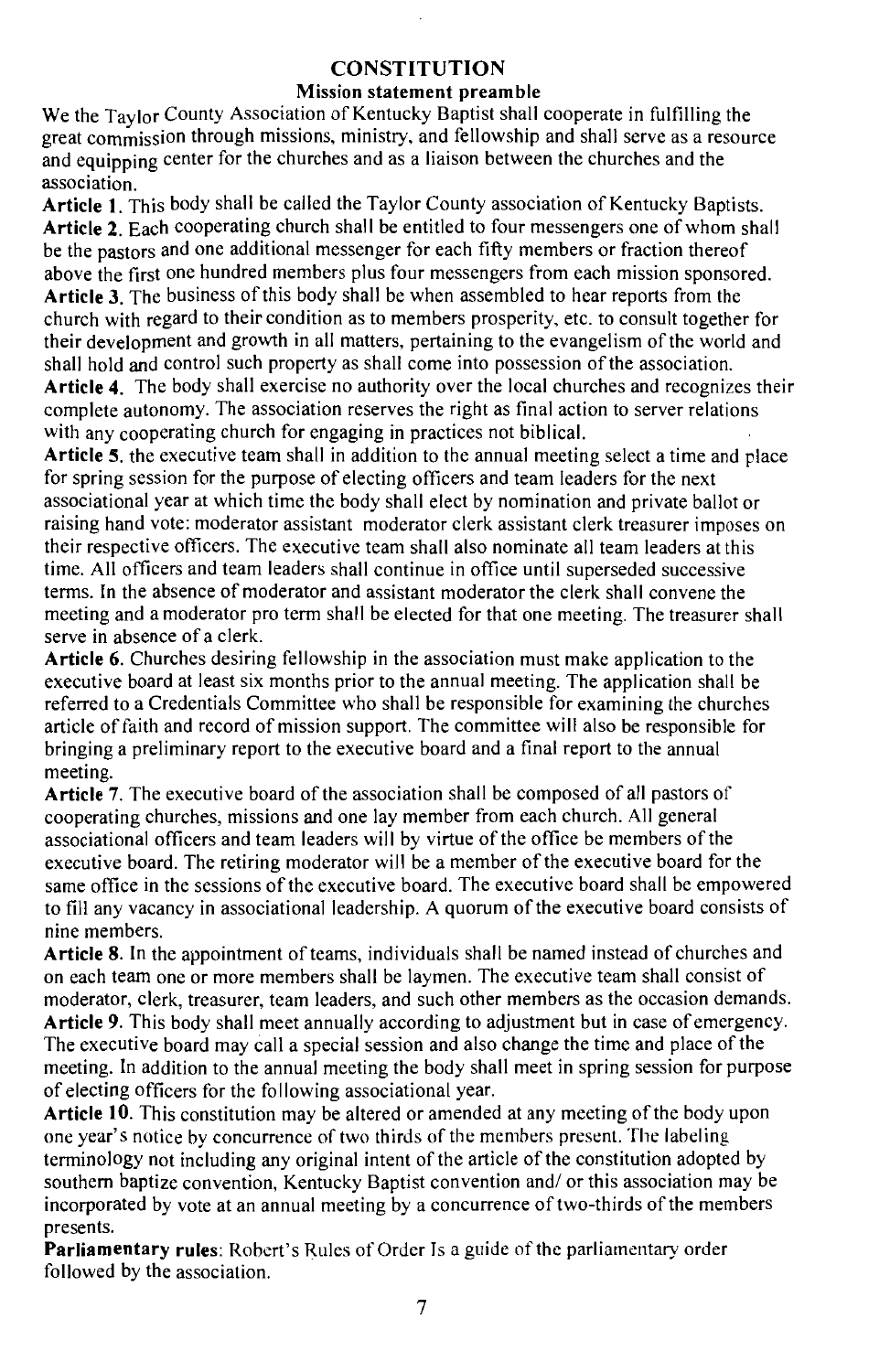#### **BY LAWS**

#### **Article 1-Duties of Officers**

1. Officers and team leaders elected at the spring session shall assume their duties at the close of the last session in the fall meeting.

2. The moderator shall chair all Associational and executive board meetings, shall make Ad Hoc committee appointments; shall serve as ex officio member of all teams and committee, shall direct the activities of the association shall serve as contact person for Director of Missions shall led in and maintain constant supervision of all phases of Associational work and shall perform other duties the office of moderator requires.

3. the clerk shall keep a record of the proceedings of the Association and the Executive Board: superintend the printing and distribution of the minute of the Association which shall include statics from August 1 through July 31 immediately preceding the annual meeting covered send copies to various other Baptist agencies and keeps a file of the minutes and other important papers of the association.

4. The treasurer shall receive all money contributed by the churches to the association or money received from other sources shall make reports to the Association and the executive board covering the associational year of August 1 through July 31 and shall make disbursements as authorized by the association the executive board and shall be authorized to pay a bill and salaries established by the budget adopted at an annual meeting until the next budget is adopted at the following annual meeting. All checks issued by the association shall bear the signature of the treasurer and the director of missions. In an emergency the assistant treasurer may sign in the absence of either the treasurer or the director of missions. The treasurer shall be bonded and the bonding fee paid by the association.

5. The director of missions shall be recommended by the executive team and shall be elected by the executive board or at an annual meeting. His (her) duties shall be commensurate with the job description initially adopted by the executive board in March 1999 unless changed by subsequent action.

6. An auditor shall be secured by the executive board to audit the treasurer's books and attest his annual report. The auditing expense if any shall be paid by the association.

#### **ARTICLE II-TEAMS**

1. The executive team shall be responsible for planning, developing, and promoting a program of activities for the year in all phases of church work. This team shall give a monthly report on the progress of their program. This team shall also serve as the personnel committee of the association.

2. The executive team will plan the program for the annual meeting name program participants and shall report to the executive board as far in advance as possible.

3. The executive team after consulting with the Auxiliary Teams of the association shall recommend to the association at its annual meeting nominators for leaders. The administrative team, The Spiritual growth ministries team leadership growth ministries team and the kingdom growth ministries team; and such other officers as the body may from time to time assign them.

4. The executive team shall be responsible for presenting a proposed budget in the annual fall meeting.

5. The standing teams of the association shall be the Administrative Team, The spiritual Growth Ministries Team, The Leadership Growth Ministries Team and the kingdom Growth Ministries team. The executive team shall be responsible for nominating all standing team members. Members of there standing teams shall serve a term of three years. Standing team members may be nominated for successive three-year terms. A representative from the women's missionary union and a representative from the hrotherhood shall be selected from the recommendations made by the executive team to the executive board. All other teams and Ad Hoc Committees shall be appointed thru the moderator unless specified by special motion of the executive board. NOTE: This will change with the Constitution and Bylaws Revision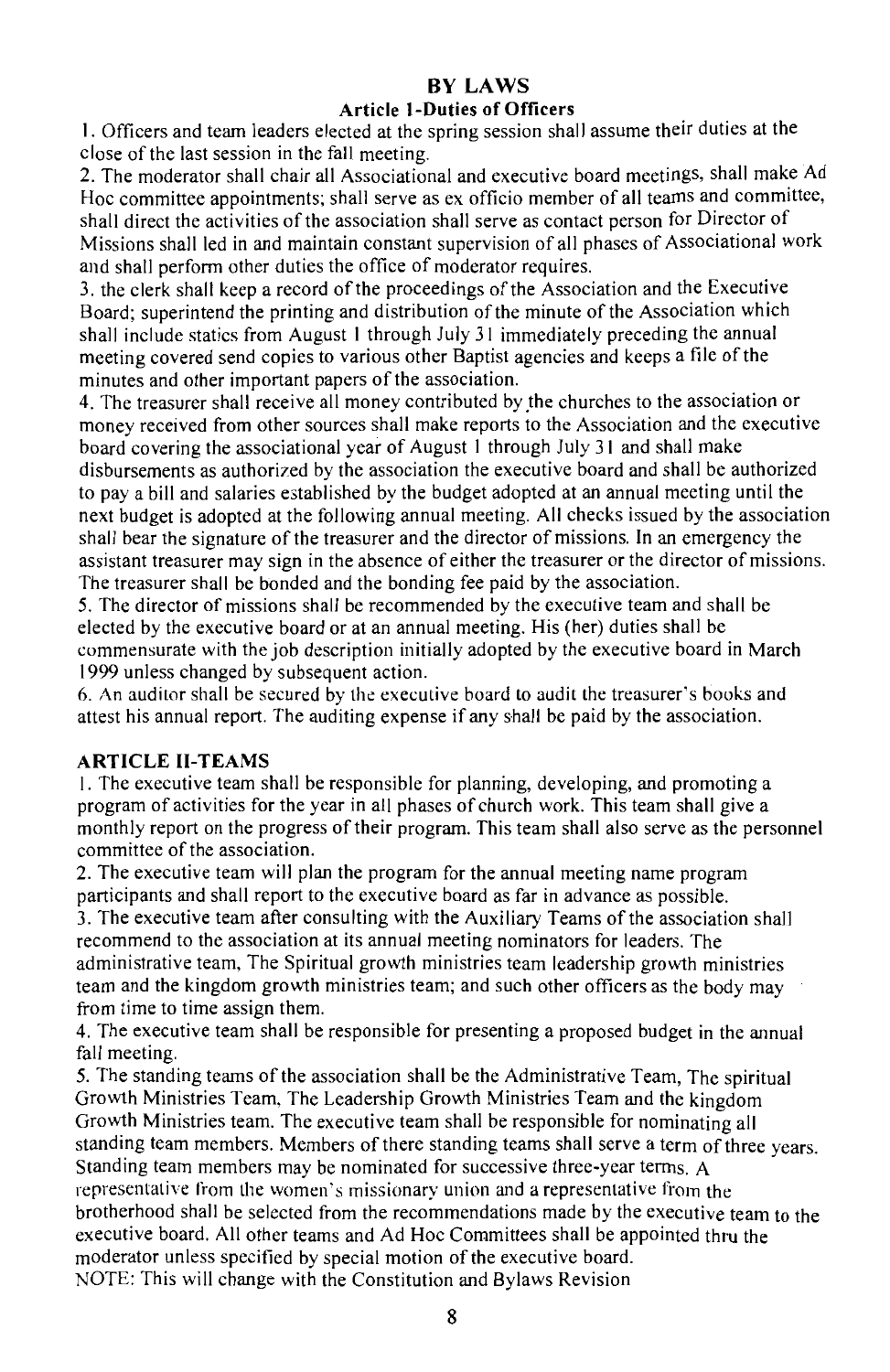#### **MISSION PROJECTS OF THE TAYLOR COUNTY BAPTIST ASSOCIATION 2010-2011**

**Hispanic Ministries** Assist People on Mission Trips Christian Women's Job Corps **Baptist Campus Ministry** Men on Missions Women's Missionary Union "Find It Here" "Backpack Blessings" Lighthouse Counseling July 4th Witnessing Outreach Vacation Bible School Clinic Children's Bible Drill Partnership with Campbellsville Baptist Church's Hispanic Ministry Partnership with the Southern Kentucky Hispanic Ministry Partnership with Dr. Nickolai Syrovatko, St. Petersburg, Russia Central Kentucky Crisis Pregnancy Center

#### **MISSION PROJECTS OF THE TAYLOR COUNTY BAPTIST ASSOCIATION 2009-2010**

**Hispanic Ministries Assist People on Mission Trips** Kentucky Heartland Outreach Christian Women's Job Corps **Baptist Campus Ministry** Lighthouse Counseling July 4th Witnessing Outreach Vacation Bible School Clinic Men on Missions Women's Missionary Union Partnership with Baptist Churches Hispanic Ministry and with Dr. Nickolai Syrovatko, St. Petersburg, Russia Central Kentucky Crisis Pregnancy Center Ransdell Chapel Fund, Campbellsville University Spiritual Growth Team Leadership Growth Team Kingdom Growth Team Disaster Relief Food Pantry "Find It Here" Prayer Walking and Gospel Distribution 2009-2010 Taylor County Baptist Association Churches cooperating to connect and disciple people to Jesus Christ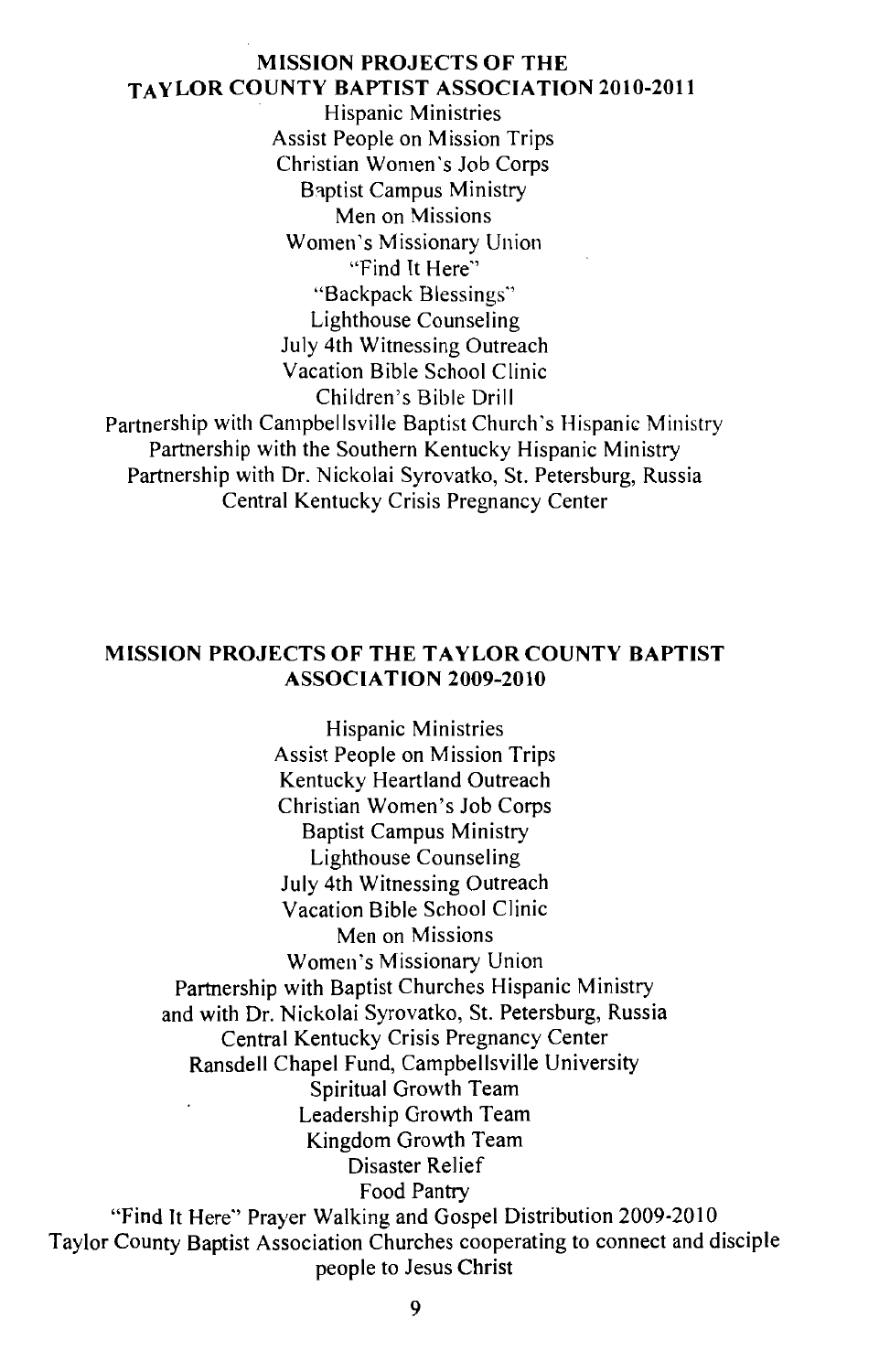## TWENTY-FIFTH ANNUAL SPRING MEETING **Liberty Baptist Church** May 13, 2010 7:00 PM

| Call to Order                                         |                            | Dr. Skip Alexander                           |
|-------------------------------------------------------|----------------------------|----------------------------------------------|
| Hymn 545                                              | "Love Is the Theme"        |                                              |
| Welcome, Scripture, Prayer                            |                            | Rev. Carlos Compton                          |
| <b>Enrollment of Messengers</b>                       |                            | Bro. Jim Campbell                            |
| Roll Call of Churches                                 |                            |                                              |
| Hymn 572                                              | "I Love to Tell the Story" |                                              |
| "Find It Here" Update                                 |                            | Rev. Ken Forman                              |
| "Find It Here" Testimony                              |                            |                                              |
| Prayer for On-Going Outreach                          |                            | Rev. Ken Forman                              |
| Election of Officers                                  |                            | Moderator                                    |
| Vision Committee                                      |                            | Rev. Al Hardy                                |
| DOM Search Committee Update Report                    |                            | Moderator                                    |
| Interim Director of Missions Report                   |                            | Bro. Ken Forman                              |
| Special Music                                         |                            |                                              |
| Message                                               |                            | Hispanic Mission Pastor, Rev. Enrique Valdes |
| Benediction, Presentation and Prayer for new Officers |                            |                                              |
| Fellowship                                            |                            |                                              |

#### FIFTY-THIRD ANNUAL MEETING **Salem Baptist Church** September 13, 2010  $7:00$  PM

| Theme: "Connecting Generations in Christ"      |                                                                                |                                 |
|------------------------------------------------|--------------------------------------------------------------------------------|---------------------------------|
|                                                | Call to Order Moderator-Bro. Kyle Franklin, Pastor, Mt. Roberts Baptist Church |                                 |
| Hvmn 653                                       |                                                                                | "God Give Us Christian Homes"   |
|                                                | Welcome, Scripture, Prayer Bro. Michael Goodwin, Pastor, Salem Baptist Church  |                                 |
| <b>Adoption of Program</b>                     |                                                                                | Bro. Jim Campbell               |
| Appointment of Resolutions Committee           |                                                                                | Bro. Kyle Franklin              |
| Time, Place and Preacher                       |                                                                                | Bro. Don Gowin                  |
| Treasurer's Report                             |                                                                                | Bro. David Gaddie               |
| Auditor's Report                               |                                                                                | Bro. Robert Langlois            |
| In Memoriam                                    |                                                                                | Bro. John Batcher               |
| Ky. Baptist Convention Agencies Representative |                                                                                | Dr. Jay Barnett,                |
|                                                |                                                                                | Professor of Distance Education |
|                                                |                                                                                | Clear Creek Bible College       |
| Annual Sermon                                  | Bro. Michael Goodwin, Pastor, Salem Baptist Church                             |                                 |
| Benediction                                    |                                                                                | Bro. Kyle Franklin              |
|                                                |                                                                                |                                 |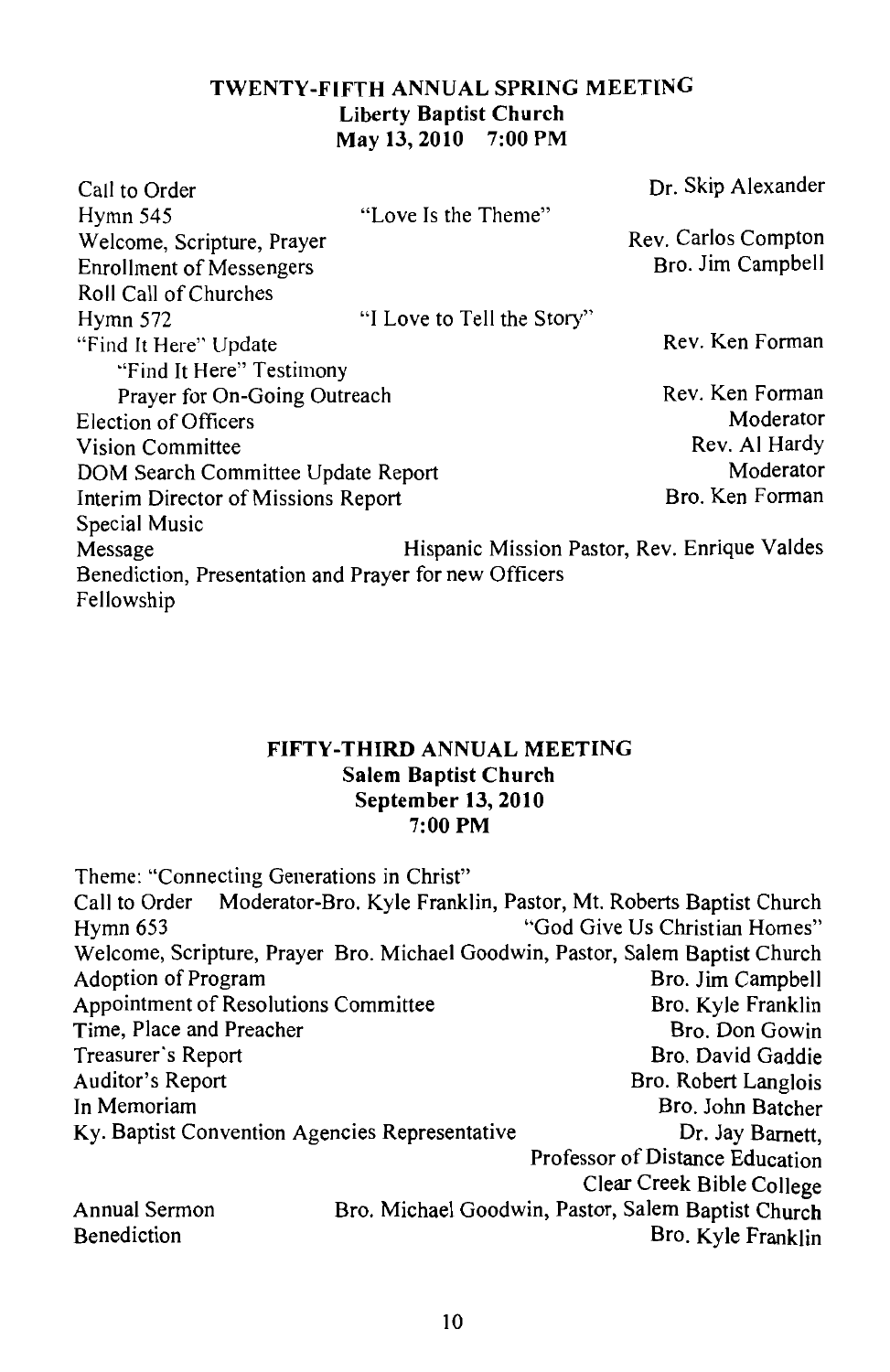#### **Palestine Baptist Church** September 14, 4:00 & 7:00 PM 4:00 PM

Call to Order Bro. Kyle Franklin Hymn Welcome, Scripture, Prayer, Dr. Charles Hedrick, Pastor, Palestine Baptist Church Reports Vision Committee Bro. Al Hardy, Pastor, Good Hope Baptist Church "Evangelism Thrust" Report Bro. Don Green Russia Dr. Jerry Kibbons Time, Place, Preacher Bro. Don Gowin Christian Women's Job Corps Mrs. Billie Sue Kibbons Women's Missionary Union Mrs. Sharon Wayne Lighthouse Counseling Dr. Scot Wigginton **Baptist Campus Ministries** Bro. Ed Pavy  $4.45$ Miscellaneous Business Special Music "Always Enough" Connie Arnold **Mission Testimonies** Kevin Mings (China)  $5:45$ Benediction and Meal Blessing  $7:00$ Call to Order Bro. Kyle Franklin Hymn Scripture & Praver Bro. Roger Robertson, Pastor, Eastside Baptist Church **Recognition of Visitors** Bro. Jim Campbell  $7.10$ **Resolution Committee Report**  $7:20$ Interim Director of Missions Bro. Ken Forman  $7:35$ Dr. Bill Mackey Executive Director, Kentucky Baptist Convention

Bro. Ken Forman Introduction of Associational Officers **Benediction** Bro. Brent Gupton, Meadowview Baptist Church Adjournment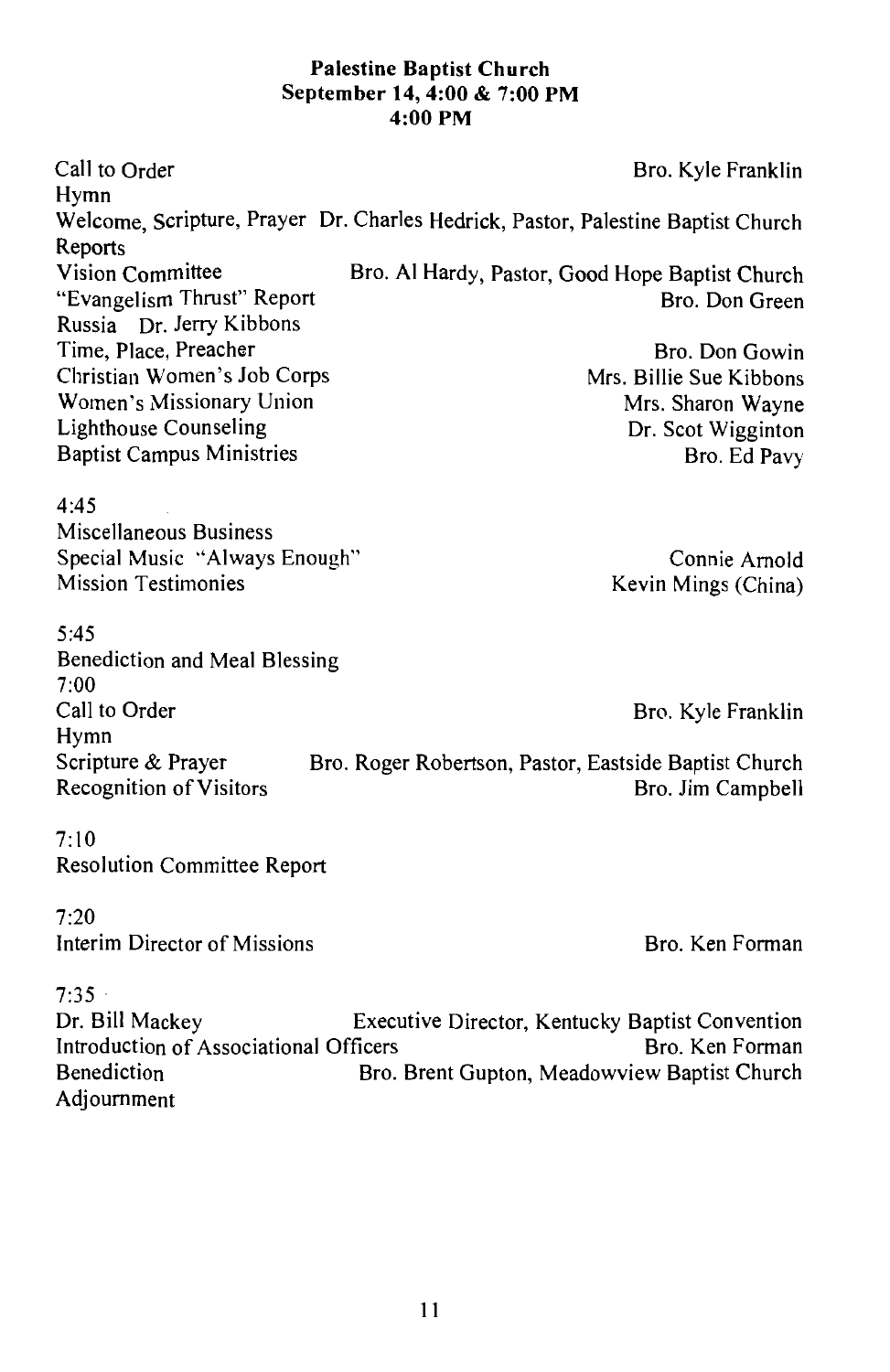#### Minutes - Taylor County Association of Kentucky Baptist **Fifty-Third Annual Fall Meeting**

September 13, 2010

Session - Salem Baptist Church

Moderator Kyle Franklin called the fifty-third annual session of the Taylor County Association of Kentucky Baptists to order at 7:00 p.m.

The congregation sang "God Give us Christian Homes." Salem Pastor Michael Goodwin welcomed those present, read Hebrews 6-7, and led in prayer.

Clerk Jim Campbell made the roll call of churches. Seventeen of the twenty-three churches in the association were represented. He then moved that the presently enrolled messengers plus any enrolling up to the prescribed limits according to the by-laws of this association be seated as messengers to this fifty-third fall meeting of the Taylor County Association of Kentucky Baptist. John Smith seconded the motion, and it carried.

The clerk moved that the presently printed program with necessary adjustments and corrections be approved as the program for this and succeeding sessions of the annual meeting. After a second by Fred Miller, the motion carried.

The moderator presented a list of those appointed to the Resolutions Committee.

Don Gowin requested that messengers contact him with suggestions for the time, place, and preacher for next year's annual meeting.

David Gaddie presented the treasurer's report and moved for its approval. After a second by the clerk, the report was approved.

Auditor Bob Langlois indicated that with the recent surgery of the treasurer, the audit would not be completed until the next executive board meeting. Michael Goodwin moved to postpone the approval of the Auditor's report until the next executive board meeting. The clerk seconded the motion, and it carried.

Acton Pastor John Batcher read II Corinthians 1:3-5, presented a list of those members of associational churches who went to be with the Lord during the 2009 and 2010 associational year, and led in prayer.

Clear Creek Professor of Distance Education Jay Barnett Presented a report on Kentucky Baptist Convention agencies, stressing the historical significance of Kentucky Baptists in Southern Baptist work.

Connie Arnold presented "Always Enough" as special Music.

The annual fall sermon was delivered by Rev. Michael Goodwin who based his message on Genesis 6:5-22.

Interim Director of Missions Ken Forman Announced the evangelism thrust scheduled for 11 October 2010.

After a motion by the clerk that the associational meetings recess until 4:00  $\mu$  m. Tuesday at Palestine, David Walters seconded the motion. James Jones dismissed the meeting with prayer.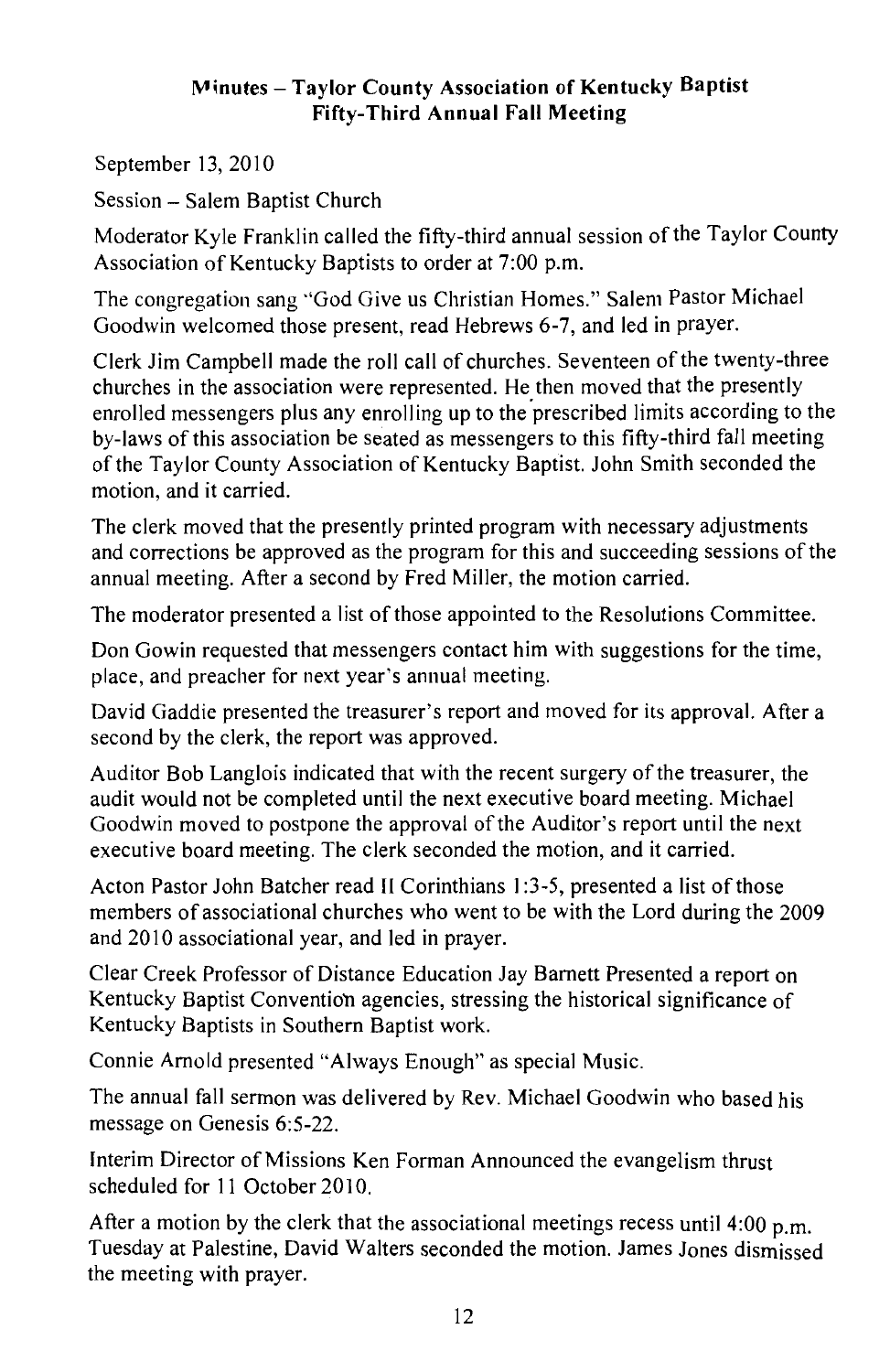#### Minutes- Taylor County Association of Kentucky Baptists **Annual Fall Meeting 2010**

Session  $2(A$ fternoon) – Palestine Baptist Church

Moderator Kyle Franklin called the afternoon session of the second session of the fifty-third annual session of the Taylor County Association of Kentucky Baptists to order at  $4:02$  p.m.

Palestine Music Director Kelly Calmes led the congregation in singing "Sweet. Sweet Spirit." Pastor Charles Hedrick welcomed those present, read Psalm 145:1-7, and led in praver.

Al Hardy, Chair of the Vision Committee, made several comments and presented the following motion.

This proposed motion had first been presented at the 2009 fall meeting as a first reading.

The Taylor County Baptist Vision Committee moves that the association hold an annual fall meeting. In addition, the Taylor County Baptist Executive Board meet no fewer than five meetings in the calendar year and other meetings of ministries and committees to meet as needed to encourage and further the work of the association

Constitution Article 5 – The Executive Team shall, (Delete "addition to") in the annual meeting, select a time and place (delete "for spring session") for the purpose of electing officers and team leaders for the next associational year... (No further changes)

Constitution Article 9 – Delete the last sentence. ("In addition to the annual meeting, the body shall meet in spring session for the purpose of electing officers for the following associational year.")

Bylaws Article I. Duties of Officers, part 1 – Officers and team leaders (delete "selected at the spring meeting") shall assume their duties at the close of the last session of the fall meeting.

Bylaws Article I, Duties of Officers, part 5 – The Director of Missions shall be recommended by the executive team and shall be elected by the executive board or at an annual meeting. His (Her) duties shall be commensurate with the job description initially adopted by the executive board (Delete "This team shall give a monthly report on the progress of these programs.") No further changes.)

Bylaws Article II. Teams. part  $1 -$ The Executive Team shall be responsible for planning, developing, and promoting a program of activities for the year in all phases of church work. (Delete "This team shall give a monthly report on the progress of these programs.") No further changes)

Bylaws Article II, Teams, part 3 – The Executive Team, after consulting with the Auxiliary teams of the association, "Comma added for grammatical correctness) shall recommend to the Association at its annual meeting nominations for leaders (delete ", The Administrative Team, The Spiritual Growth Ministries Team, and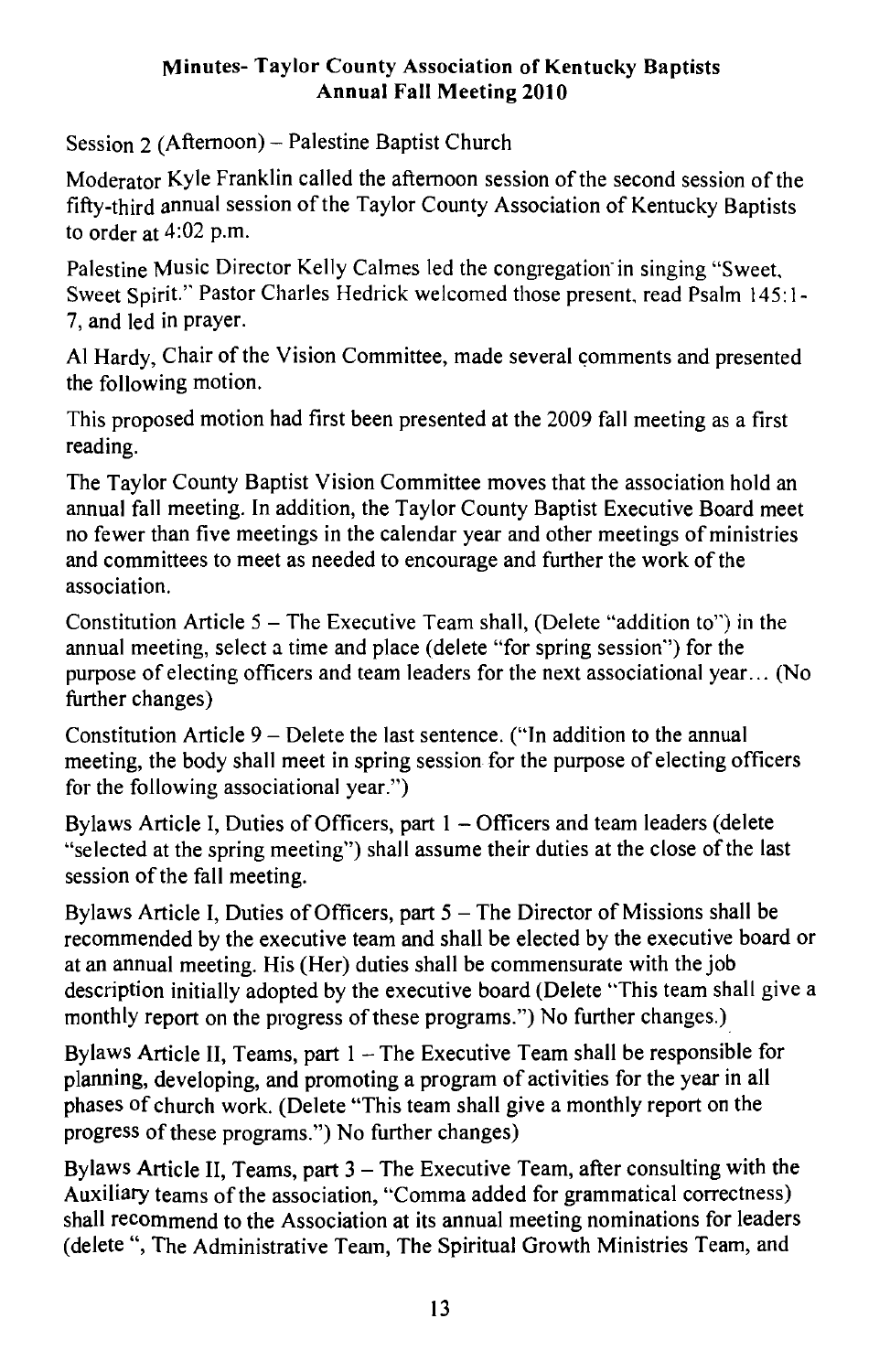the Kingdom Growth Ministries Team, and such")(add "and") other officers as the body may from time to time assign them.

Bylaws Article II, Teams, part 5 - Delete the first sentence. ("The standing teams of the association shall be the Administrative team. The Spiritual Growth Ministries Team, The Leadership Growth Ministries Team, and the Kingdom Growth Ministries Team.") (No further changes)

The motion carried.

Team reports followed.

Evangelism Thrust - Don Green

Russian Ministry of Nickolai Syrovatko - Dr. Jerry Kibbons

Time, Place, and Preacher Committee – Don Gowin requested the privilege of making his report in the evening session. It was granted.

Mission Trips Scholarship - Rev. Michael Goodwin

Christian Women's Job Corps - Mrs. Billie Sue Kibbons

Women's Missionary Union - Mrs. Sharon Wayne

Lighthouse Counseling – Dr. Scott Wigginton

Campus Ministry - Rev. Ed Pavy

All of these reports were approved.

Brother Franklin opened the floor for miscellaneous business. Dr. Charles Hedrick addressed several problems he saw with the duties of the Executive Team. After much discussion, Dr. W.R. Davenport made the following motion.

I move that the moderator appoint a By-laws review committee with special emphasis on the Executive (Administrative) team and its functions: and that when they are ready to report their findings and recommendations, a special association meeting be called to consider and act on these recommendations.

Al Hardy seconded the motion, and it was approved.

Kelly Calmes presented as special music, "It's Still the Cross," as a solo.

The following game testimonies of their mission trips:

Drew Underwood and Kevin Mings - Mission trip to China

Chad and Kai Creech – Mission trip to Pideville (Disaster Relief)

Charles Hedrick dismissed the afternoon session with prayer that also served as a blessing on the potluck meal to follow.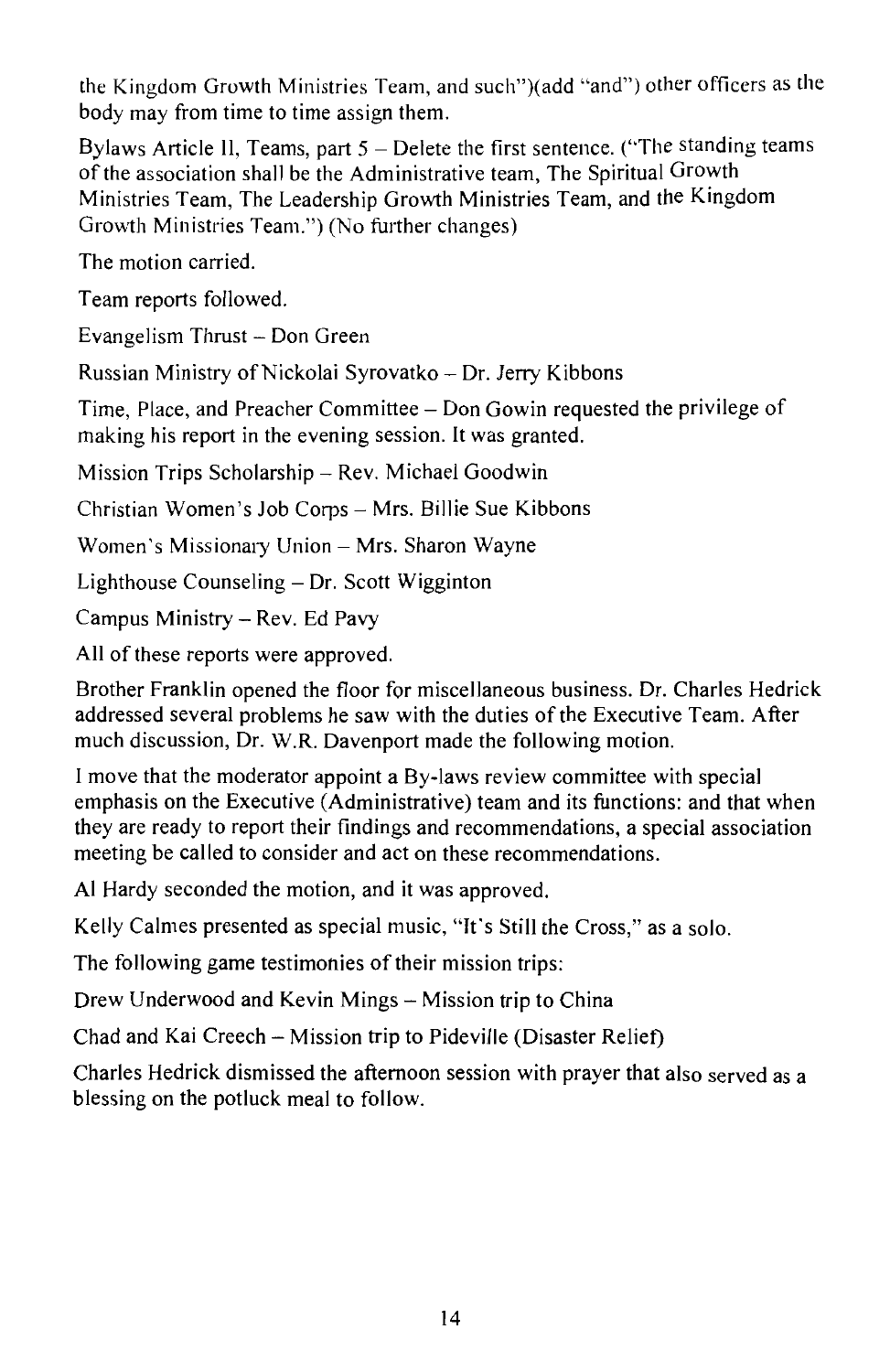Session 3 (Evening) – Palestine Baptist Church

Moderator Kyle Franklin called the evening session of the second session of the fifty-third annual session of the Taylor County Association of Kentucky Baptists to order at 7:03 p.m. Kelly Calmes led the congregation in the singing of "Victory" in Jesus "

Rev. David Walters, Pastor at Lowell Avenue led in praver.

Visitors were recognized.

Treasurer David Gaddie moved to be authorized to continue pay debts and commitments prescribed by the previous budget until the new budget was approved. After a second by the clerk, this motion was approved.

Dr. Bob Oldham brought the Resolutions Committee Report and moved for its approval. This report was approved.

Time, Place, and Preacher Committee Chairman Don Gowin reported that Friendship and Saloma had agree to host the 2011 Association meeting on 13 and 13 September respectively. Kyle Franklin agreed to preach the annual sermon. This report was approved.

Ken Forman, Director of Missions, presented his report, which was approved.

The Palestine choir presented special music at this time.

Dr. Bill Mackey, Executive Director of the Kentucky Baptist Convention. presented a message entitled, "That We Might Be More Like God," based on Philippians 1:3ff

After Ken Forman presented the officers for the coming year, a motion was made, duly seconded and carried to adiourn.

The meeting closed with prayer.

Jim Campbell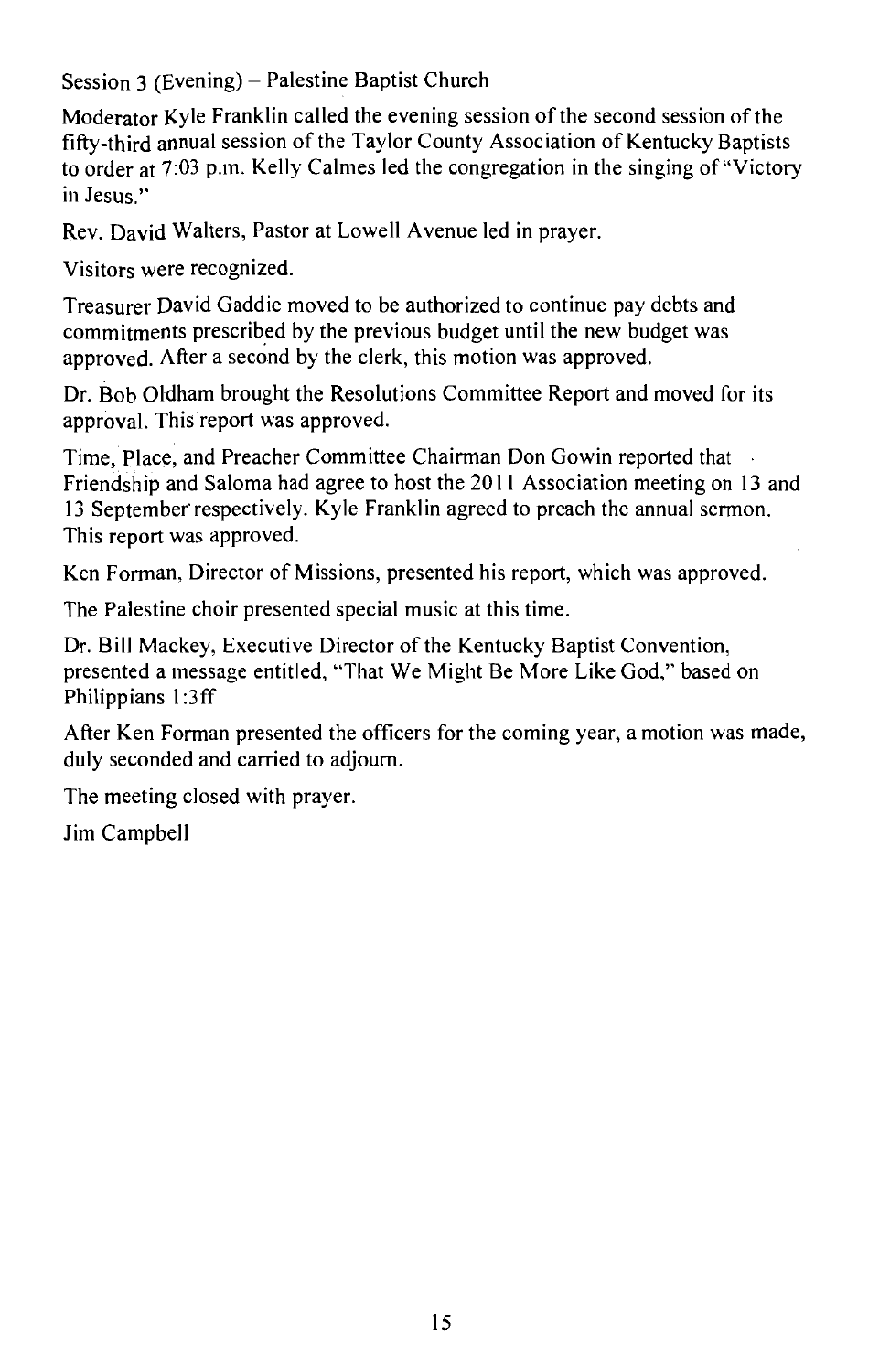## HISTORICAL EVENTS IN THE LIFE OF OUR CHURCHES

## Acton

- New outdoor carpet on porch steps
- New Sunday School class

## Campbellsville

- · Partnership with Costa Rica
- · Upward Basketball
- New Bible study groups
- Outreach at Veterans Memorial Park
- Disaster Relief Teams
- Blessing of the Bikes
- Outreach at Anna Court
- Hispanic Soccer
- Gathering Grounds for CU students
- · Hispanic Worship & Bible study
- Young at Heart
- Find it Here event
- Eats & Treats Outreach
- ESL: English as Second Language
- 30-Hour Famine (Youth)
- $\bullet$  VBS

## Fairview

• New sidewalk

## Friendship

• Called Bro. Phillip Rowen as Interim Pastor

### Liberty

• Acteens participated in 5-day mission effort with other Acteens from across the state to prepare for the Kentucky Horse Park – World Equestrian games.

### **Lowell Avenue**

• Construction of Family Life Center connected to the present building

## Mt. Roberts.

- New church van
- Pastor mission trip to Honduras
- China mission trip
- First Annual "Talent Night"
- On Target for Christ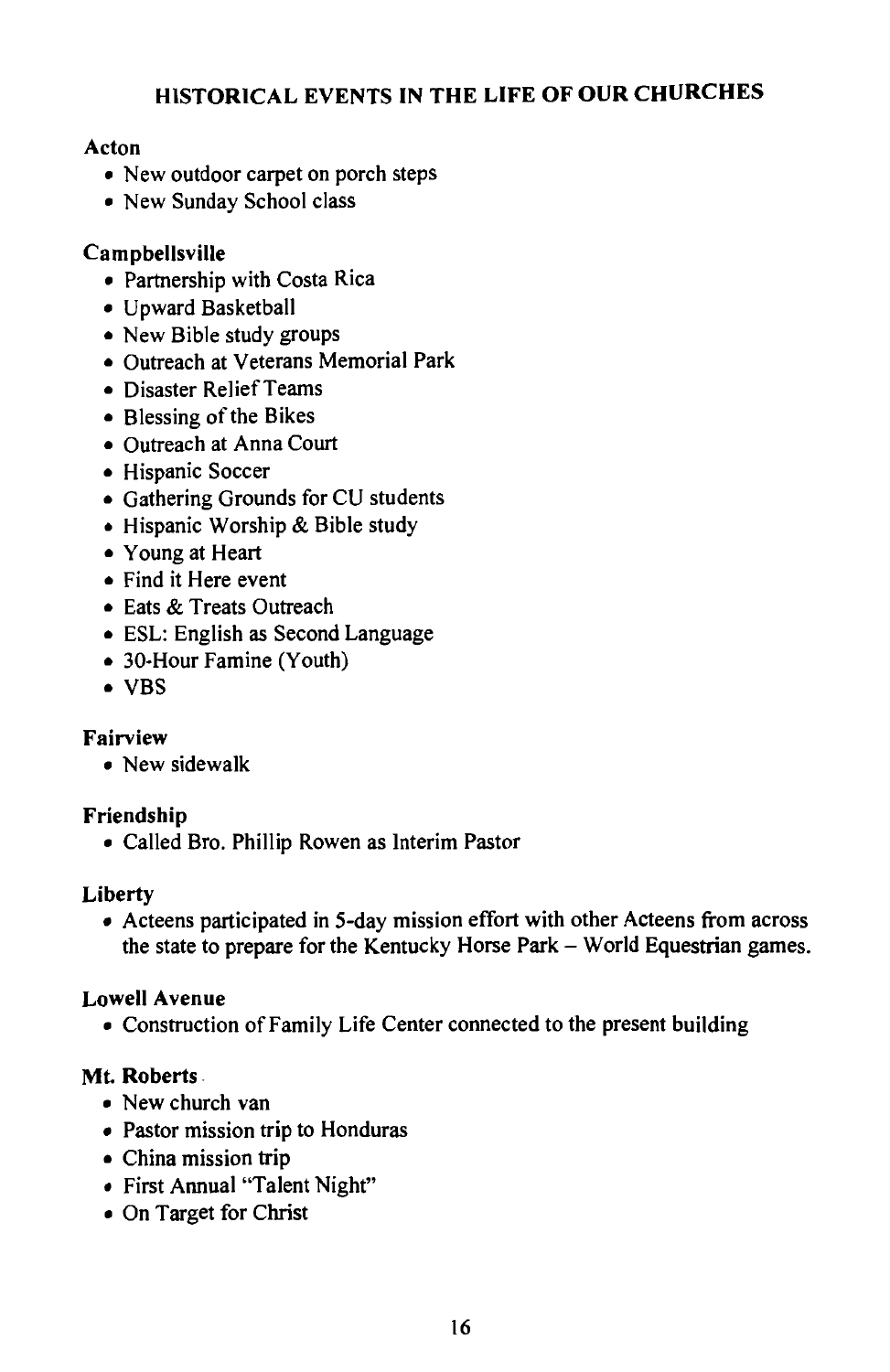## **Pleasant Hill**

- · Soil ministry began this year
- Donated app. 100 shoe boxes to Operation Christmas Child
- Participated in "Find it Here" campaign, delivering app. 500 door hangers and then follow-up visits
- Collected items for grooms at the World Equestrian Games
- Elected 3 new deacons and had deacon ordination service
- Had Homecoming Celebration on August 30 with over 500 in attendance
- Our mission groups sponsored a "Missionary Kid" while she was attending Campbellsville University
- Adam Reynolds went on mission trip to Iraq

## Saloma

- Coordinated Sunday School at Green River State Park
- Supported Christian Motorcyclists Associate and hosted a special day for **CMA**
- Continued involvement in nursing home and jail ministry
- Successful VBS
- Expanded work with African American Baptist Church
- Coordinated prison fellowship Angel Tree Ministry in Taylor and Green Counties
- Expanded Hispanic Mission support
- Funded sixth water well in Zambia
- Demolished former parsonage and added parking and green space
- Called new minister of worship
- Supported mission trip to South Dakota

## Yuma

- Began Deacon-Family-Ministry Plan
- Erected "Find it Here" sign
- Called Carlton Winters as pastor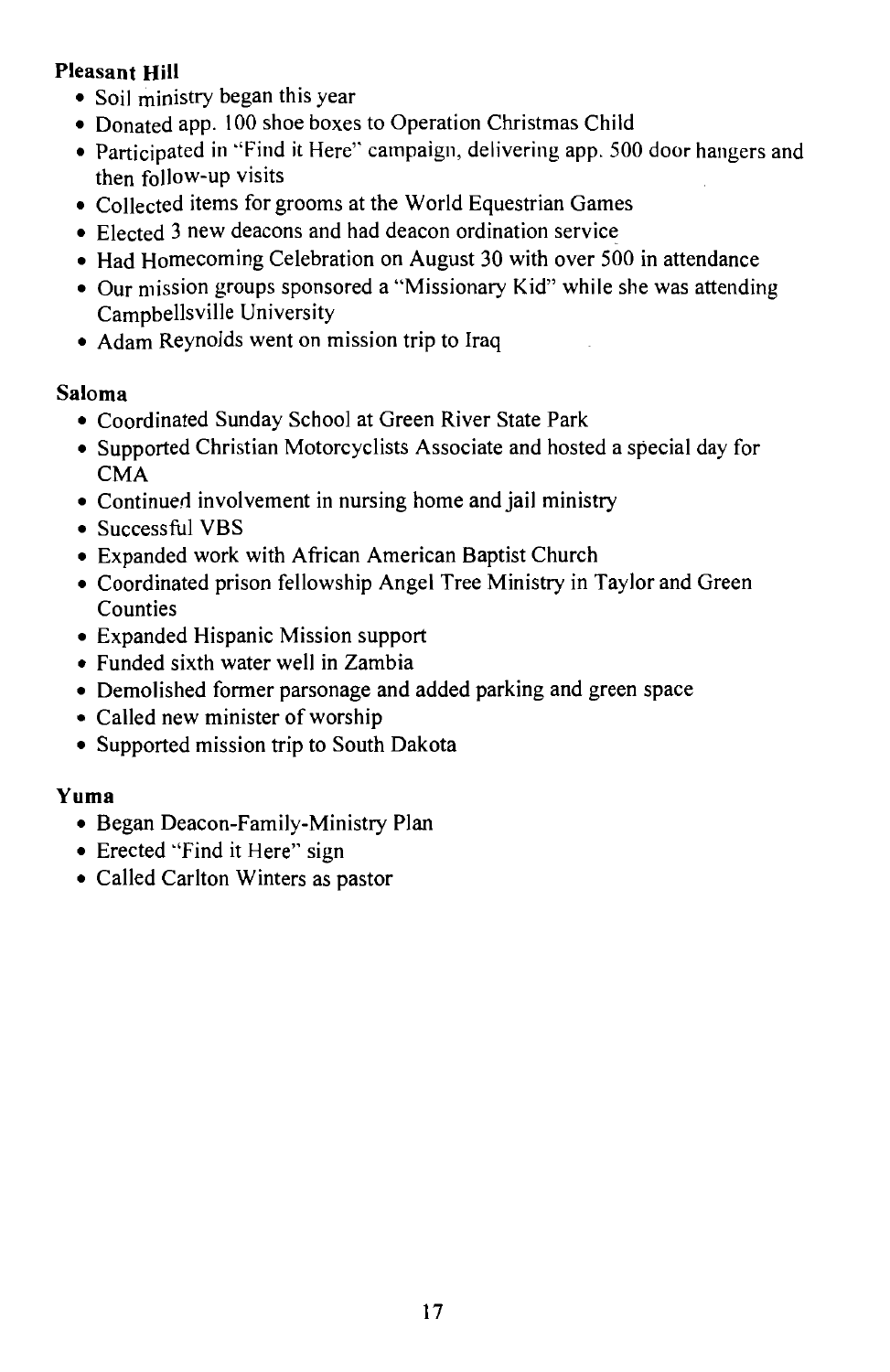#### **IN MEMORIAM**

Acton Mrs. Eva Arnold

#### Campbellsville

Mrs. Ruth Badgett Mr. W.G. Cave\* Mrs. Opal Feese Mrs. Roxie Gorin Mr. Fuller Harding Mrs. Frances Hash Mrs. Beatrice Light Mrs. Paulina McCubbin Mrs. Linda Monev Mrs. Gladys Obanion Mr. Grover Rogers Mrs. Martha Stein Mrs. Nelle Vaughn Mrs. Kris Weatherly

#### Elkhorn

Mrs. Carolyn Sapp Mr. Steve Wise Mr. Barry Burton

#### **Fairview**

Mr. Glen Colvin\* Mr. William Tucker

#### Friendship

Mr. Lynwood Graves

#### **Good Hope**

Mr. Billy Floyd Mr. Bobby Mardis Mr. Charles Wilkerson Mr. Larry Smith Mrs. Cleo Schofner Mr. Shelby Druin Mr. S.L. Revnolds **Green River Memorial** Mrs. Charles Clark Mrs. Ruth Durham

Liberty Mr. J.C. Magers

#### **Lowell Avenue**

Mr ID Rell Mrs. Clara Brockman Mr. Richard Hord Dr. Drewey Meece Mrs. Ruth Newton Mr. Milton Schofner Mrs. Annabelle Skaggs Mrs. Jewell Walls

Mt. Gilboa Mr. Alvin Spurling

Mt. Roberts Mr. Albert Skaggs Mr. Vernon Beams

#### **Palestine**

Mr. Floyd Wise\* Mr. Bobby Fawcett Mrs. Lorene Rhodes

#### **Pleasant Hill**

Mr. James Willis\* Mr. Harrison Richardson

#### **Robinson Creek**

Mr. Tommy Greene Ms. Pearline Smith Ms. Eleasia Rhinehart

#### Saloma

Mr. Bill Lenihan Mr. John Ravellette

#### **South Campbellsville**

Mr. Shelby Hunt Mrs. Lillie Dickens Mrs. Ida Calhoun Mrs. Jean Rooks Mr. David E. Wilson

\*Deacon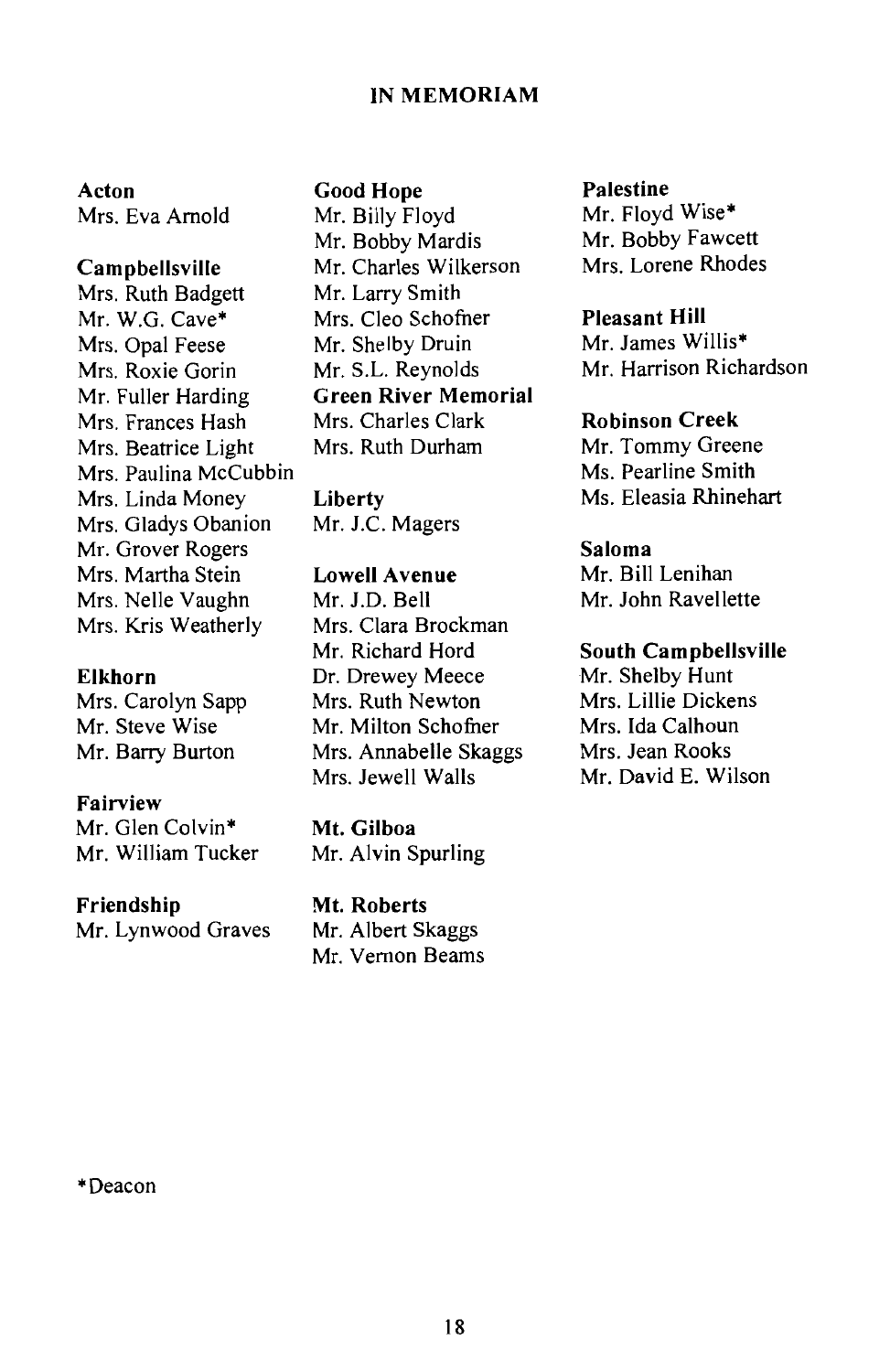### TAYLOR COUNTY BAPTIST ASSOCIATION PROPOSED BUDGET 2010-2011

| General Fund                                   | <b>Budgeted Amount</b> |
|------------------------------------------------|------------------------|
| <b>Associational Ministries</b>                | \$3,000.00             |
| (to be allocated as needed by Executive Board) |                        |
| <b>Mission Projects</b>                        |                        |
| <b>On-Mission Support</b>                      | \$8,000.00             |
| <b>Russia Missions</b>                         | \$4,800.00             |
| Crisis Pregnancy Center                        | \$500.00               |
| Christian Women s Job Corps                    | \$500.00               |
| <b>Campus Ministries</b>                       | \$200.00               |
| Hispanic Ministry (Regional)                   | \$10,000.00            |
| Hispanic Ministry (Local)                      | \$6.000.00             |
| Total                                          | \$30,000.00            |
| Administrative Team                            |                        |
| <b>Annual Minutes</b>                          | \$1,000.00             |
| <b>Bonding Fee</b>                             | \$100.00               |
| Miscellaneous                                  | \$500.00               |
| Total                                          | \$1,600.00             |
| Office                                         |                        |
| Equipment Repair & Replacement                 | \$200.00               |
| Office Supplies                                | \$500.00               |
| Postage                                        | \$500.00               |
| Telephone                                      | \$800.00               |
| Internet                                       | \$550.00<br>\$600.00   |
| Utilities<br>Western Recorder                  | \$400.00               |
|                                                | \$3,550.00             |
| Total                                          |                        |
| <b>Total General Items</b>                     | \$38,150.00            |
| Personnel                                      |                        |
| Secretary                                      |                        |
| Salary                                         | \$4,500.00             |
| <b>FICA</b>                                    | \$340.00               |
| Total                                          | \$4,840.00             |
| Director of Missions                           |                        |
| Compensation                                   |                        |
| Salary                                         | \$9,833.33             |
| Housing Allowance                              | \$2,216.67             |
| Total                                          | \$12,050.00            |
| Protection Coverage                            |                        |
| Annuity                                        | \$1,400.00             |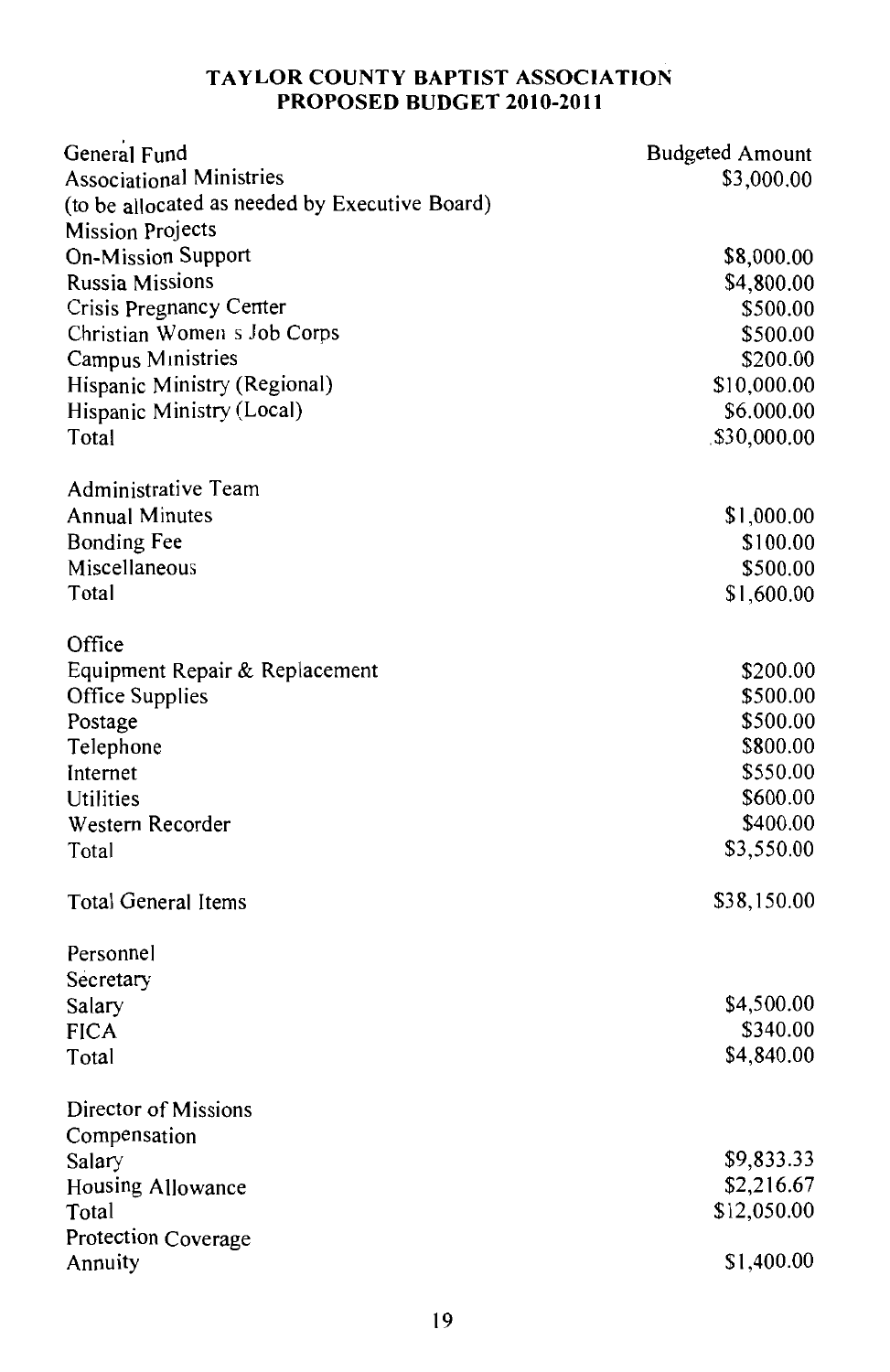| Health Insurance Allowance         | \$1,750.00  |
|------------------------------------|-------------|
| Social Security Equivalent         | \$535.50    |
| Total                              | \$3,685.50  |
| Travel and Ministry                |             |
| Travel/Ministry/Convention Expense | \$1,000.00  |
| Total                              | \$1,000.00  |
| Total DOM                          | \$16,735.50 |
| TOTAL PERSONNEL                    | \$21,575.50 |
| <b>GRAND TOTAL</b>                 | \$59,725.50 |

#### DIRECTOR OF MISSIONS REPORT

It has been a privilege to serve as your Interim Director of Missions.

Over these months I have been impressed with the commitment to ministry as I visited among our churches.

Participation in Pastor and Deacon ordination services has been very encouraging as new and additional folk move into significant places of leadership.

The "historical" listing reflects the interest which our churches have exhibited in down-to-earth, hands-on ministries in Jesus' name.

We are fortunate to have an ongoing significant connection with Campbells ville University's administration and student life.

There has been much accomplished in Jesus' name throughout the history of Taylor County Baptist Association and we trust that the challenge of reaching the lost for Christ, discipling, and overall companion ministries will increase in the coming years.

One of my focus areas of ministry is in the realm of "multi-housing" at which we have numerous clusters in our association area. My continuing request is that there will be an increased interest and participation in addressing this much needed avenue of potential ministry. Every area of Jesus' ministry mandates is graphically reflected in this specific area of outreach concern. Jesus commanded us as His followers to "go into all the world" beginning at our Jerusalems.

My prayer for Taylor County Baptist Association is that we will rise to the task set before us in this new association year and in so doing to fulfill indeed the Lord's great commission!

Respectfully Submitted. Bro. Ken Forman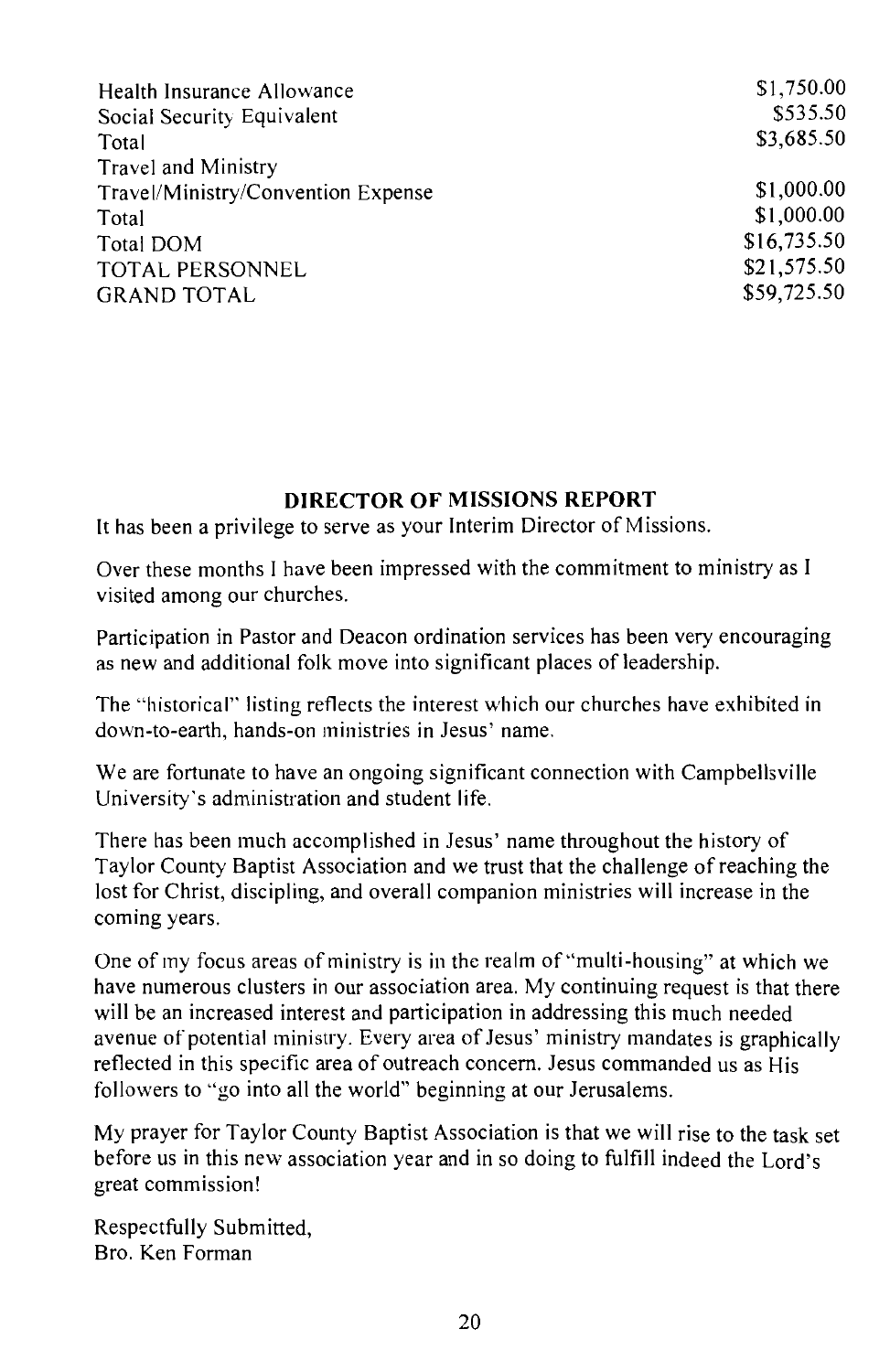#### **EXECUTIVE BOARD REPORT** 2010

#### Januarv

Bro. Ken Forman introduced as Interim Director of Missions. Bro Forman asked that Par Durham be permitted to serve as temporary secretary, "Find It Here" rally was scheduled for February 28, meeting in Campbellsville University Ransdell Chapel. Spring meeting was announced to be hosted by Liberty Baptist Church. May 10, 7:00 p.m.

#### February

Kyle Franklin moved into moderator position as requested by Skip Alexander. Director of Missions job description presented by Carlton Winters and adopted. M.M. for moderator to appoint a committee to enlist people to fill the leadership director positions.

### March

Report on "Find It Here" meeting—was well attended. Vacation Bible School clinic was suggested for April 15 or 22. Rev. Forman suggested that the July 4 celebration booth be more intentional and specific in the ministries. Praver requested for the local Hispanic and Russia ministries.

#### April

Several pastors reported on some "positive" results from the "Find It Here" efforts. VBS clinic held April 22, at Campbellsville Baptist Church. An evangelism rally was discussed in lieu of an October Executive Board Meeting. A pastor-spouse/deacon-spouse seminar was discussed. Vision Committee-Subcommittee to meet on April 21: Al Hardy, chairman.

#### May

The Twenty-Fifth Annual Spring Meeting was hosted by Liberty Baptist Church on May 13. The speaker was Rev. Enrique Valdes, Hispanic Mission pastor. Election of officers were as follows: Moderator - Kyle Franklin; Assistant Moderator, John Smith; Clerk, Jim Campbell; Asst. Clerk, Michael Goodwin; Treasurer, David Gaddie; Asst. Treasurer, David Walters; Auditor, Bob Langlois; Asst. Auditor, Allen Young; Moderator Alexander listed the following names to be members of the Director of Missions Search Committee: Carlton Winters, Yuma; Marilyn Shreve, Green River Memorial; L.T. Roy, Saloma; Darrell Hunt, Mt. Gilboa: Charles Hedrick, Palestine: Michael Goodwin, Salem.

#### **June**

Plans for October 11 "Evangelism Thrust" with age level group emphasis and inspirational message entitled "Now That You Have Them, How Are You Going to Keep Them?" 4<sup>th</sup> of July booth was discussed. Vision Committee to report in the fall. Noted that the association Kentucky Baptist Convention representation will be reduced to "one" under the new KBC reduction design.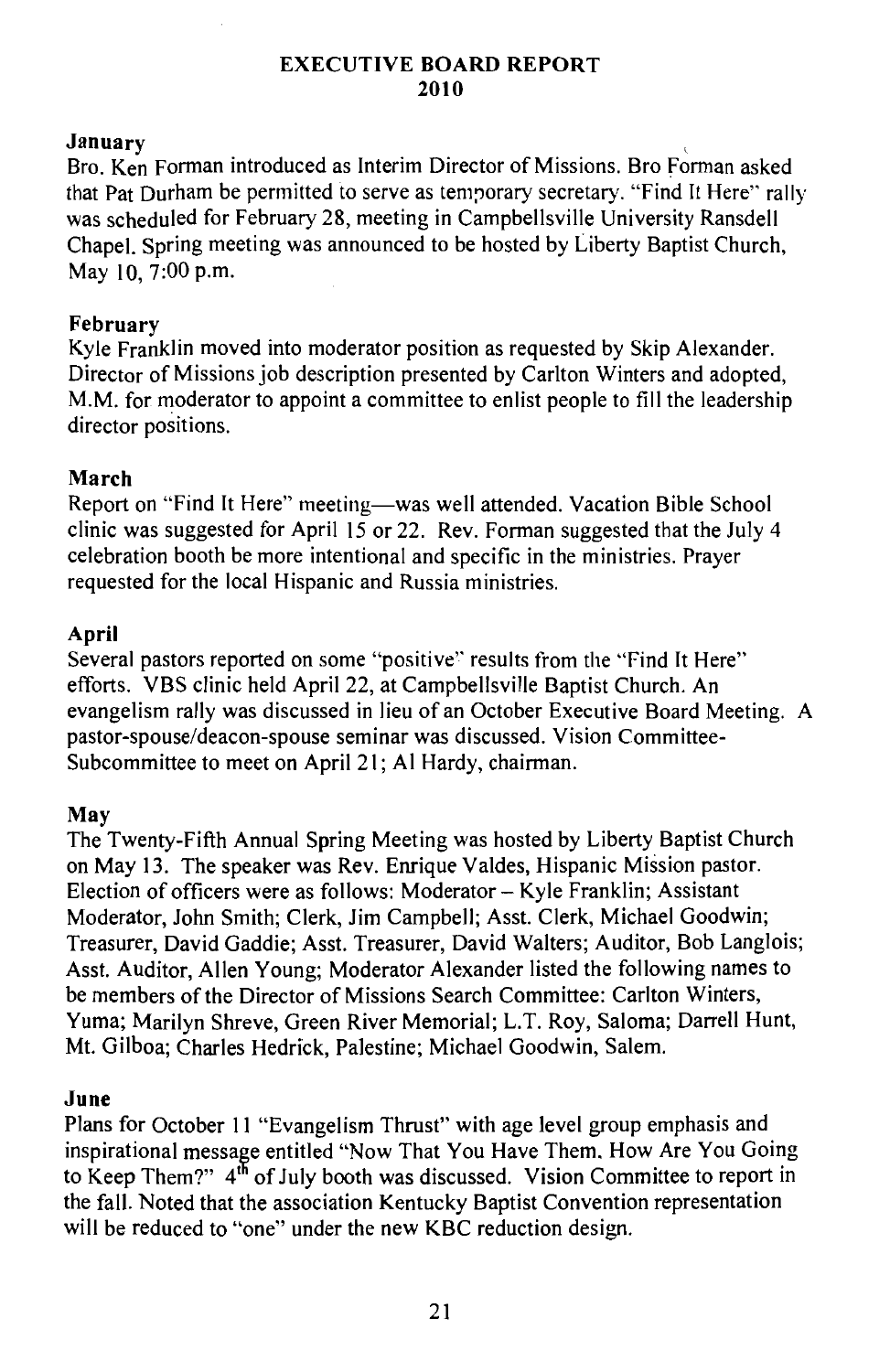## July

Asst. Moderator John Smith called meeting to order in Kyle Franklin's absence. "Thank you" notes received from mission scholarship recipients. Wester Recorder page to include "Get Acquainted with Pastors" column. It was reported that 240 New Testaments plus "Find-It Here" materials were distributed from the 4<sup>th</sup> of July booth.

### August

Received "Thank you" notes relating to \$500 gifts from the association to Campbellsville University Women's Job Corps and Baptist Campus Ministries. The Vision Committee gave an update and overview of the new program design.

#### September

Received a "Thank you" note from the Central Kentucky Crisis Pregnancy Center for the \$500 contribution to their ministry. Annual Meeting hosted by Salem and Palestine. Received report of host churches for the 2011 annual meeting: September 13, Saloma Baptist Church, 4:00 and 7:00 a.m. with fellowship meal at 5:45. The association Vision Committee report was given by Al Hardy. Guest speakers were Dr. Jay Barnett, Professor of Distance Education, Clear Creek Bible College, and Dr. Bill Mackey, Executive Director, Kentucky Baptist Convention.

#### October

October 11. Association "Evangelism Thrust," hosted by South Campbellsville Baptist Church. Faculty group leaders: Dr. and Mrs. Eric Bruns; Rev. and Mrs. Kelvin Edwards, Rev. Dave Walters; and Dr. Shane Garrison. Lowell Avenue Baptist Church ladies trio shared special music. Dr. James Jones, pastor Pleasant Hill Baptist Church, inspirational speaker.

#### November

Constitution and By-laws Revision committee was named composed of Charles Hedrick, Jamie Bennett, Jason England, John Smith, Randy Davenport, John Batcher, and Jim Campbell. Budget Committee appointed. Director of Missions search committee "ideas" from pastors.

#### December

Update on Constitution and By-Laws revision. New budget adopted as presented by the budget committee. Motion by Al Hardy that the Director of Missions secretary's job be treated as an interim position and that the hiring process be separate from the DoM position. Motion that moderator be given authority to enlist people for leadership positions/ Auditor Robert Langlois certified treasurer's records for fiscal year August 1, 2009-July 31, 2010.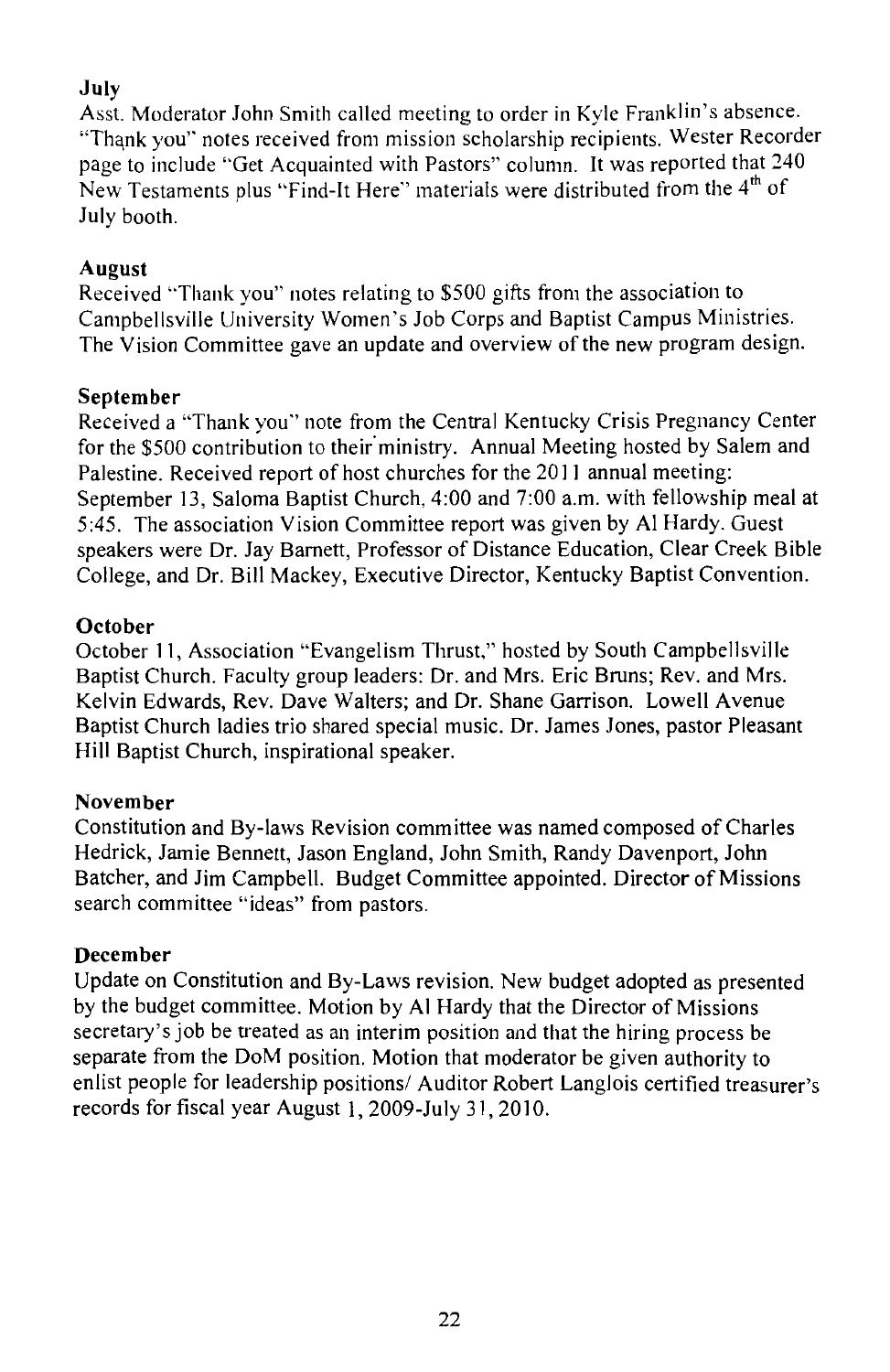## LETTER FROM NICKOLAI STROVATKO

A dinner meeting in honor of Brother Nickolai Syrovatko, our missionary in St. Petershurg, Russia, was held on Monday, April 4 in Campbellsville Baptist Church fellowship hall.

We have assisted in Nickolai in his ministry as the Coordinator of Church Education for St. Petersburg and Leningrad Province for many years. His full time service includes teaching, preaching, publishing Christian education literature, and leading conferences in the churches throughout the region and bevond in other parts of Russia.

We are grateful for the dedication of this dear brother in Christ and for the privilege of assisting him in his ministry in Russia.

Do remember him and his family as you pray.

To messengers of annual meeting of the churches of Taylor County Baptist Association

"Thus far has the Lord helped us" (1Sam. 7:12) "Your will be done on earth as it is in heaven." (Matt.  $6:10$ )

Dear brothers and sisters in the Lord.

I am glad to greet everyone at this special day of life and ministry of Taylor County Baptist Association when you put together results of ministries during last year., thank God for Hid grace and blessings, look for His will and ask His leadership in the near future.

We join to your prayers and thank God for possibilities for our ministry through educational projects. We thank members of Executive Board, pastors and members of local churches for brotherly care, help and support which we take as showing of Christ's love to neighbors.

I informed at my previous letters about current works during summer months and our efforts on a way of a preparation to new learning year – from September. In particular I told about visits of brothers from Kentucky. Days of joint work during weeks of July and August were for us a time of special blessings of God when pastors, teachers, young people and adults together with guests from Kentucky took part at fellowships and praised the Lord at worships and other meetings. Today I use a possibility and give words of thanks from Sunday school teachers and assistants from many local churches of Saint Petersburg and Leningrad area for Partnership contacts between our churches as well.

We continue our ministry at an environment of contemporary world which has had different definitions from a side of politicians, economists, scientific, religious leaders and simple persons. Although those entire individuals see today's world through their visual angle but all they express an anxiety about spiritual condition of a society.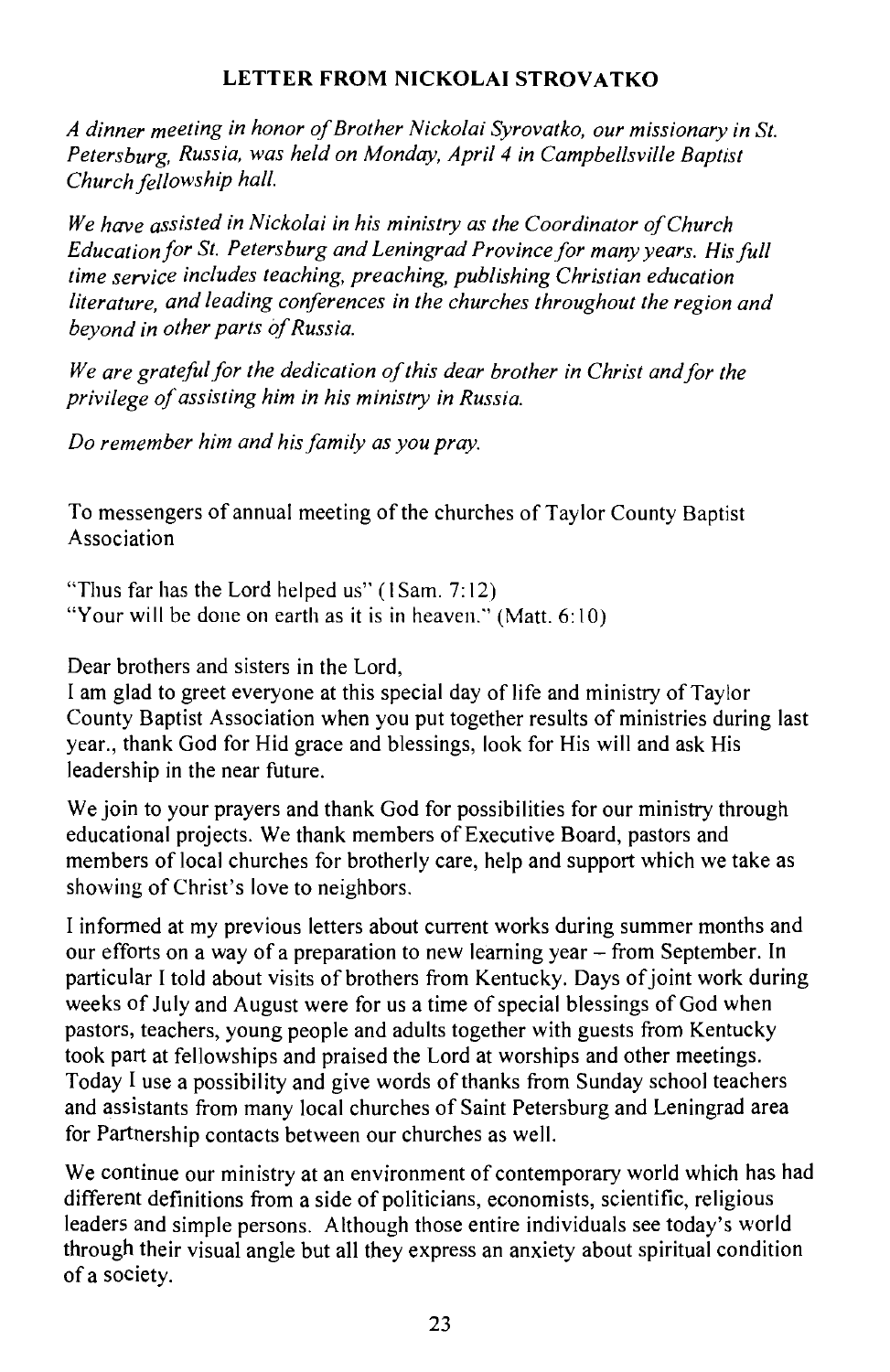Here at Russia a government of all levels of state power, Duma (the parliament) and other social groups try to decide "eternal" items again and again through their intellects and strengths and don't want to seek God. Therefore we ask all our Christian friends to pray for the repentance of people of Russia begin from the president and finish a person from a street. Please pray for us and take part at sharing of the Gospel through joint ministry with Russian Baptists if you feel God gives like possibility for you today.

We pray God continue to bless you, your churches, families through every ministry and beginning which He gives you today and will open in the future. With Christ's love, sincerely,

Nickolai Svrovatko. Coordinator of Church Education For St. Petersburg and Leningrad Province

#### **AUDITOR'S REPORT**

This is to certify that the undersigned has on and prior to this date made a careful examination of the records of David Gaddie, the treasurer of the Taylor County Baptist Association, covering the fiscal year of August 1, 2009, through July 31, 2010, including bank deposit slips, statements, reconciliation sheets, checking account and ledger records of both receipts and disbursements, and that after such examination, found all records to be in good order.

The treasurer's records show that, as of the end of the fiscal year, ending July 31, 2010, there was on deposit in the checking account #300-485-5, Taylor County Bank, the sum of eight thousand three hundred thirty-nine dollars and eighty-one cents (\$8,339.81).

Dated this 10th day of December, 2010.

Respectfully Submitted, Robert Langlois, Auditor

### THE VISION REPORT

The Vision Committee Report will be reflected in the "Revision of the Constitution and Bylaws."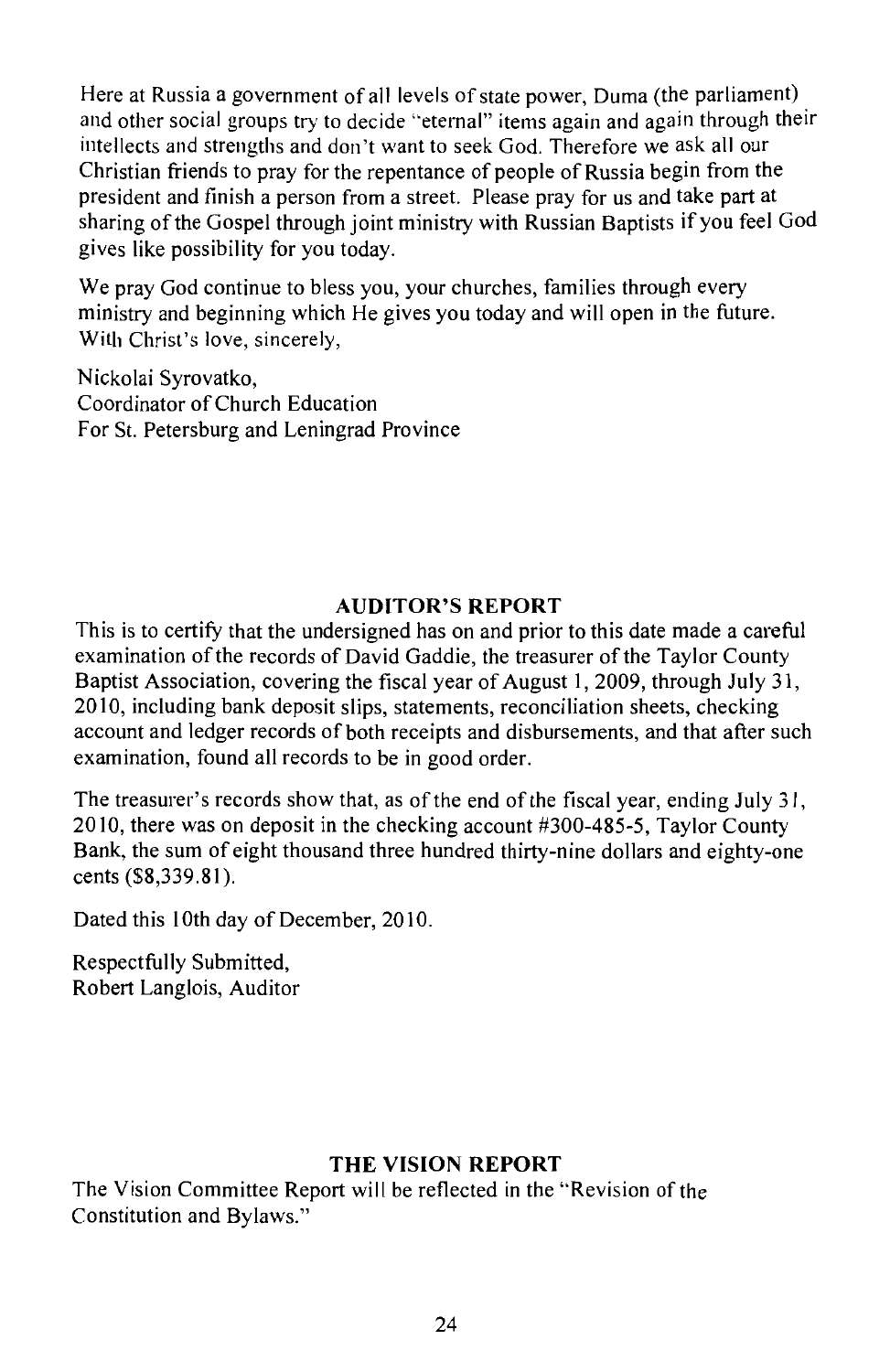## **CHRISTIAN WOMEN'S JOB CORPS**

The Campbellsville Christmas Women's Job Corps is in its tenth year of operation. Site registration was renewed for 2010 Total cash donations received: \$500 Grant from WMU: \$1,468

Highlights of the past year include:

- The training of two new mentors. Both women are in their last weeks of the training and one is now working with a client.
- Two new participants were registered.
- The prayer ministry continues to keep our CWJC going. We have added a sixth prayer warrior.
- Several meetings with potential clients have taken place.
- The Bible study held at Ravine Way continues to go well.
- We have been asked to have a Bible study at the Crisis Pregnancy Center and are in dialogue with the directors.
- An associational-wide meeting was held last October to info the WMU about CWJC.
- Talked with participants in a Big Sandy Area program for job readiness.
- Met twice with women from outside Campbellsville/Taylor County who are interested in a CWJC program in their area.
- Edwina Rowell, site coordinator, completed Level 2 training as required by the National WMU/CWIC.
- CU CWJC continues to be a nationally recognized and certified CWJC site.
- CU CWJC has an office site at the Green Rivers Ministry building. We use the facilities for our monthly mentor meetings and prospective client interviews. It has been a place of interaction with other Taylor County ministries and service clubs.

The Campbellsville University Christian Women's Job Corps is very appreciative of the support of the Taylor County Baptist Association and individual churches. Thank you for helping to make life-changing differences for the women we serve. We ask for your prayers for our program: Edwina Rowell, site-coordinator, the mentors and our participants. Please pray that God will lead more women from the Taylor Baptist Association to be a part of this ministry in small and large ways.

Respectfully submitted, Edwina Rowell, Site-Coordinator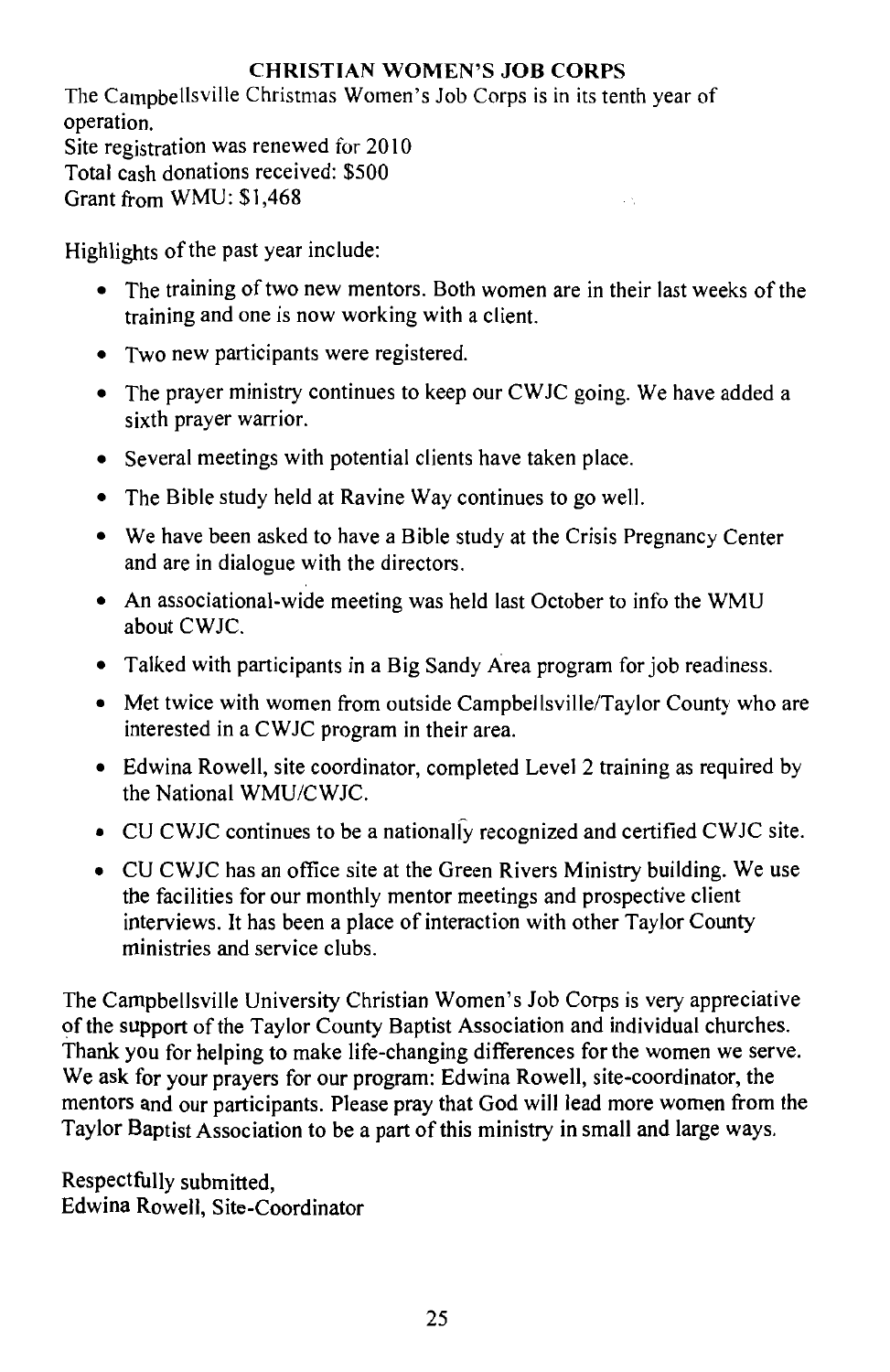#### **BAPTIST CAMPUS MINISTRIES REPORT** FOR TAYLOR COUNTY BAPTIST ASSOCIATION

September 14, 2010 Highlights for the 2009-2010 year:

Oasis provided weekly worship opportunities. Planned by students, speakers included:

Billy Compton, Cooperative Program Consultant with the Kentucky Baptist Convention

Joel Carwile, Pastor of Valley View Baptist Church, Louisville Dave Collie, Youth Pastor, Campbellsville Baptist Church Bill Ellis, Discipleship Minister, Crestwood Baptist Church John Moxen, Founder/Director of Project Evangelism Chuck Lawless, Professor, Southern Seminary Jamie Bennett, Pastor, Green River Memorial Baptist Church, Campbellsville Joe Ball, Youth Evangelism Director, Kentucky Baptist Convention Kevin Smith, Pastor, Watson Memorial Baptist Church, Louisville Brian Rafferty, Pastor of Elkhorn Baptist Church, Campbellsville Matt & Felicia Flanagan. Matt is Minister of Youth at Parkway Baptist, Bardstown Creative Worship experience Dave Levee, Minister of Youth, Crestwood Baptist Church, Crestwood Kevin Spratt, Youth Events Consultant with Lifeway Rick Howerton, Small Groups/Discipleship Consultant, Lifeway

A Bible study was initiated and begun for each university athletic team. With support from the School of Theology, the Athletic Department, and Campus Ministries Kristi Ensminger, Courtney Danis, Jordan Cornett, and Alex Jane Clemmons organized a study of the book, Crazy Love, by Francis Chan. Each team determined its own meeting time and place. Each is working through the book at their own pace. Approximately 220 athletes were enlisted and involved in the study during the fall semester.

Fall Revival was held September 21-24. Dr. Joel Carwile, Pastor of Valley View Baptist Church in Louisville was the evangelist. Matt and Joanna Black were the worship leaders for the week. There were 34 students who made a rededication of their lives.

Mission participation and support continues to be high at CU.

Fall Break: Twenty-two students participated in a mission trip to Manchester. Kentucky. They worked with First Baptist Church through their community center.

Christmas Break: The "Mission Arlington" team reported being a part of a ministry that reached over 32,000 children. They also saw 322 person accent Christ as Lord. The New York City team worked in the Manhattan Rescue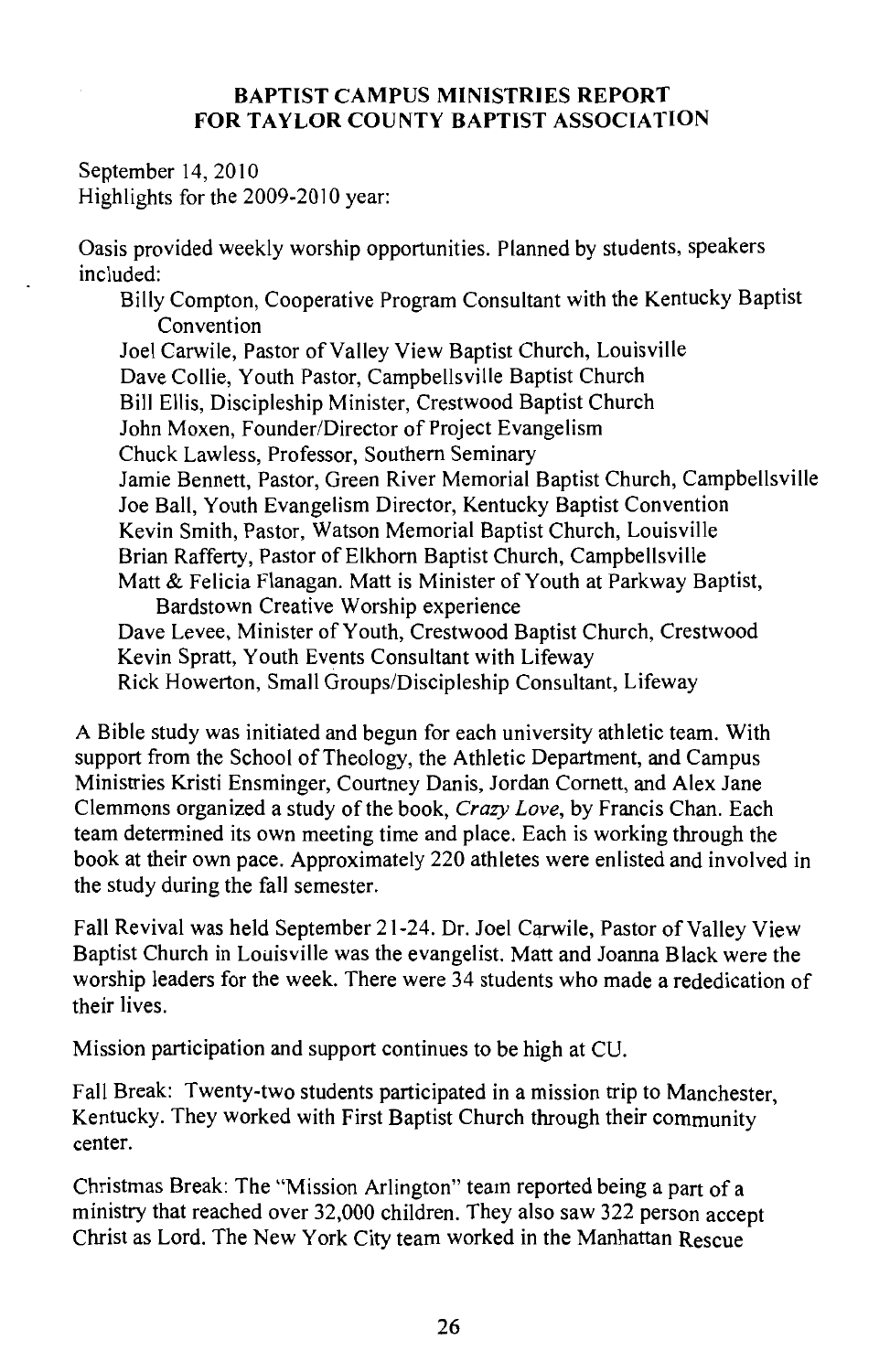Mission feeding the homeless. A Nicaragua team helped clean and provide shoes for over 2,000 children. They also participated in other ministry with the needy. Our fourth team. Northern Ireland did after school ministry, participated in worship services and worked at an evening youth center.

Spring Break: Five teams participated in spring break mission trips.

- Florida CU football players and coach Jim Hardy played softball at various prisons in the state and shared the Gospel and their testimonies.
- Dearborn, Michigan This team did evangelism in the largest Muslim community in the United States.
- Southern Cities This team did inner-city ministry in Atlanta, Charleston, and Gainesville.
- Kentucky This team traveled to different areas of the state as a part of KBC Collegiate Ministries spring break. They assisted churches with their "Find it Here" ministries as well as other local ministries.
- Costa Rica This team went on an incredibly difficult hiking/backpacking/ camping trip to do the initial evangelism work among the Ngabe on the Conte Reservation in far southern Costa Rica. This was a part of Campus Ministries' partnership with Campbellsville Baptist Church and Bill & Linda Egbert.

**Summer Missionaries:** 

Summer Missions 2010 Edmondson, Carla

Akers, Warren Alexander, Tierra Anderson, Hillarv Arnold, Duncan Asbury Brittany Asbury, Cristy Baker, Garrett Baker, Tori Bess, Rebecca Brainard, Olivia Brame, Clint Bryant, Emily Busse, Amy Carlisle, Phil Davidson, Holly Dean, Deborah Filipp, Amanda Ford, Amanda Hallinan, Kenton Hammons, Austin Hammers, Lindsey Haven, Alan Hazelwood, Logan House, Brian

M'Fuge Kentucky Heartland Outreach Camp Counselor, OH Centri-kid staff, various locations in US **CU CREW** Camp Counselor, Crossings, Jonathan Creek Camp Counselor - Glorieta, NM Camp Staffer, Seattle, WA Urban Ministry, Washington, DC Youth Ministry, Summersville, KY Church Intern, Somerset, KY HR Ministries, Princeton, KY Westport Road Baptist Church, Louisville **CU CREW** Sports Ministry, Nepal Camp Staffer, Crossings, Cedarmore **CU CREW** HR Ministries, Princeton, KY **CU CREW** Camp Staffer Centri Kid Camp Staffer, Crossings, Jonathan Creek North Dakota  $M$ Fuge – AL Camp Counselor, Crossings, J-Creek M'Fuge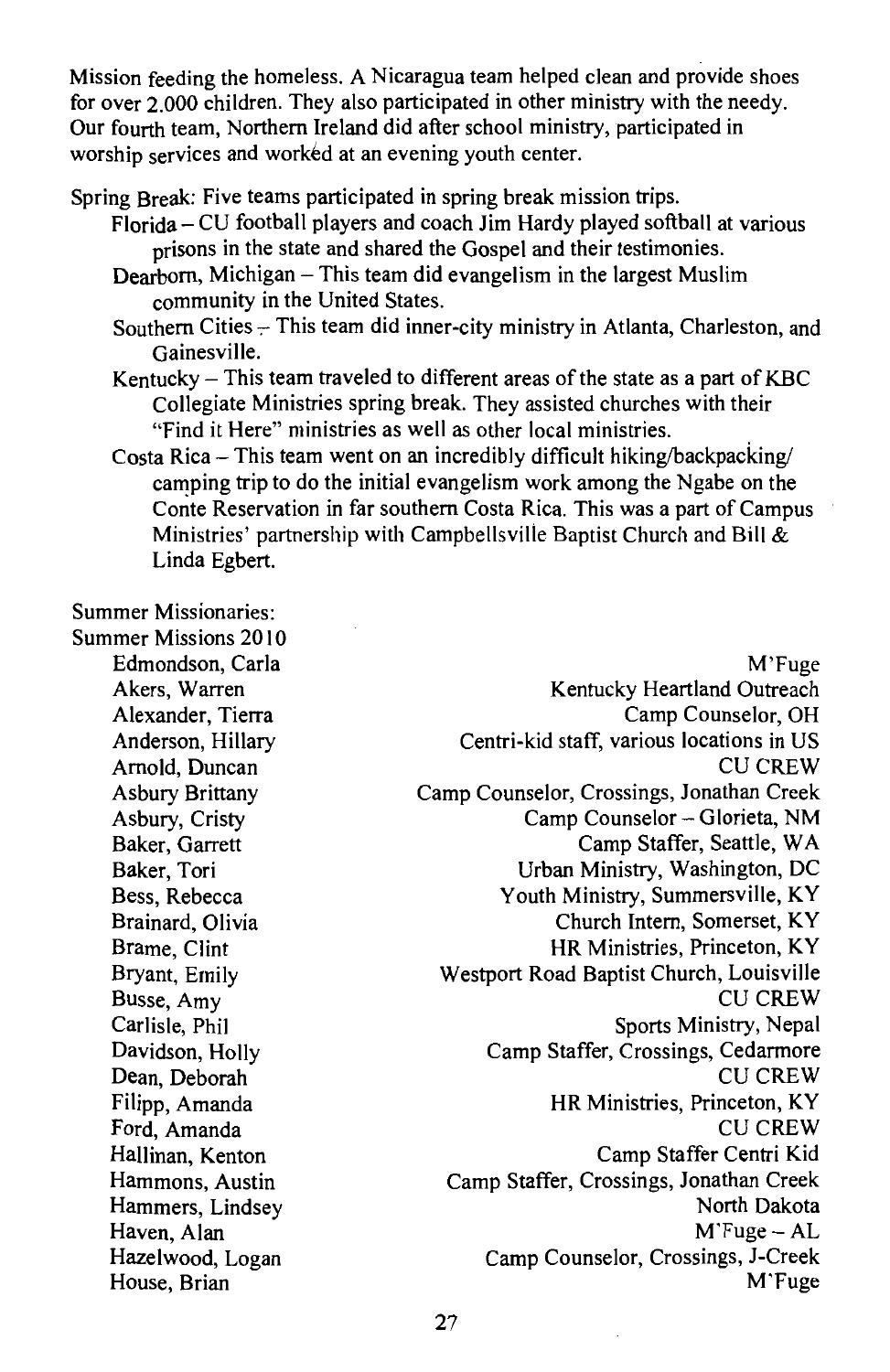Hutchinson, Aaron Johnson, Collin Johnson. Erin Johnson, Jordan Judd, Reyn Keller, Courtney Lilly, Jennifer Lowery, Garett Lowery, Liz Mathis, Jeremy Metzger, Kevin Milburn, Maribeth Morris, Derek Murphy, Trask Netherland, Chelsi Oliver, Rebecca Parson, Megan Phillips, Anthony Porche, Jessica Ramos, Tiffany Riley, Nathan Sherron, Rachel Szabo, Rachel Tomaz, Andre Underwood, Rebecca West, Tasha

Camp Staffer, Crossings, Jonathan Creek Kentucky Heartland Outreach Camp Staffer, Crossings, Cedarmore Camp Counselor, Crossings, Cedarmore Youth Internship, Campbellsville, KY Camp Counselor, Crossings, Cedarmore M-fuge Church Intern, Bardstown, KY M'fuge, Williamsburg, KY Go Tell Ministries, U.S. and Costa Rica Camp Staffer, Crossings, Cedarmore Church Intern, Lawrenceburg, KY Camp Counselor, Crossings, J-Creek Youth Ministry, Summersville, KY Camp Counselor, Crossings - Cedarmore Kentucky Heartland Outreach Homeless Ministry, Chicago, IL **CU CREW** Global Expeditions, Baja, Mexico ESL, China Centri-Kid, Across US Youth Ministry, Bardstown, KY Jefferson Street Homeless Shelter Kentucky Heartland Outreach Kentucky Heartland Outreach Kentucky Heartland Outreach

Weekend Ministry teams and DiscipleNow teams saw students connecting with and ministering to:

Stewart's Creek Baptist Church, Lebanon Zion Baptist Church, Henderson Westport Baptist Church, Westport Hartford, Baptist Church, Hartford Parkway Baptist Church, Bardstown Various churches for Blackford/Breckinridge Association-DiscipleNow Highland Hills Baptist Church, F. Thomas Eubank Baptist Church, Eubank Raymond Baptist Church, Webster First Baptist Church Sebree Saloma Baptist Church, Campbellsville

Work among the international student population continues to progress. About 45 Americans served as Culture partners" with internationals. There are, typically, 25 -30 international students attending weekly English corner sessions. Other ministries include driving international students attending weekly English corner sessions. Other ministries include driving international to Wal-Mart and on other trips to Louisville.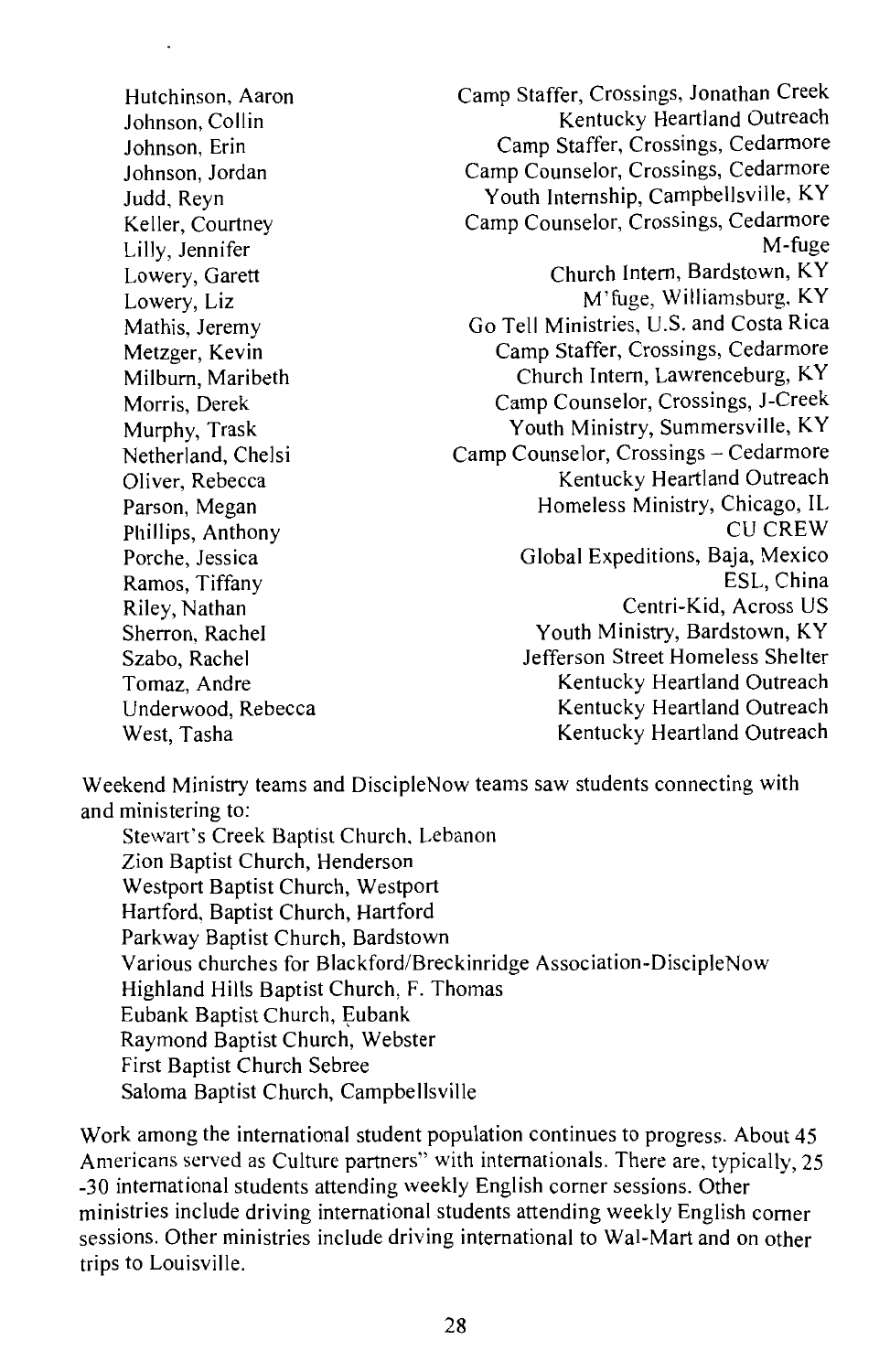The 16<sup>th</sup> Annual BCM Dinner Theater was held on Friday, February 19, The program, once again, was conducted by our creative ministries teams and included missions interviews with Matt Egbert, MK from Costa Rica, and Tiffany Ramos. **BCM Mission Coordinator.** 

About 75 freshmen were involved in our Freshman Family ministry.

On February 9 we showed "Fireproof." About 25 students were there to see the movie. They also heard a gospel presentation from Daniel Druen.

### TIME, PLACE, PREACHER REPORT

Fifty-Fourth Annual Meeting Friendship Baptist Church Monday, September 12, 2011, at 7:00 P.M.

> Saloma Baptist Church Tuesday, September 13, 2011. At 4:00 P.M. and 7:00 P.M.

Preacher Annual Sermon Bro. Kyle Franklin

## **MISSIONS SCHOLARSHIP COMMITTEE REPORT**

The Taylor County Baptist Associate granted 20 scholarships totaling \$8,000 for individuals to do missions throughout the world. Costa Rica, China, and Ireland are places where the people who received scholarships went to minister.

Michael Goodwin, chair

## **WOMAN'S MISSIONARY UNION REPORT**

Woman's Missionary Union's emphasis "Called to Love" can be summed up with two commands found in Matthew 22:37-39: love God and love people. Taylor County WMU continues to reach out to all peoples and ages through organizations in our churches. Groups are using God's gifts to share His love throughout Taylor County and the world. Our new emphasis "Unhindered" will help us focus on God's love and keep us from being slowed, blocked, or hampered by wrong attitudes, methods, or motives.

Respectfully submitted, Sharon Wayne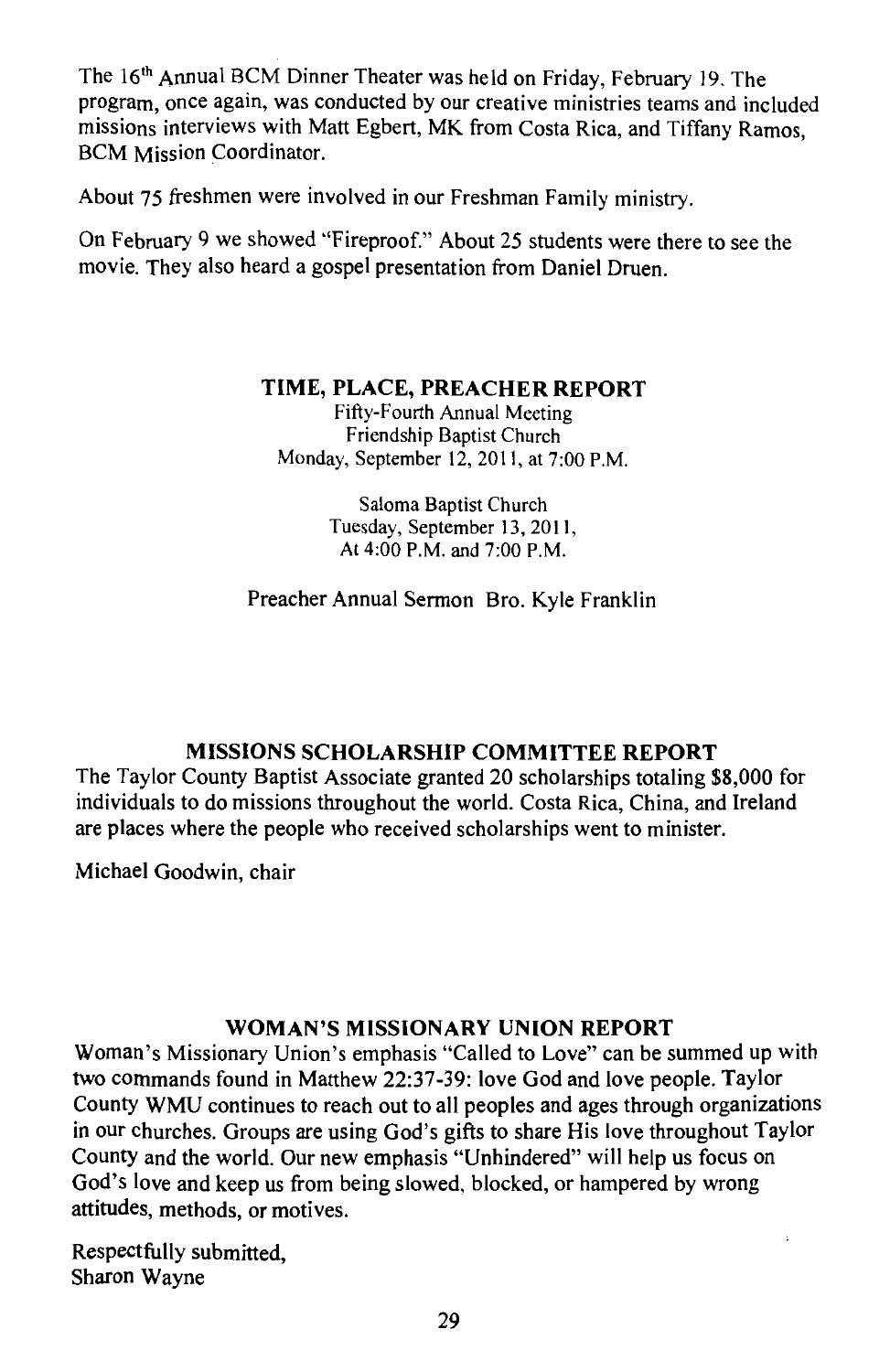## **LIGHTHOUSE COUNSELING CENTER**

An old French proverb says, "Hope is the dream of a soul awake." Someone else suggested, "Hope is faith holding out its hand in the dark." Hope, however you think about it, is the commodity in which we deal as Christian ministers. As a counselor, helping persons find and trade in their fragile "small h" hopes for the reality of "large H" Hope found only in Christ is the Great Calling to which the Wonderful Counselor awakens us!

Lighthouse Counseling Center at Campbellsville Baptist Church finished its fourth year of ministry in July 2010 with a continued mission to help persons who acknowledge their need for both a light and a guide. This carefully placed "structure of guidance" exists to help persons who are interested in seeing a professional counselor who serves under the tutelage of the Wonderful Counselor who is both the Light and the Guide.

This past year (August 2009-July 2010), 467 sessions of counseling were held with individuals, couples, and families from all over Central Kentucky. This represents 117 sessions more than last year or an increase of 25%. Approximately 48% of these 467 sessions were held with individuals, 34% with couples, 9.5% with families, with the remaining 8.5% being supervision of other Christian marriage and family therapists pursuing licensure. In addition to serving persons from a broad variety of churches, data from the last year reveals that 13 different ministers and their families were served in a total of 82-plus counseling sessions. In fact, 17.5% of sessions held were with ministers or their families. Of the 467 sessions held, approximately 43% were with members or attenders of Campbellsville Baptist Church and 57% were in service to members of other churches and the community at large.

Lighthouse Counseling continues to receive referrals from a variety of individuals, churches, and organizations in our community. Presenting concerns are quite diverse, including: depression, anxiety, life management, substance abuse, marriage, family, parenting and pre-marital counseling. In addition, persons have sought help for bulimia, sexual abuse, grief and loss, infidelity, restoration to ministry, post-traumatic stress, spiritual warfare, job loss adjustment, career, school problems, spiritual concerns, and various relationship issues.

Campbellsville Baptist Church, in partnership with other churches in the Campbellsville and Central Kentucky area, began this counseling ministry a little over four years ago. Beginning the end of July 2006, Dr. Scott Wigginton assumed the position of Minister of Counseling and Director of the newly formed Lighthouse Counseling Center. He currently provides up to ten hours per week of counseling to individuals, couples, and families. To date, Lighthouse has provided close to 1500 hours of face-to-face counseling.

Counseling services are open to all persons in the community regardless of church affiliation. Referrals can be made by calling Dr. Wigginton at (270) 465-8115 (Ext. 216). Fees are \$75 (\$60 for individuals referred by a local church). The "Lighthouse Fund" is a way for area churches, as well as other organizations and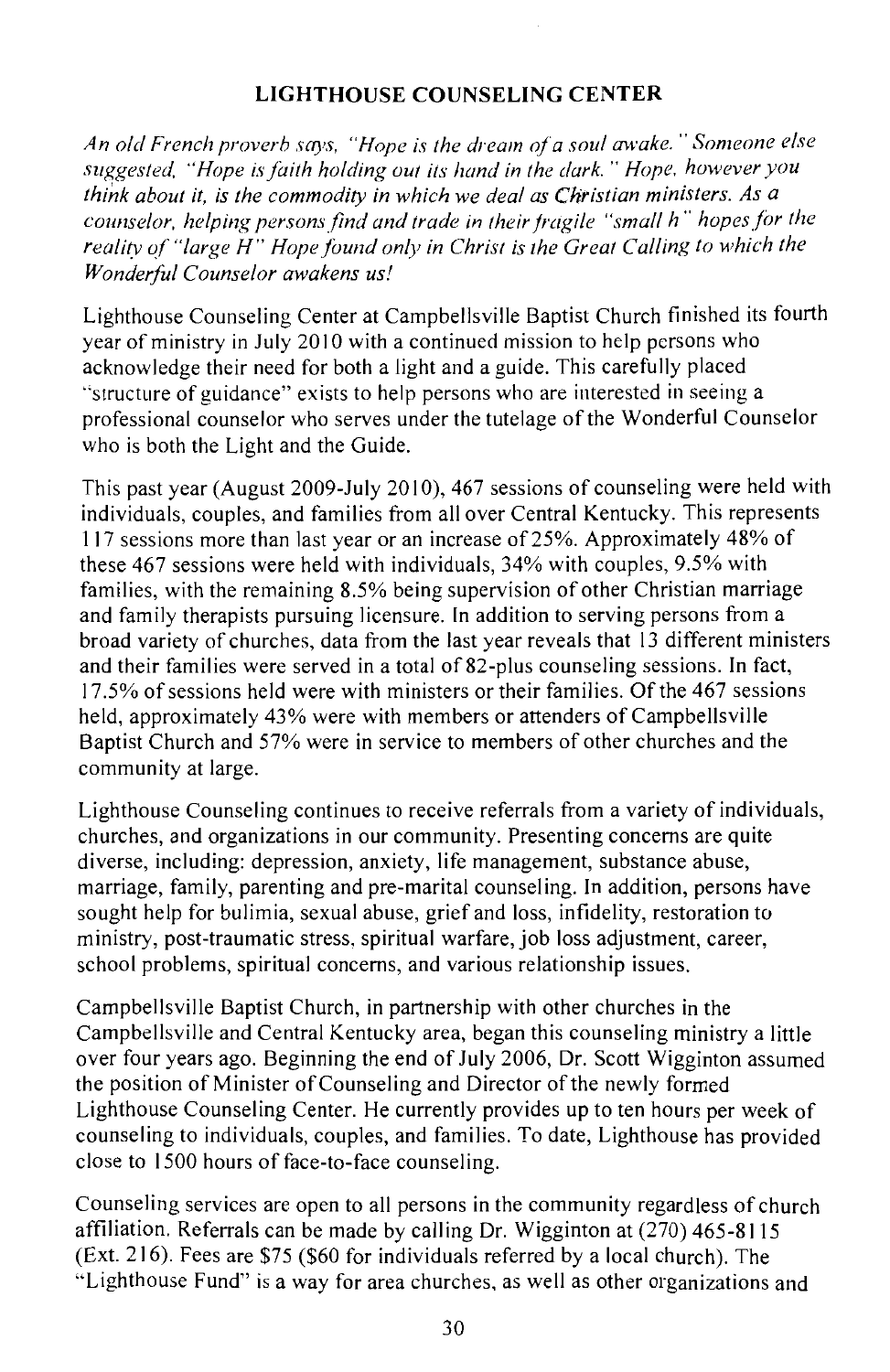interested individuals, to tangibly care for persons in our community who need counseling but who could not otherwise afford it. Churches and other interested parties are encouraged to make a yearly donation to the fund to defray the costs of both their members and those from the community who needs services. Checks may be sent to "Campbellsville Baptist Church Lighthouse Fund" and marked to the attention of Dr. Scott Wigginton.

The Lighthouse Counseling Ministry is possible because of generous support from Campbellsville Baptist Church, Taylor County Baptist Association, and other individuals, churches, and organizations. The Kentucky Baptist Convention partners with us in helping with pastor's and minister's fees for counseling. In addition. Lighthouse is grateful for a gift from CBC member Myrna Martin which will begin an endowment fund managed by the Kentucky area. If you, or someone you know would like to contribute to this fund, please have them contact Dr. Wigginton.

Dr. Scott Wigginton serves in a full-time capacity as Associate Professor of Pastoral Ministries & Counseling at Campbellsville University. A licensed marriage and family therapist, he served from 1993 through 2004 as Executive Director of LifeCare Counseling Center and Counseling Minister at Walnut Street Baptist Church in Louisville, Kentucky, Dr. Wigginton has been married to Elizabeth for 25 years and they are the proud parents of Auburn, Hope, and Caleb. In addition to his B.A. from Western Kentucky University, he has earned M.Div., Th.M., and Ph.D. degrees from The Southern Baptist Theological Seminary and is a clinical member and Approved Supervisor of the American Association for Marriage and Family Therapy, a clinical member of the American Group Psychotherapy Association, and a Fellow with the American Association of Pastoral Counselors. Besides counseling and teaching, Dr. Wigginton has written a family column for the Western Recorder, the weekly newspaper for the Kentucky Baptist Convention, since 2001. Before coming to Campbellsville University, he taught adjunctively at The Southern Baptist Theological Seminary for almost 10 years and served full-time as Associate Professor and Chair of the Counseling Area at Boyce College for two years.

Dr. Scott Wiggington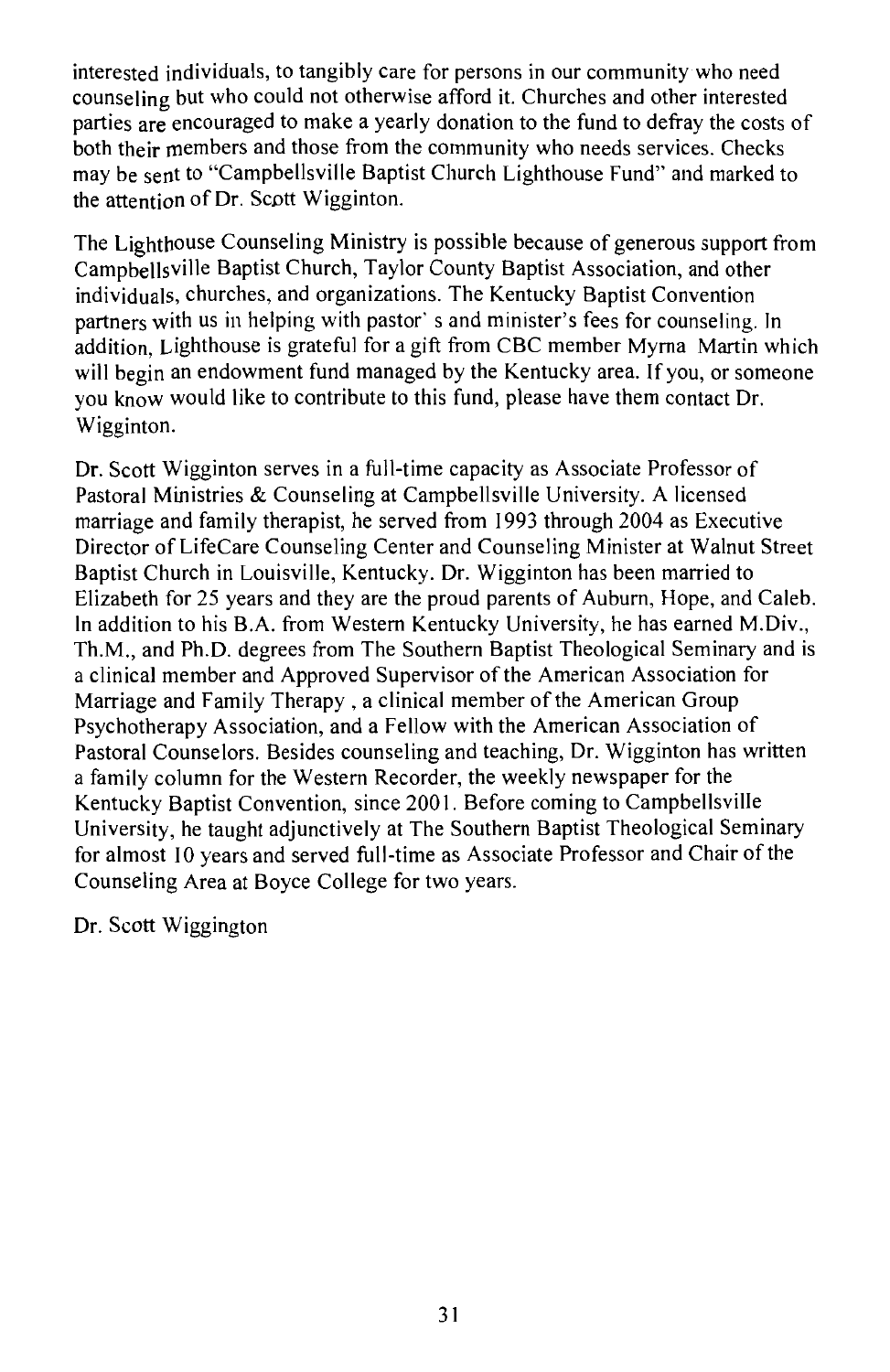## **REPORT OF THE RESOLUTION COMMITTEE**

The Resolutions Committee of the Taylor County Baptist Association hereby recommend the following points of resolution for approval by the messengers in session for the  $2010$  annual fall meeting:

NOW, THEREFORE BE IT RESOLVED, by the messengers of Taylor County Baptist Association, meeting in amoual fall session, on the 14th day of September 2010, at Palestine Baptist Church, Campbellsville, Kentucky, that:

- 1. Appreciation is expressed to the pastors and members of Salem Baptist Church and Palestine Baptist Church for hosting the September 13th and 14th, 2010 fall session of the Taylor County Baptist Association. We commend the hospitality and fellowship extended by the pastors and members of both congregations.
- 2. Taylor County Baptist Association once again expresses opposition to any proposed Sunday sales of alcoholic beverages in restaurants in the City of Campbellsville.
- 3. We encourage Taylor County Baptist Association pastors and congregations to continue to be vigilant in opposing casino and other forms of expanded gambling in Kentucky. We urge our Governor and members of the Kentucky General Assembly to not pursue such expanded gambling options. We commend Taylor County Baptist and Kentucky Baptists for their strong opposition to expanded gambling in the Commonwealth of Kentucky in the past and pray that such opposition among Baptists will continue in 2010, 2011 and beyond. Expanded gambling leads to increased rates of gambling addiction, breakup of families, incidences of suicide, and impacts the "least of these" the hardest
- 4. We encourage our national leaders to reconsider national health care legislation to make certain that resulting national health care policies are adequately reflective of pro-life concerns with regard to protecting the life of the unborn and to end of life counseling and health care measures.
- 5. Taylor County Baptists are asked to pray for our elected official at the local, state and national levels.
- 6. We commit to continuing prayer for the many men and women who are serving our nation in the military.
- 7. We encourage members of Taylor County Baptist Association churches to study the issues and make informed decisions on voting for the candidates of their choice on Tuesday, November 2, 2010.

Respectfully submitted, **TCBA Resolutions Committee**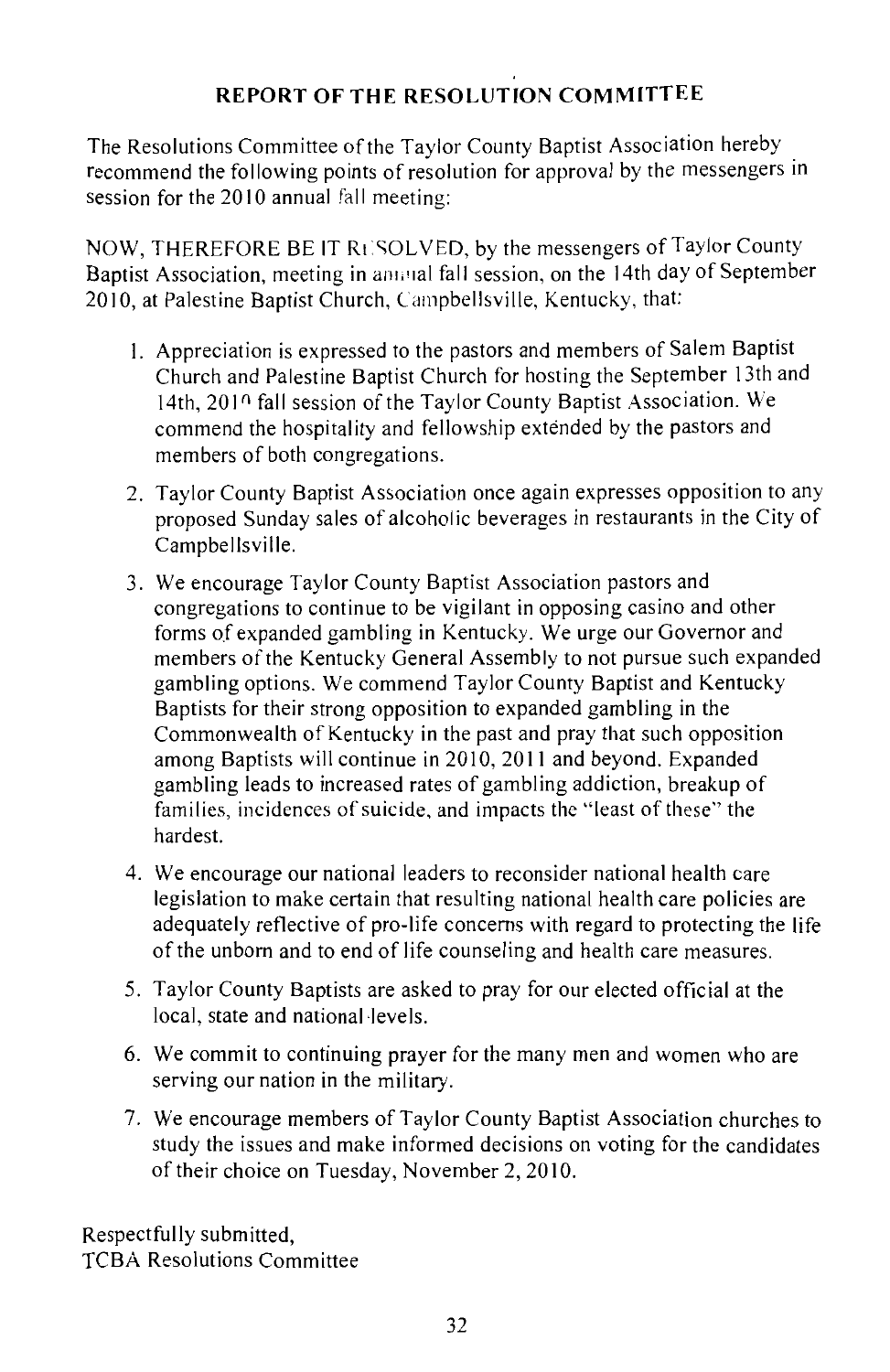#### **KENTUCKY BAPTIST CONVENTION MISSION GROWTH TEAM OFFICE:** CHURCH PLANTING AND ASSOCIATIONAL MISSIONS

The Mission Growth Team Office has continued implementing the changes that are being implemented due to downsizing and less budget funds. By the end of the  $2010 - 2011$  budget year the Mission Growth Team will have reduced in staff by three full time employees due to retirements. These positions will not be replaced. In addition, five part time contract/consultants have been or will be released by the end of the budget year (August 31, 2011).

Despite the loss of human resources and the anticipated reduction of approximately \$250,000 from the team budget, amazing work has been performed by the entire team. These include responding to flood and tornado disasters, increasing outreach to prisons and jails, conducting partnership projects in numerous parts of the world, assisting numerous missionaries in Kentucky, challenging Baptist in Kentucky to move their prayer lives to a new level of intensity, reaching out to numerous ethnic groups, planting churches and providing resource and training to Kentucky's Director of Missions.

The MGT Office has been involved in assisting churches in planting several new churches, provided two Basic Training Journey events for potential and new church planters and teams, provided numerous church planting consultations to sponsoring churches, conducted 21 assessments of church planters. Numerous resources have been developed to assist church planters and sponsoring churches.

The MGT has conducted two new DOM Orientations, the Annual DOM Leadership Event, worked with three associations in an assessment process, trained five DOM Search Teams. Working with eight associations, the MGT Office has assisted in developing Go Metro USA partnerships in Cleveland and Pittsburgh. Two additional teams of associations are in formation to work with two additional non Southern metropolitan areas.

The MGT Office worked with KBC staff and designed the Find It Here 2011 God's Plan for Salvation process which saw about 35,000 Kentucky Baptist pray and fast for lost people and provide the lost with a special edition of the Gospel of John and Romans marked Scripture portion. Nearly 200,000 of these special Scriptures have now been distributed in Kentucky to target lost, prisons, jails, and nursing homes. Numerous individuals made professions of faith during this process.

The MGT Office has assisted Seminary Extension Centers, administered the Associational Missions Assistance Program and the Church Loan program. In addition, the Mission Growth Team Office has worked across teams to develop a biblical storying intentional relational discipling process and several coaching networks. Cooperative, special prayer emphasis and equestrian ministries have also been conducted by the MGT Office.

One of the exciting projects the MGT conducted was a week long mission trip to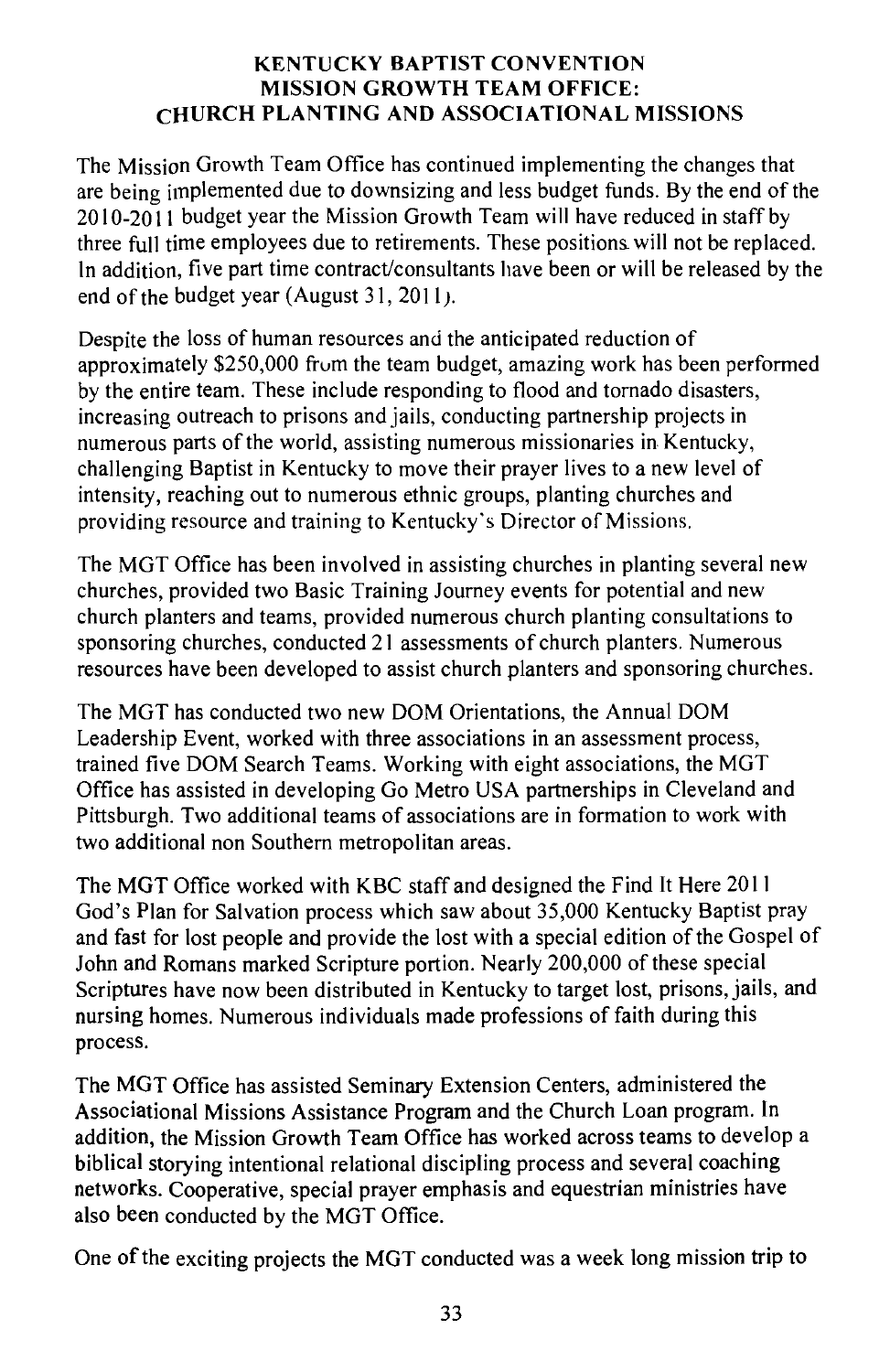San Jan Puerto Rico where the Team assisted a new church plant by prayer walking numerous neighborhoods and distributed marked Scripture portions to about 1,000 homes. The Sunday after we left, the new churches' facilities overflowed with visitors and members.

Linda George and Kay Sue Leppert have provided tremendous support for all we do as a Mission Growth Team and as we do the work of the Team Office. Larry Martin continues to be a valuable field asset as the primary focuses on equestrian ministry, cowboy churches, special prayer emphasis and cooperative ministries.

Larry Baker, Mission Growth Team Leader 5 June 2011

### **KENTUCKY BAPTIST CONVENTION** MULTIETHNIC MISSIONS AND MINISTRIES DEPARTMENT

Having a state team that will work with the VBS leaders of the state will increase the instances of collaboration between churches.

During the Super Saturday 2010, we trained over 300 church Hispanic church members about the importance of discipleship. During the Super Saturday 2011 we plan not only to train the Hispanic congregation on the subject of serving God as a family.

As the church planting field grows, the need for training and equipping leaders is imminent. Therefore, during 2010 we trained 15 ethnic leaders through Basic Training. In 2011, we had the opportunity to train 18 Hispanic leaders in a Basic Training instance that was offered in Spanish by Hispanic Basic Training facilitators. Being able to offer a basic training in Spanish by local Hispanic leaders shows that the state is generating equipped leaders that are preparing to equip future leaders.

During 2010, the partnership with the Florida Baptist Convention was extended for three more years. The partnership with Florida has been instrumental in training and equipping Hispanic congregations. In 2010, we had six church-tochurch projects where door-to-door evangelism took place, training on how to disciple other and conferences to guide Hispanic families abut stewardship and how to be a Christian family that influences others. In addition, during 2010 we had 6 state to state projects where Florida sends leaders to offer their expertise training to local congregations in a variety of church health subjects.

During 2010, we held the first youth camp for Hispanics. This was a great instance where this age group got the opportunity to form friends bonds with other Christian fellows and where trained through a series of conferences on how to share their faith with boldness. In 2011 the Camp will take place on June  $17&818$ at FBC, Harrodsburg.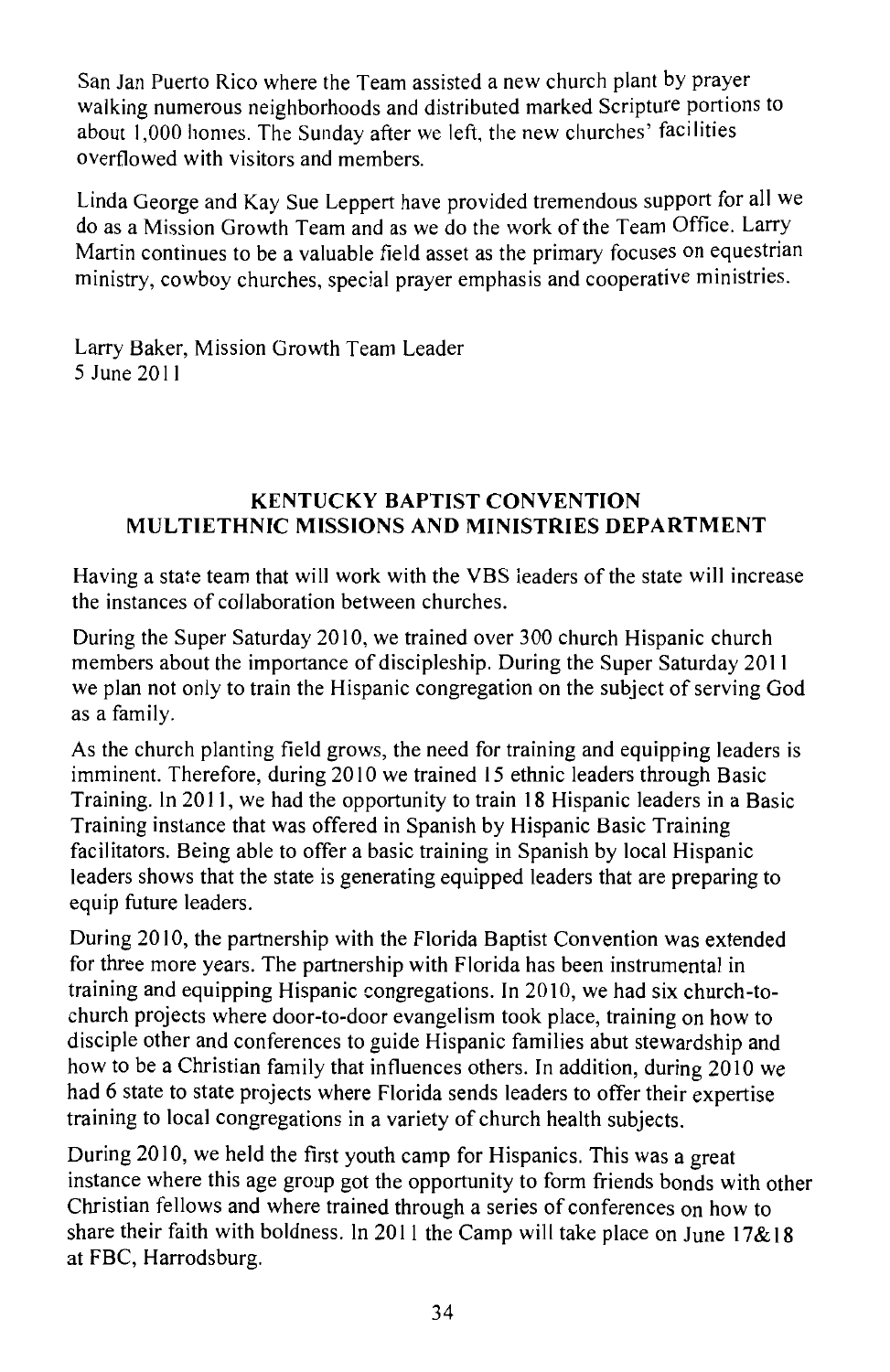During 2010 was a year we saw new ministries' bloomed, 13 new Hispanic missions opened, two African American churches were planted as well as a prison ministry and one multiethnic mission.

During 2010 the Hispanic congregations where involved in the Find it Here efforts, this was a great time for collaboration among the local churches and the local associations where Hispanic leaders had an opportunity to meet with local leaders to plan and strategize. In 2011, Hispanic congregations are already involved in the second instance of this evangelistic effort and are excited about what God will do in the lives of the 3 people they are praying for.

During 2011, we had the opportunity to train over 200 members of the Hispanic congregations during the annual Evangelism and WMU conference. This was a great opportunity to instill in the DNA of the growing Hispanic congregations the need of doing missions, teaching about missions and promoting missions in their congregations.

In the spring of 2011, we had the opportunity to train and equip Vacation Bible School directors and leaders of the Hispanic congregations of the state. In the just held in April of 2011, we had the opportunity to train Hispanic VBS leaders and talked with some of the leaders about the possibility of forming a state steam that will participate in the national VBS training in 2012.

## APPRECIATION LETTER TO DR. BILL MACKEY

March 30, 2011

Dr. Bill Mackey,

Just a note to say "Hello" from our Taylor County Baptist Association churches, pastors, and people.

Your quality, heart, Lord lead leadership over the years has been much appreciated.

May the Lord richly bless you, your dear wife Kay, and family as you move into a new dimension of life experiences. We know this move will prove a blessing beyond your fondest imaginations in your family relationships.

God bless you as you complete this chapter and begin a new one in your book of life.

Sincerely in shared ministry, **Taylor County Baptist Association** Bro. Ken Forman, Interim Director of Missions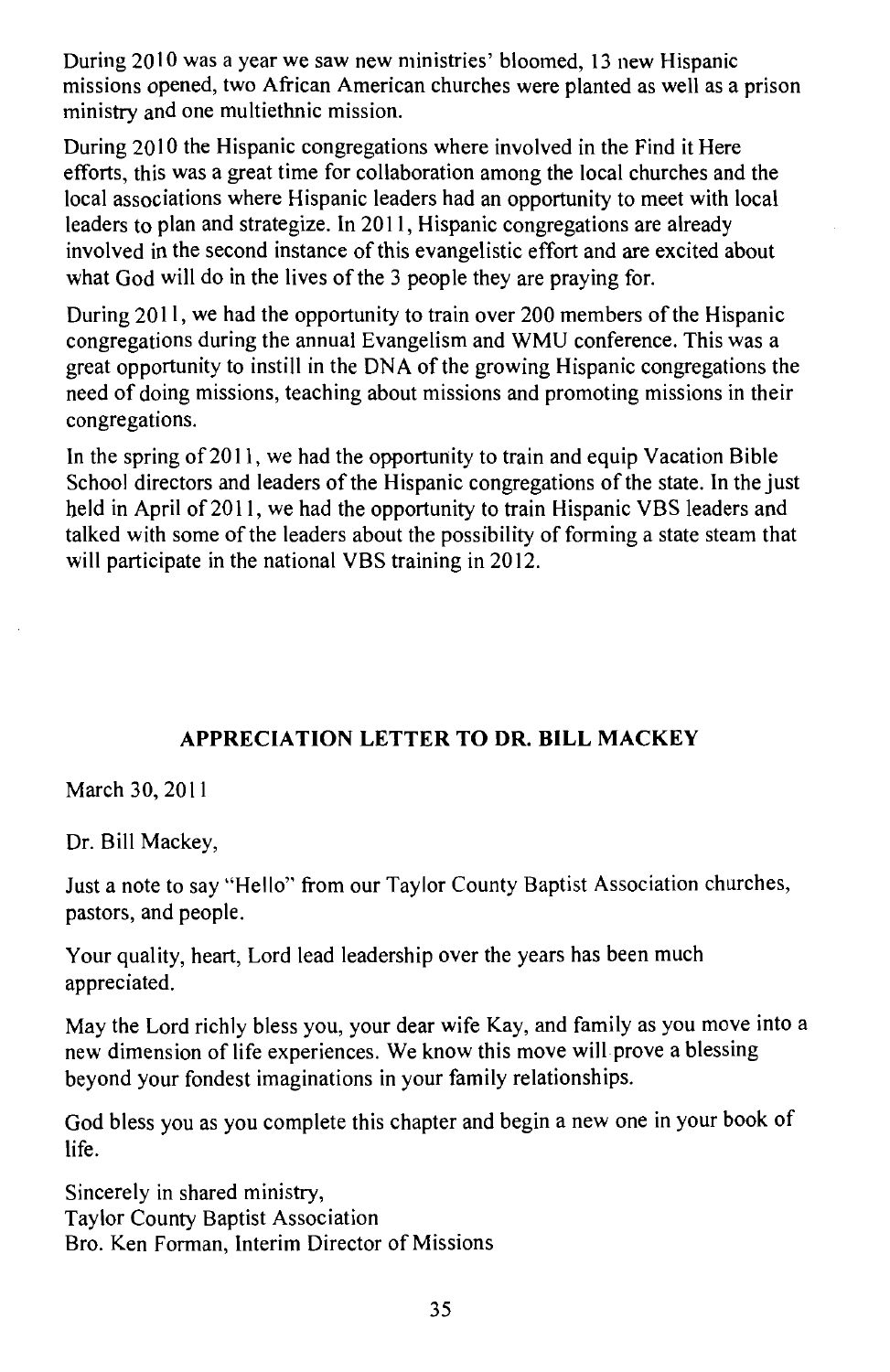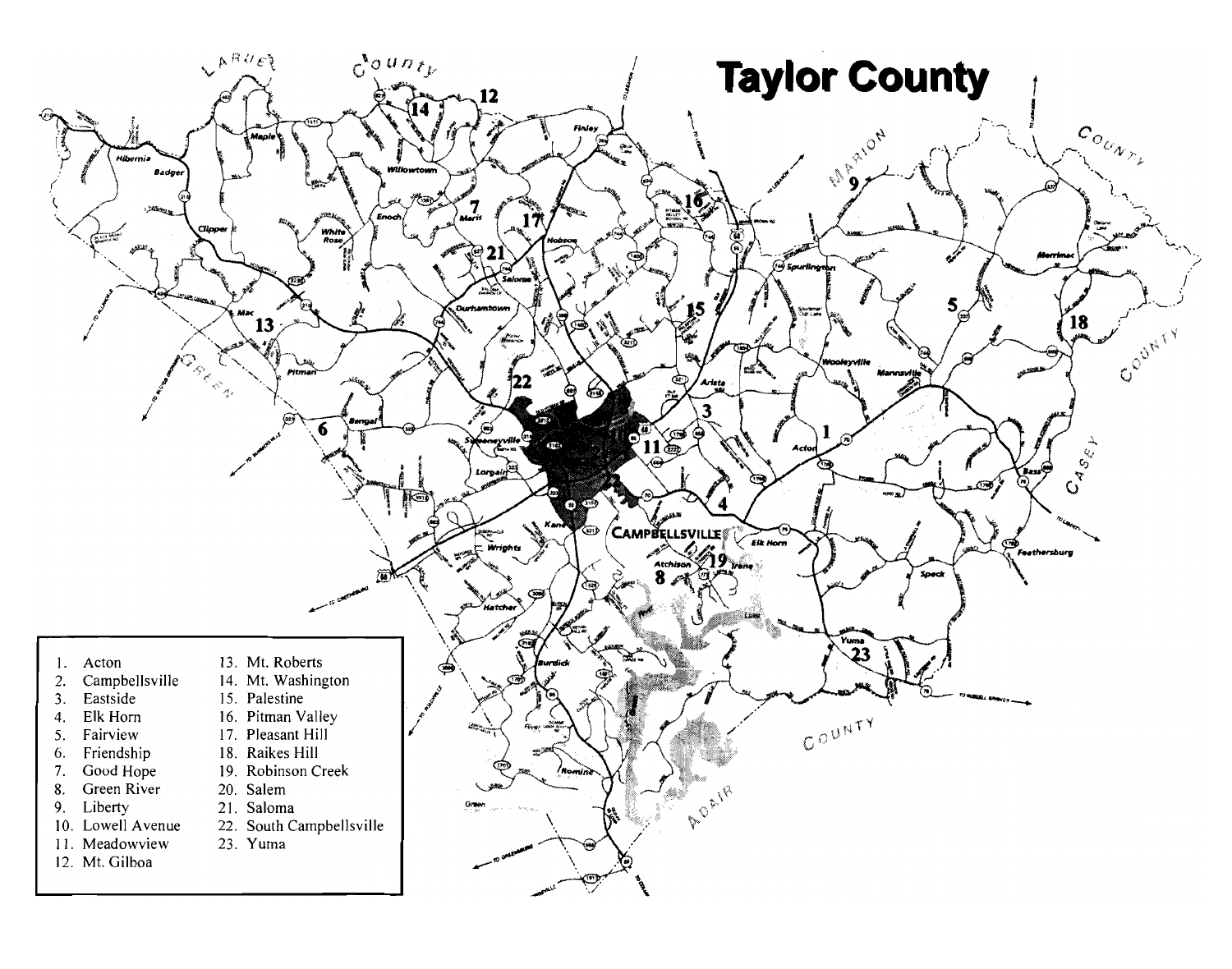#### **KBC MISSION SERVICE & MINISTRIES DEPARTMENT SUMMER 2011 REPORT FOR ASSOCIATIONS**

**Church TO Community Ministries** 

Continue to use "The Church Reaching Out" strategy to encourage and assist churches in the development of new outreach ministry points. We have assisted 1.714 churches with ministry development since KBC CONNECT began, and average of 263 churches per year.

Provided support, supervision, and encouragement to 13 NAMB "Church and community" career appointed missionaries serving in assignments throughout Kentucky. These missionaries hosted 6,106 short-term volunteers and realized 174 professions of faith as a result of their ministry.

Provided support and encouragement to 2 US/C2 missionaries serving in Kentucky ministries.

Promoting "The Invitation Stand" pregnancy care center initiative for 2010-2012. This project focuses on building closer relationships between our 51 pregnancy care resource centers in Kentucky and KBC churches for the purposes of evangelizing center clients and helping women to choose life for their unborn children. www.kybaptist.org/pregnancycare

**Missions Mobilization** 

Missions mobilization is under the leadership of coordinator Teresa Parrett.

- There are 109 Kentucky MSC Missionaries (assigned and commissioned by the North American Mission Board) that serve as "self-funded" missionaries in the area of sharing Christ, starting churches or sending missionaries for 2 years (renewable) or longer.
	- There are 10 M.O.S.T. Missionaries serving in Kentucky (assigned by the North American Mission Board) with associations, churches, and local ministries for a period of 3 weeks to 2 years.

Realized 1,461 professions of faith as a direct result of their ministries.

- KY MSC/MOST missionaries hosted 19,456 short-term volunteers that assisted in their ministries.
- Met our KBC CONNECT goal and realized an 8.3% increase in short-term volunteers last year.

Hunger Relief

- Distributed \$42,757 in Hunger Funds to churches and ministries for the purchase of food.
- 125 professions of faith were reported as a direct result of hunger relief ministries.

To raise awareness as to the value of the World Hunger Fund, show the new 3 minute Hunger Fund video to your church and challenge them to give. Available FREE at www.kybaptist.org/hunger.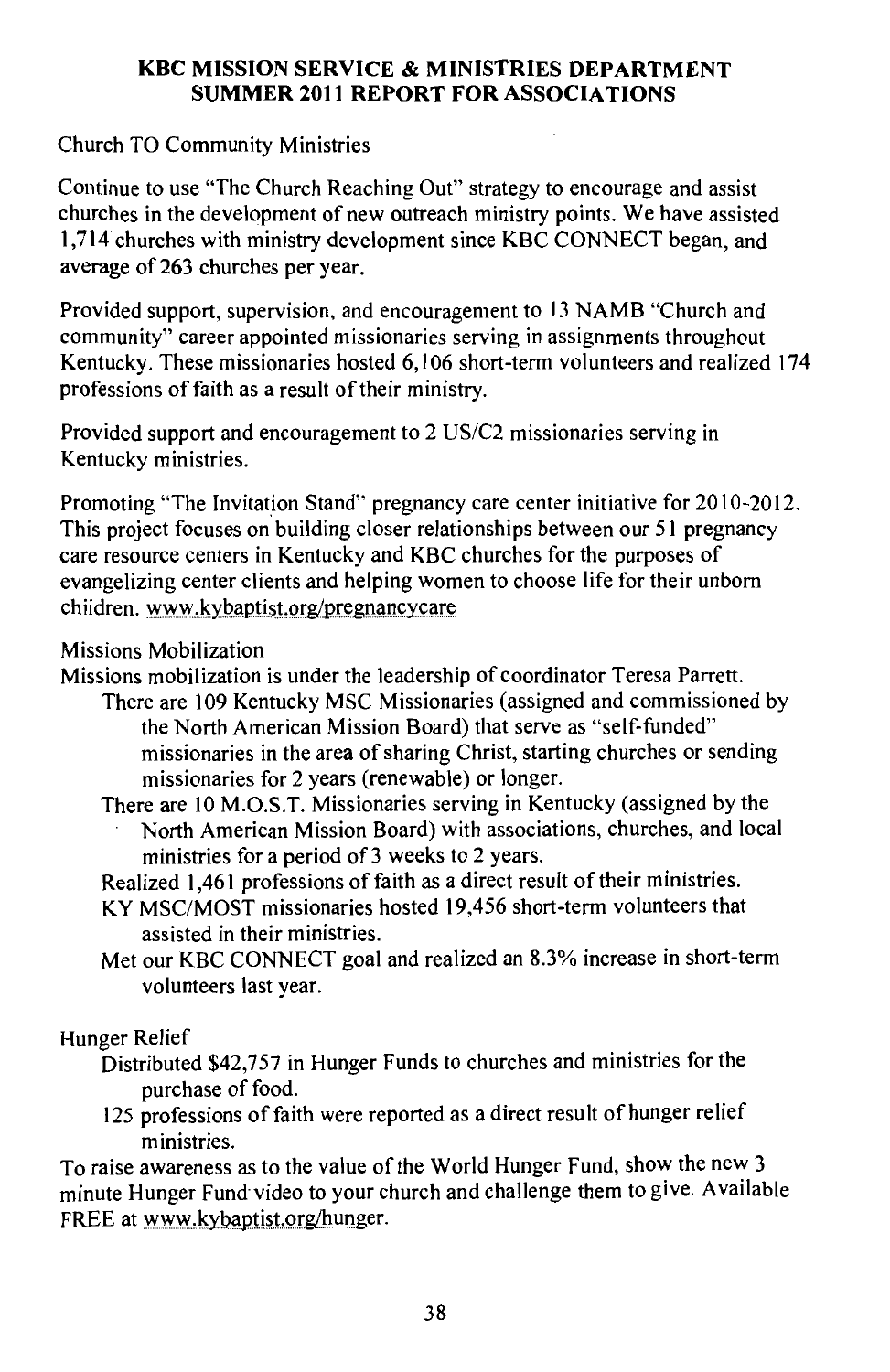**Literacy Missions** 

Our literacy ministry is under the direction of Rebecca Carnll, who gives leadership to Adult Reading and Writing (ARW), Tutoring Children and Youth (TCY), English as a Second Language (ESL) and English as a Foreign Language  $(EFL)$ .

Kentucky has a total of 822 trained literacy volunteers.

30 new volunteers from 21 churches were trained to teach English as a Foreign Language (EFL).

Over 794 students are involved in literacy training through 37 ministries (1ARW, 13 TCY & 23 ESL) and 13 on-going Bible studies.

1 new mission start and 3 professions of faith as a direct result of literacy mission ministries.

**Praver Strategies** 

Developed prayer & fasting materials for "Find It Here."

- Partnered with 11 associations to plan and implement "prayer rallies." The format varied, but generally included a time of teaching and a corporate praver experience.
- Trained 2,011 people representing 635 churches during 2010 for "Find It" Here' prayerwalking.

Network with prayer leaders in 21 associations and 626 churches. We praise God for the renewed emphasis on prayer by churches and associations.

Respectfully Submitted. Eric Allen, Director June 3, 2011

## TO THE EXECUTIVE BOARD OF TAYLOR COUNTY BAPTIST ASSOCIATION

Dear brothers,

We are glad God gives us a possibility for our communications and today we can greet everyone from the churches of Taylor Association. Still recently we went at New Year and today we live by usual working rhythm which we have into circumstances of our lives. We thank God He joined us into the body of Christ's church and helps us through churches of Kentucky at our ministries.

Although we can serve only through our spiritual gifts but we live into quickly changeable world and therefore we must be resourceful person whom God called to fulfill His commands. At the same time a success of a fulfillment of a task depends on training and personal experiences. Paul understood very nice this point and wrote about this to his young minister Timothy.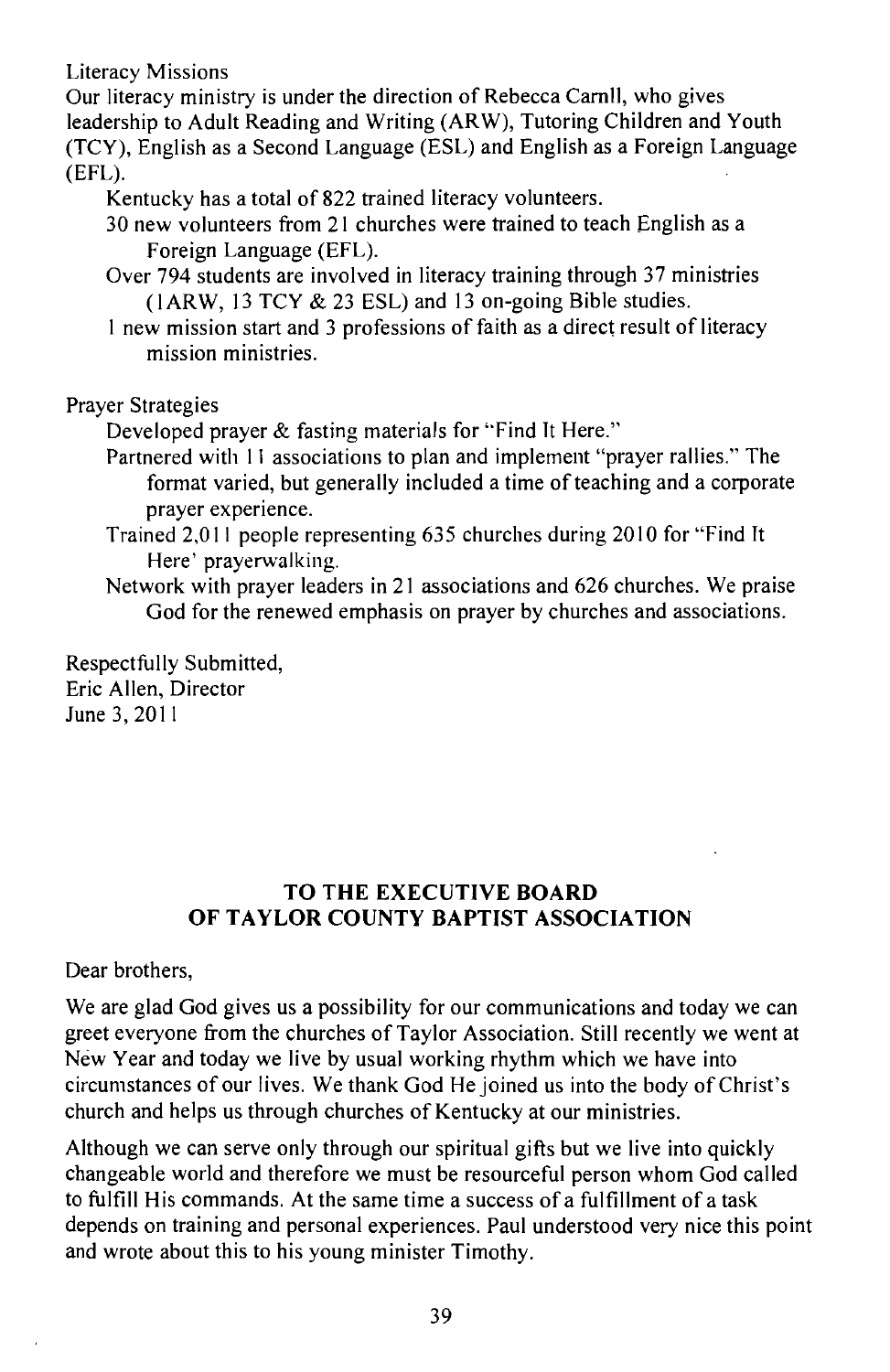I told you many time about my experiences concerning of discipleship at Russian Baptist churches. Therefore today I exactly can point main event of last month. This is my trip to south region of Russia – Caucasus. This region has seven national republics and unfortunately gives most part of all criminal and terrorism acts into Russia. Once from those republics is North Ossetia. All those republics are poor areas where people don't have work and youth cannot study. A metropolis of the republic is Vladicaucasus. Russian Baptist Union has here several churches.

Four years ago one mission from Moscow, Saint Petersburg Christian University and a teacher (Yuri Shibaev) from Brjansk had a conversation with pastors from Vladicaucasus and offered them to realize a program of a training of pastors with a purpose to plant new churches at this region. Two years ago this program has started. Then they asked me to help at building of learning process. In particular they asked me to teach through learning course "Programs of church education." This group has 18 student and several listeners who serve and therefore can study when have free time.

Unfortunately today we have at our Russian Baptist Union few like groups of students who study through program of Bible College. First of all this program is very expensive. Then now churches decide many different questions which touch on in fact survival.

Therefore we continue to train new church leaders through seminars, training of ministers for a special work and other onetime sessions. I must note one nuance at a realization of those projects. If four-five years ago we can invite those whom we want to teach to Central Baptist church then today I and other leaders of our regional Brotherhood must visit local churches and train new ministers there. Last variant is cheaper as the meeting of all students as one place. We understand this way of a preparation of new generation of church leaders is less effective but problems of economy define often our choice for acts at today's reality.

I continue to help pastors of local churches through sermons, leadership of groups of Bible study, conversations with unbelievers and guests. A preparation of methodical materials and lessons for groups is as usual a part of my work.

I use this possibility and want to thank all friends from TCBA and CU for brotherly help which they rendered and continue to assist at a question of my preparation to visit to churches of Kentucky. Indisputably this event at our joint partnership ministry has big meaning for me and my assistants. We pray God helps me during every step on a way to your churches.

We thank churches, families and individuals for their financial support on regular base and additionally for a decision of different needs and in particular support at an organization of my trip. We pray God continues to bless abundantly communities of Taylor Association, families and everybody in straightened circumstances.

With God's blessings and Christ's love, sincerely, Nickolai Svrovatko. Coordinator of Church Education For St. Petersburg and Leningrad Province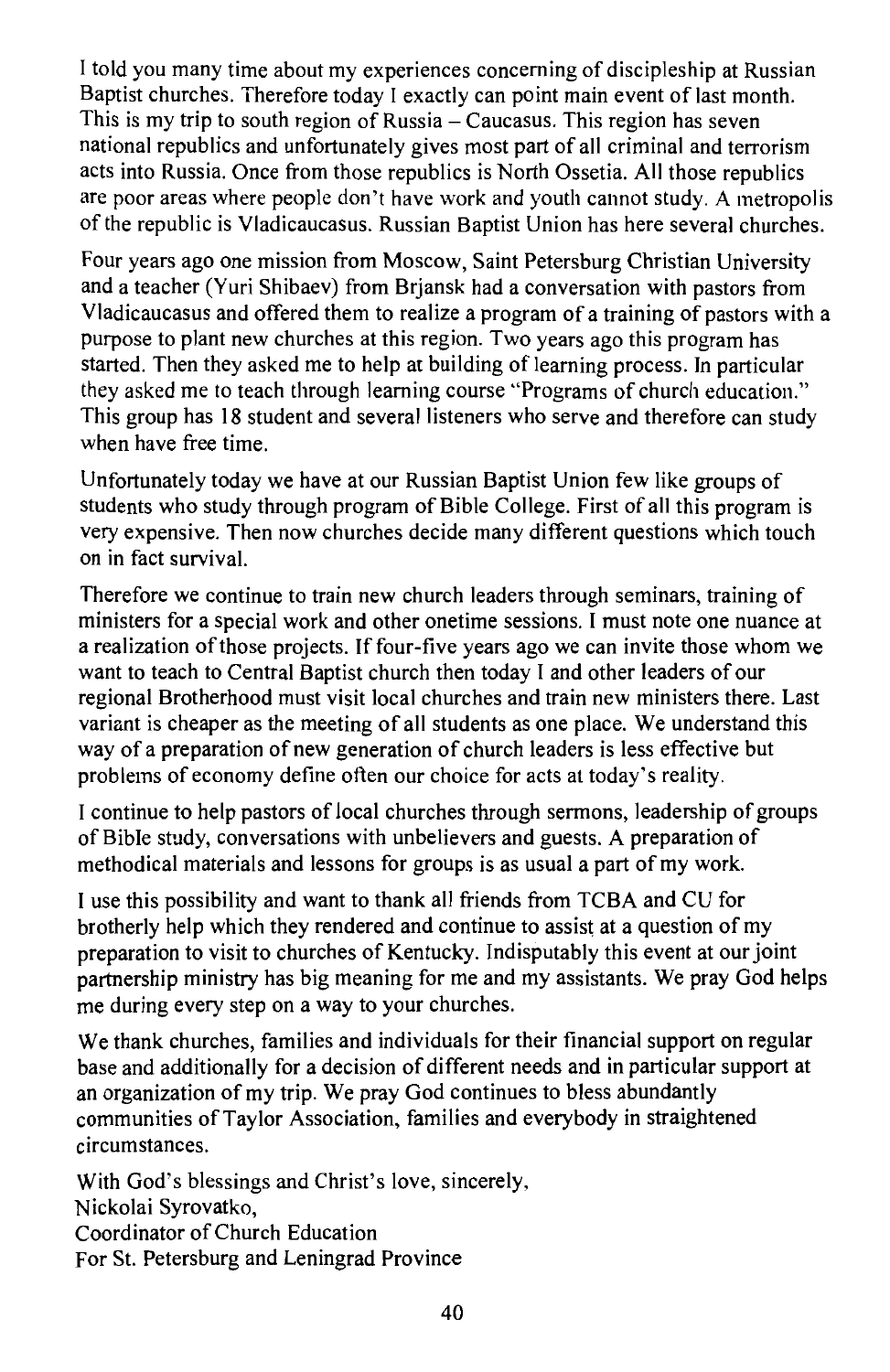#### **ASSOCIATION DIRECTORY**

## Taylor County Association of Kentucky Baptists P.O. Box 298 Campbellsville, KY 42719-0298 Phone: 270-465-5600

| Moderator                                                 |              |
|-----------------------------------------------------------|--------------|
| Rev. Kyle Franklin, 161 Snow Lane                         | 270-465-5457 |
| <b>First Assistant Moderator</b>                          |              |
| John Smith, 5075 Spurlington                              | 270-789-2865 |
| Clerk                                                     |              |
| Bro. Jim Campbell, 711 N. Columbia Avenue                 | 270-465-4744 |
| <b>Assistant Clerk</b>                                    |              |
| Rev. Michael Goodwin, 65 Linda Lane                       | 270-465-4169 |
| Treasurer                                                 |              |
| Rev. David Walters, 965 Hidden Meadow Lane                | 270-789-2449 |
| Auditor                                                   |              |
| Rev. Robert Langlois, 5716 Knifley Road, Elkhom, KY 42733 | 270-789-6646 |
| <b>Assistant Auditor</b>                                  |              |
| Allen Young, 112 Pearl Ave.                               | 270-465-8249 |
| <b>Director of Missions</b>                               |              |
| (Interim) Rev. Ken Forman, 209 Misty Dr.                  | 270-469-4738 |
|                                                           |              |

Kentucky Baptist Convention Mission Board Taylor County

Bro. George Phillips, PO Box (2010)

Rev. Jamie Bennett, 3441 Old Columbia Rd. 270-469-1291

#### **TEAMS**

| Administrative Team                                                              |              |
|----------------------------------------------------------------------------------|--------------|
| Moderator, Dr. Skip Alexander, 75 Trace Fork Road                                | 270-789-0038 |
| Assistant Moderator, Rev, Kyle Franklin, 167 Snow Lane                           | 270-465-5457 |
| Clerk, Bro, Jim Campbell, 711 North Columbia Avenue                              | 270-465-4744 |
| Treasurer, Bro, David Gaddie, 305 Summit Drive                                   | 270-789-2913 |
| Director of Missions, Dr.Robert Clark, 115 Wakefield Drive                       | 270-465-6261 |
| <b>Spiritual Growth</b>                                                          |              |
| Chair, Rev, Shaun Caudill, 601 South Central                                     | 270-465-4261 |
| Sunday School, Bro Don Gowin, 500 E. Meadow Creek Road                           | 270-465-0122 |
| Creative Ministries, Rev Ed. Pavy, 102 Wellington Park                           | 270-789-0604 |
| Leadership Growth Team                                                           |              |
| Chair, Rev. Jimmy York, 311 Sharon Drive                                         | 270-465-7186 |
| Fellowship of Pastors & Staff, Rev. Eugene Smith, 407 Ingram Avenue 270-465-2820 |              |
| Kingdom Growth Team                                                              |              |
| Evangelism, Bro. Don Green, 213 Crawford Street                                  | 270-789-0532 |
| WMU, Mrs. Sharon Wayne, 146 Wayne Road                                           | 270-789-1088 |
| <b>Mission Scholarship Committee</b>                                             |              |
| Bro. George Phillips. PO Box 303                                                 | 270-465-2078 |
| Mrs. Sharon Wayne, 146 Wayne Road                                                | 270-789-1088 |
| Rev. Michael Goodwin, 65 Linda Lane                                              | 270-465-4169 |
|                                                                                  |              |

NOTE: Will change under the new vision "Program Design" for the 2011-12 associational year.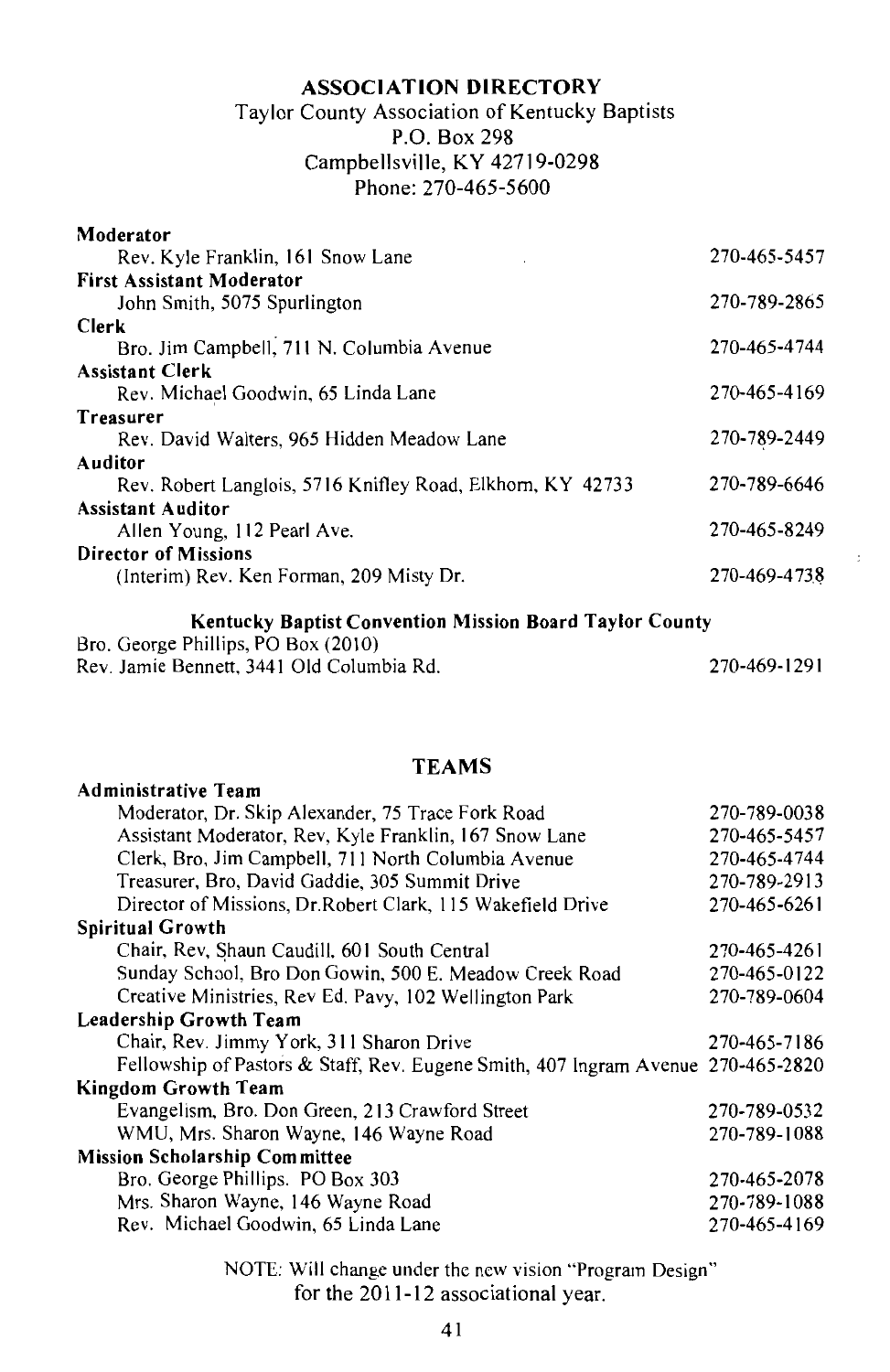#### **KENTUCKY BAPTIST CONVENTION ELECTED REPRESENTATIVE** ON BOARDS AND INSTITIONS **FROM TAYLOR COUNTY BAPTIST ASSOCIATION**

#### **Mission Board**

Bro. George Phillips, 2010 Jamie Bennet (2010) Elected

#### Western Recorder, Director

Dr. Skip Alexander, 2012

#### **Committee on Order of Business**

Dr. Skip Alexander, 2010

#### Committee on Public Affairs

Dr. James Jones, 2012

#### **Campbellsville University Trustees**

Mr. Barry Blevins, 2010-14 Dr.W.D Feltner, 2010 - associate member Mr. Alex Montgomery, 2010 - associate member Dr. Larry Noe, 2010 - associate member Mr. Kenny Bennett, 2011 Mr. Paul Osborne, 2011 Mr. Barry Bertram, 2012 Mrs. Teresa Cassell. 2012 Dr. James Jones, 2012 Dr. J Chester Badgett, 2013 Mr. Henry Lee, 2013 Dr. Ralph Tessener, 2013 Jane Wheatly, 2014 Chris Reynolds, 2012 Ron Rafferty, 2014 Dr. Skip Alexander - associate member 2011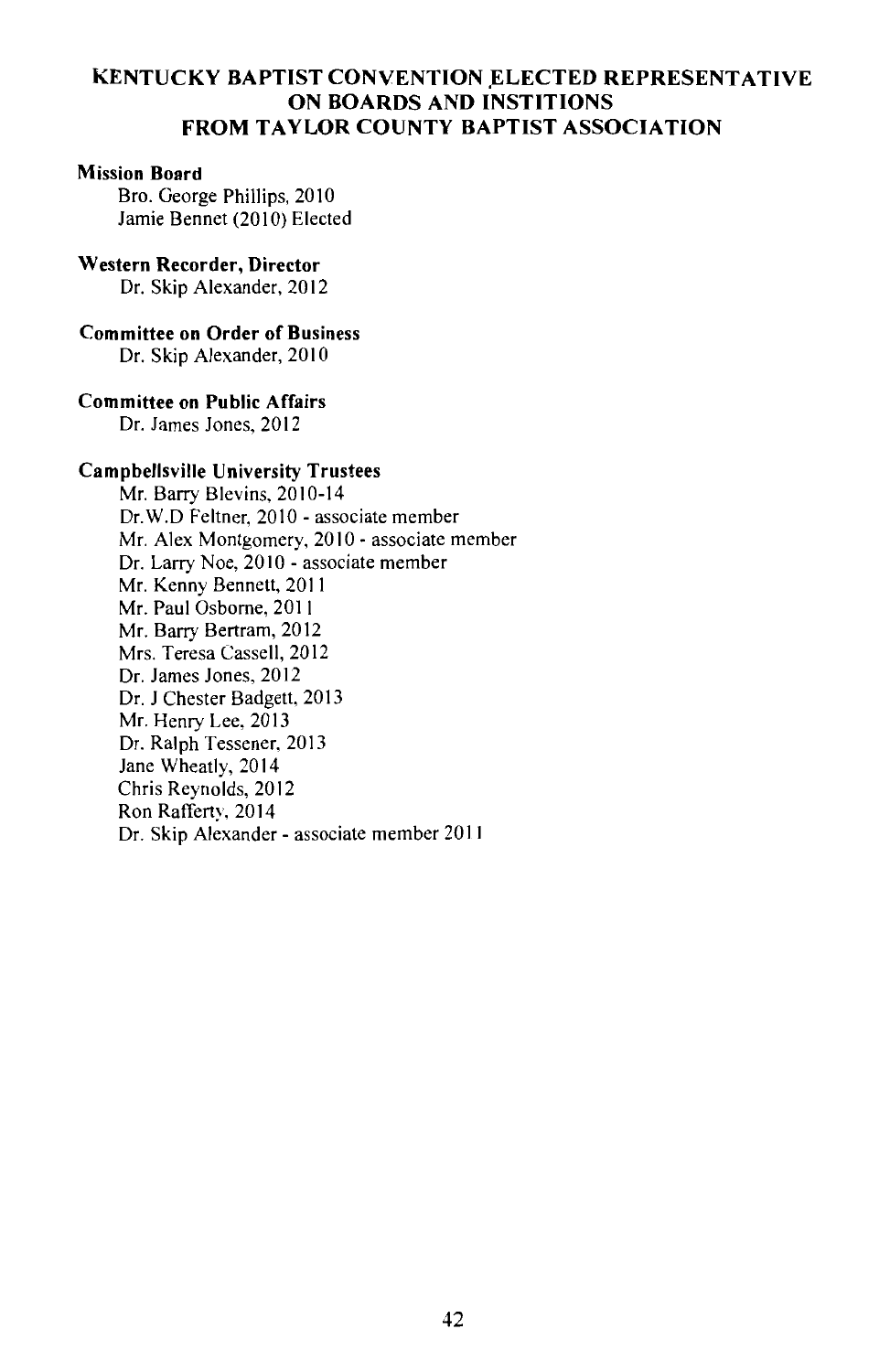## **ORDAINED MINISTERS**

The following are members of Associational Churches<br>and are presently not employed as pastors.

| Badgett, J Chester, 112 Columbia Court         | 270-465-5023 |
|------------------------------------------------|--------------|
| Clark, Robert, 115 Wakefield Drive             | 270-465-6261 |
| Cox, Keith, P.O. Box 8, Elkhorn Kentucky 42733 | 270-465-8209 |
| Davenport, Howard 102 Eggers Street            | 270-465-5114 |
| Dix, Delbert, 822 West Main Street             | 270-465-4777 |
| Doty, Robert, Risen Avenue Apt.5               | 270-465-2088 |
| Ken Forman, 209 Misty Drive                    | 270-849-4653 |
| Howell, Dewayne, 1108 Hampton                  | 270-465-6634 |
| Kibbons, Jerry, 112 Sunset Drive               | 270-465-8089 |
| Oldham, Robert, P.O. Box 5                     | 270-465-6759 |
| Pavy, Ken, 102 Wellington Park                 | 270-789-1580 |
| Pope, Ken, 102 Wakefield Park                  | 270-789-3354 |
| Smith, Bill, 720 Lebanon Avenue                | 270-465-3915 |
| Smith, Eugene, 407 Ingram Avenue               | 270-465-2820 |
| Smith, Harold, 1449 Palestine Road             | 270-465-7715 |
| Steele, Richard and Alice, 133 Noe Road        | 270-465-6069 |
| Street, Robert, 30 Debra Kay Street            | 270-789-1620 |
| Tucker, Bob, 2293 Old Summersville Road        | 270-465-5007 |
| Vale, Terry, 383 Cainwood Road                 | 270-465-7112 |

All addresses are "Campbellsville, KY 42718" unless otherwise noted.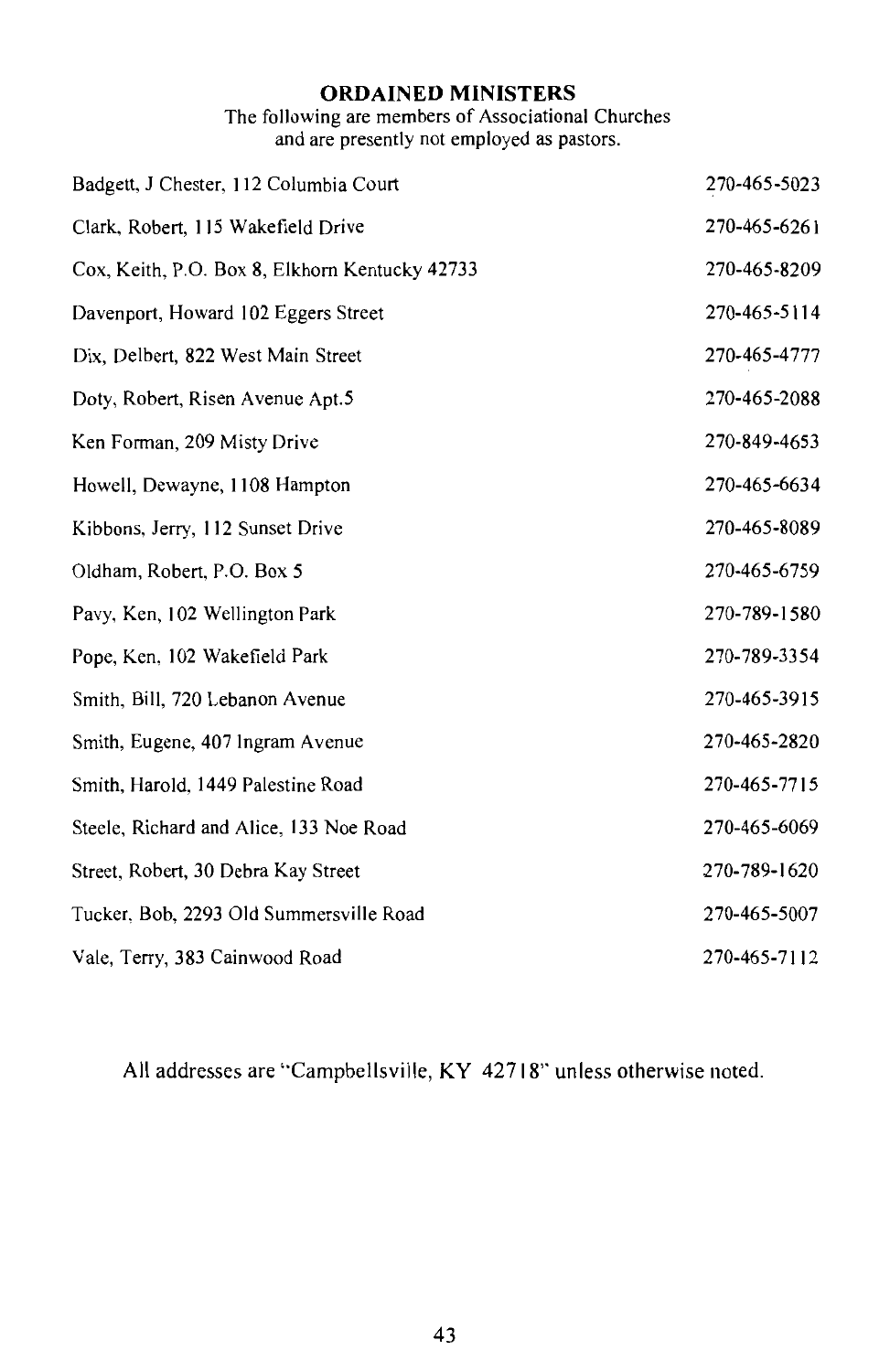#### **PASTORS** With Home Addresses and Phone Numbers

| Acton                                                       |              |
|-------------------------------------------------------------|--------------|
| John Batcher, 4936 Hodgenville Road                         | 270-465-3462 |
| Campbellsville                                              |              |
| Skip Alexander, 75 Trace Fork Road                          | 270-789-0038 |
| <b>Eastside</b>                                             |              |
| Paul Pike, 210 Jayne Ave.                                   | 270-465-3948 |
| <b>Elkhorn</b>                                              |              |
| Brian Rafferty, 3175 Elkhorn Road                           | 270-465-0099 |
| Fairview<br>Don Gowin, 500 East Meadow Creek Road           |              |
| Friendship                                                  | 270-465-0122 |
| Andy Woods, 31 Friendship Road                              |              |
| <b>Good Hope</b>                                            |              |
| J. Alvin Hardy, 608 North Central Avenue                    | 270-465-3268 |
| <b>Green River Memorial</b>                                 |              |
| Jamie Bennett, 3441 Old Columbia Road                       | 270-469-1291 |
| Liberty                                                     |              |
| Carlos Compton, 405 Dowell Avenue                           | 270-849-2131 |
| <b>Lowell Avenue</b>                                        |              |
| Dave Walters, 969 Hidden Meadow Drive                       | 270-789-2449 |
| Meadowview                                                  |              |
| Brent Gupton, 3180 Maple Road                               | 270-465-2469 |
| <b>Mount Giboa</b>                                          |              |
| Fred Miller, 250 Blue Hold Road                             | 270-465-3050 |
| <b>Mount Roberts</b>                                        |              |
| Kyle Franklin, University Drive                             | 270-572-3121 |
| <b>Mount Washington</b><br>Jimmy York, 311 Sharon Drive     | 270-465-7186 |
| Palestine                                                   |              |
| Charles Hedrick, 1406 Longview Drive                        | 270-789-1496 |
| Pitman Valley                                               |              |
| Dannie Nelson, 670 Danny Nelson Drive, Greensburg, KY 42743 | 270-932-5494 |
| Pleasant Hill                                               |              |
| James Jones, 101 Wellington Park                            | 270-789-2055 |
| Raikes Hill                                                 |              |
| Joseph Segree, 1404 Longview Drive                          | 270-469-9145 |
| <b>Robinson Creek</b>                                       |              |
| James Collision III, 52 McMahan Road                        | 270-465-3215 |
| Salem                                                       |              |
| Michael Goodwin, 65 Linda Road                              | 270-465-4169 |
| Saloma                                                      |              |
| John Chowning, 512 Fern Drive                               | 270-789-2707 |
| South Campbellsville<br>Shaun Caudill, 166 Heart Lane       | 270-465-4261 |
| Yuma                                                        |              |
| Carlton Winters, 131 Pearl Avenue                           | 270-789-9697 |
|                                                             |              |

All addresses are "Campbellsville, KY 42718" unless otherwise noted.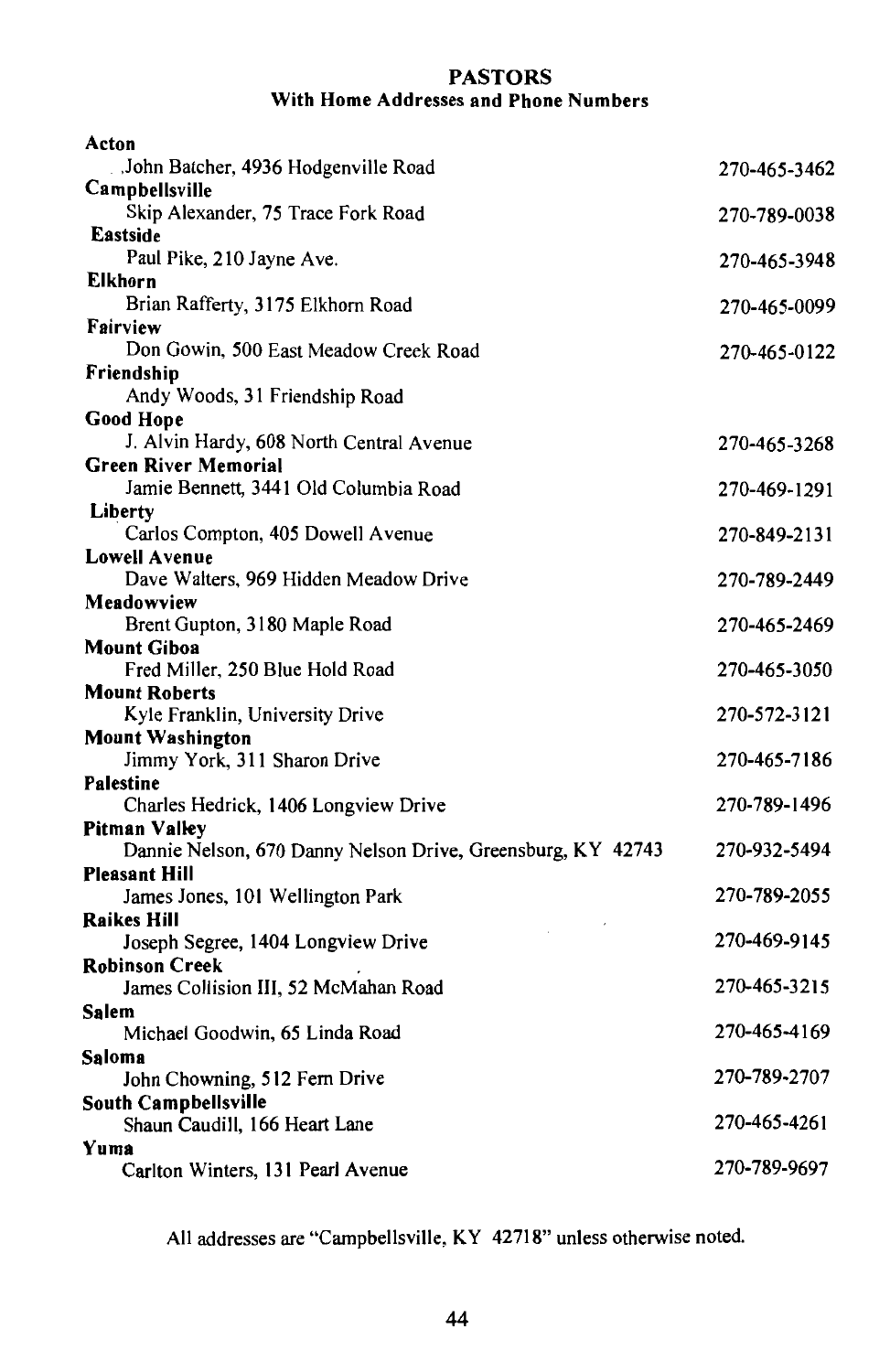## **PASTORS**

With Church Addresses and Phone Numbers

| 270-465-4728 |
|--------------|
|              |
| 270-465-8115 |
|              |
| 270-849-8829 |
| 270-789-2133 |
|              |
| 270-465-7901 |
|              |
| 270-465-3164 |
|              |
| 270-465-5008 |
| 270-465-6032 |
|              |
| 270-789-3400 |
|              |
| 270-465-7163 |
| 270-465-8621 |
|              |
| 270-789-2932 |
|              |
|              |
|              |
| 270-465-7186 |
| 270-789-0765 |
|              |
| 270-932-5494 |
|              |
| 270-789-1462 |
|              |
| 270-469-9145 |
|              |
| 270-465-6477 |
| 270-465-4544 |
|              |
| 270-789-0082 |
|              |
| 270-465-4261 |
| 270-789-9697 |
|              |
| 270-403-9545 |
|              |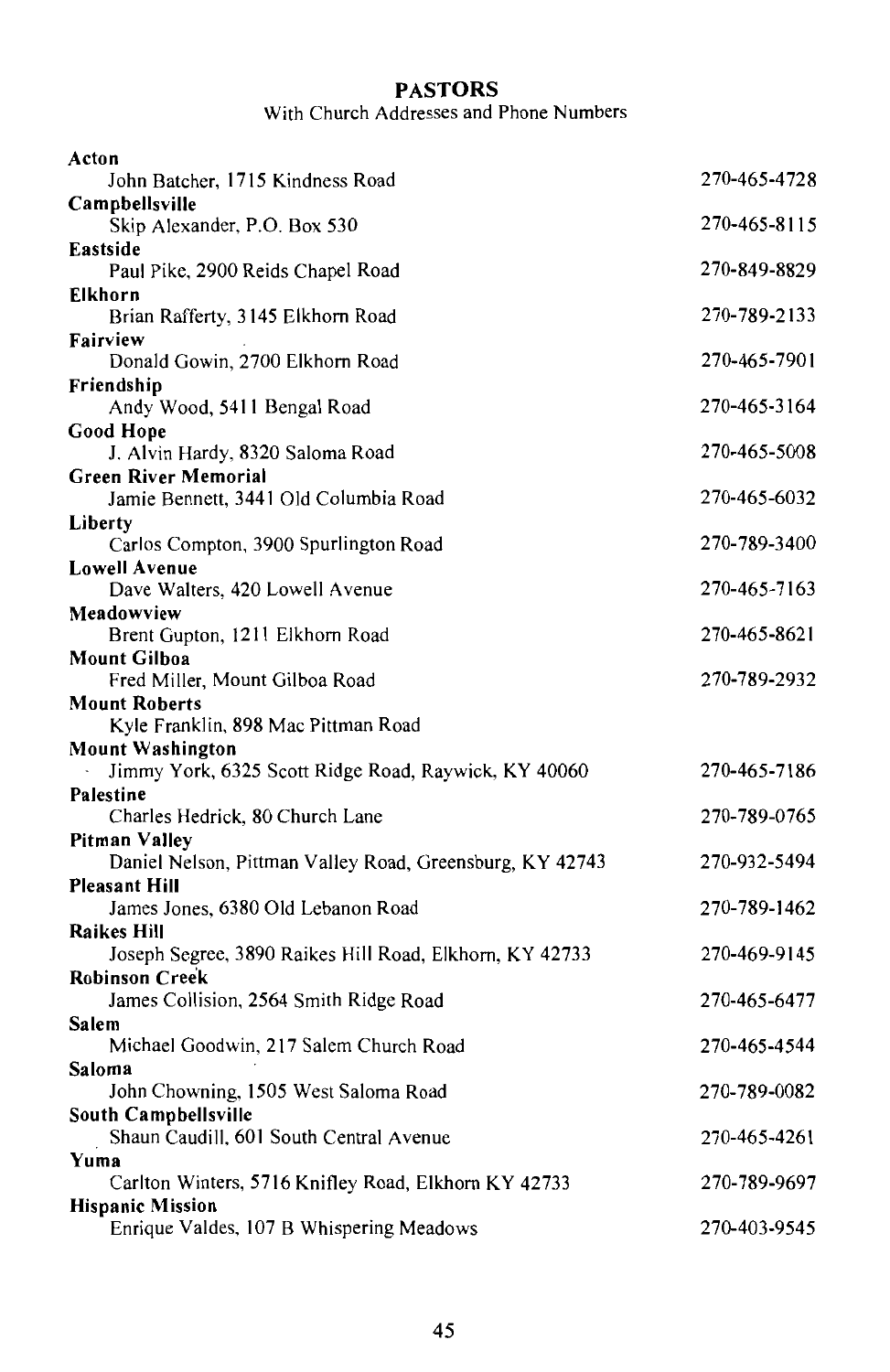## **EXECUTIVE BOARD MEMBERS**

 $\sim$ 

| Acton                                                |              |
|------------------------------------------------------|--------------|
| Paul Pike, 210 Jayne Ave.                            | 270-465-2948 |
| Campbellsville                                       |              |
| Robert Clark, 115 Wakefield Dr.                      | 270-465-6261 |
| <b>Eastside</b>                                      |              |
| James Rice, 922 Salem Church Rd                      | 270-465-3208 |
| Elkhorn                                              |              |
| Wally Humphress, 802 Lebanon Avenue                  | 270-403-3799 |
| Fairview                                             |              |
| Larry Barnes, 2534 Elkhorn Road                      | 270-465-6865 |
| Friendship                                           |              |
| Jimmie Kendall, 2534 Elkhorn Road                    | 270-465-5640 |
| <b>Good Hope</b>                                     |              |
| Larry Underwood, W. Owl Creek Road                   | 270-465-2293 |
| <b>Green River Memorial</b>                          |              |
| Doug Shive, 40 Busy Baker Rd.                        | 270-932-6312 |
| Liberty<br>John Smith, 5075 Spurlington Road         | 270-789-2865 |
| <b>Lowell Avenue</b>                                 |              |
| Eugene Smith, 407 Ingram Avenue                      | 270-465-2825 |
| Meadowview                                           |              |
| <b>Mount Gilboa</b>                                  |              |
| Darrell Hunt, 902 Gardenia                           | 270-465-4808 |
| <b>Mount Roberts</b>                                 |              |
| Bob Milby, 135 John Deere Lane                       | 270-789-6757 |
| <b>Mount Washington</b>                              |              |
| Palestine                                            |              |
| Randall Harmon, 706 Melrose Drive                    | 270-465-7510 |
| <b>Pitman Valley</b>                                 |              |
| <b>Pleasant Hill</b>                                 |              |
| Willy White, 106 Tammy Trail                         | 270-465-7695 |
| <b>Raikes Hill</b>                                   |              |
| Jack Hamlin, 53 Went Wood Way                        | 270-465-8291 |
| <b>Robinson Creek</b>                                |              |
| Salem                                                |              |
| Dr. Jerry Kibbon, 112 Sunset Drive                   | 270-465-8098 |
| Jeff Arnold, 599 Arnold Road                         | 270-789-3351 |
| Saloma                                               |              |
| Mike Forbis, 15 Peachtree Drive                      | 270-465-6245 |
| L.T. Roy, P.O. Box 158                               | 270-465-9545 |
| South Campbellsville                                 |              |
| Yuma                                                 | 270-465-3927 |
| Garry Bault, 199 Gibb Greer Road, Columbia, KY 42728 |              |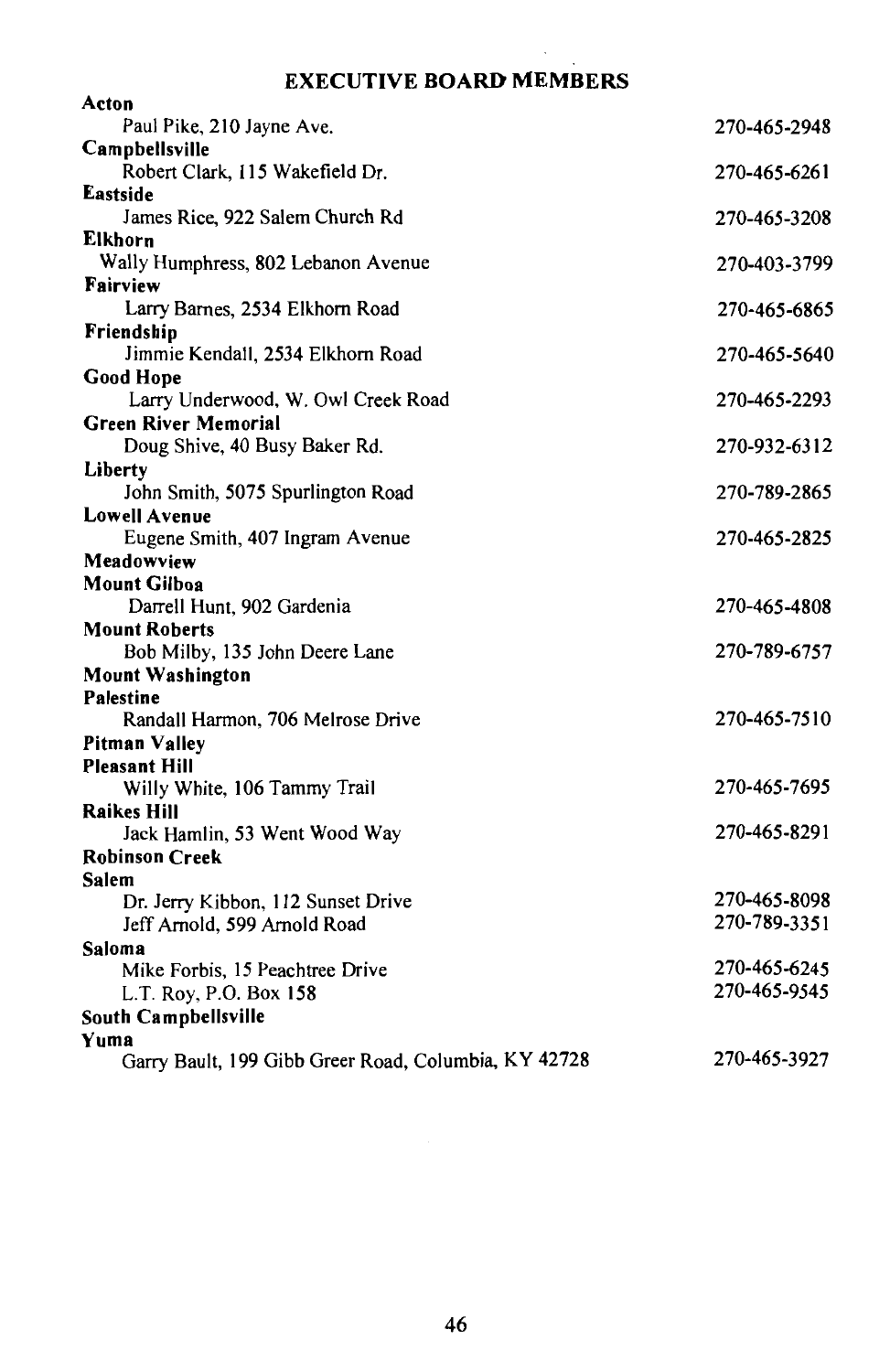## **OTHER CHURCH STAFF**

| Acton                                                                        |              |
|------------------------------------------------------------------------------|--------------|
| Minister of Youth                                                            | 270-469-4433 |
| Campbellsville                                                               |              |
| Minister of Education, Brad Lauer, P.O. Box 530                              | 270-465-8115 |
| Prayer Ministry Coordinator, Paul Osborne                                    | 270-465-3389 |
| Youth Director, Dave Collie, P.O. Box 530                                    | 270-465-8115 |
| Ministers of Senior Adults, Ken Forman, 209 Misty                            | 270-849-4653 |
| Justin McDonald, 115 Manda Lane                                              | 270-572-9822 |
| Eastside                                                                     |              |
| Minister of Education, James Rice, 922 Salem Church Road                     | 270-465-3208 |
| <b>Elkhorn</b>                                                               |              |
| Associate/Assistant Pastor, Haywood Riner, 487 Graham Road                   |              |
| Minister of Youth Education, Greg Estes, 608 Columbia Hwy, Greensburg, 42743 |              |
| Fairview                                                                     |              |
| Friendship                                                                   |              |
| Good Hope                                                                    |              |
| Minister of Youth/Children, Donna Wilson, 531 North Poplar Street            | 270-789-3478 |
| Minister Recreation/ Activities Jamie Browning,                              | 270-465-8306 |
| 353 Elmore Road                                                              |              |
| <b>Green River Memorial</b>                                                  |              |
|                                                                              | 270-403-1746 |
| Minister of Youth, Aaron Gabehart, P.O. Box 1224                             |              |
| RA Leader, Tony Clark, 616 Hatcher Road                                      | 270-465-8732 |
| Randy Bland, 485 Rhodes Road                                                 | 270-465-5484 |
| Website Adm., James Bennett, 34410 Old Columbia Rd                           | 270-303-2225 |
| Liberty                                                                      |              |
| RA Leader, Brain Wise, 160 North Calvary Road                                | 270-789-2656 |
| <b>Lowell Avenue</b>                                                         |              |
| Minister of Youth, Dale Henderson, 100 Sassy Court                           | 270-789-1872 |
| Robert Coward, 304 Hidden Meadow Drive                                       | 270-789-1169 |
| RA Director, Robert Coward, 304 Hidden Meadow Drive                          | 270-789-1169 |
| Eric Newton, 328 Cox Cemetery Road                                           | 270-465-4429 |
| Assoc. Pastor, Benji Kelley, 460 Cambridge Way                               | 270-469-4767 |
| Meadowview                                                                   |              |
| Minister to Young Adults/Youth/Children                                      |              |
| <b>Mount Gilboa</b>                                                          |              |
| <b>Mount Roberts</b>                                                         |              |
| Minister of Youth                                                            |              |
| Minister of Children, Bonnie Webster, 638 Pittman Road                       | 270-789-1146 |
| RA Leader, Scott Beard, 28 Blacksnake Creek                                  | 270-465-8755 |
| Buffalo, Kentucky 42716                                                      |              |
| <b>Mount Washington</b>                                                      |              |
| Minister of Education, Sharon York, 311 Sharon Drive                         | 270-465-7186 |
| Palestine                                                                    |              |
| Website Adm., Lora Tungate, 2726 Smith Ridge                                 | 270-789-3572 |
| Minister of Youth, Tim Coghill, 111 Birmingham Way                           | 270-465-9772 |
| Stewardship Chair, Loanne Calmes, 86 Eunice Dr.                              | 270-789-4527 |
| Pitman Valley                                                                |              |
| Minister of Youth, Bernie Sluder, 140 Newton Lane                            | 270-789-6991 |
| <b>Pleasant Hill</b>                                                         |              |
| Website Adm., Julie Kessler, 6919 Old Lebanon                                | 270-465-7875 |
| Minister of Youth, Melissa Williams, 133 Pearl Avenue                        | 270-465-6352 |
| Stewardship Chair, Larry England, 105 Ridgecrest Dr.                         | 270-789-1009 |
|                                                                              |              |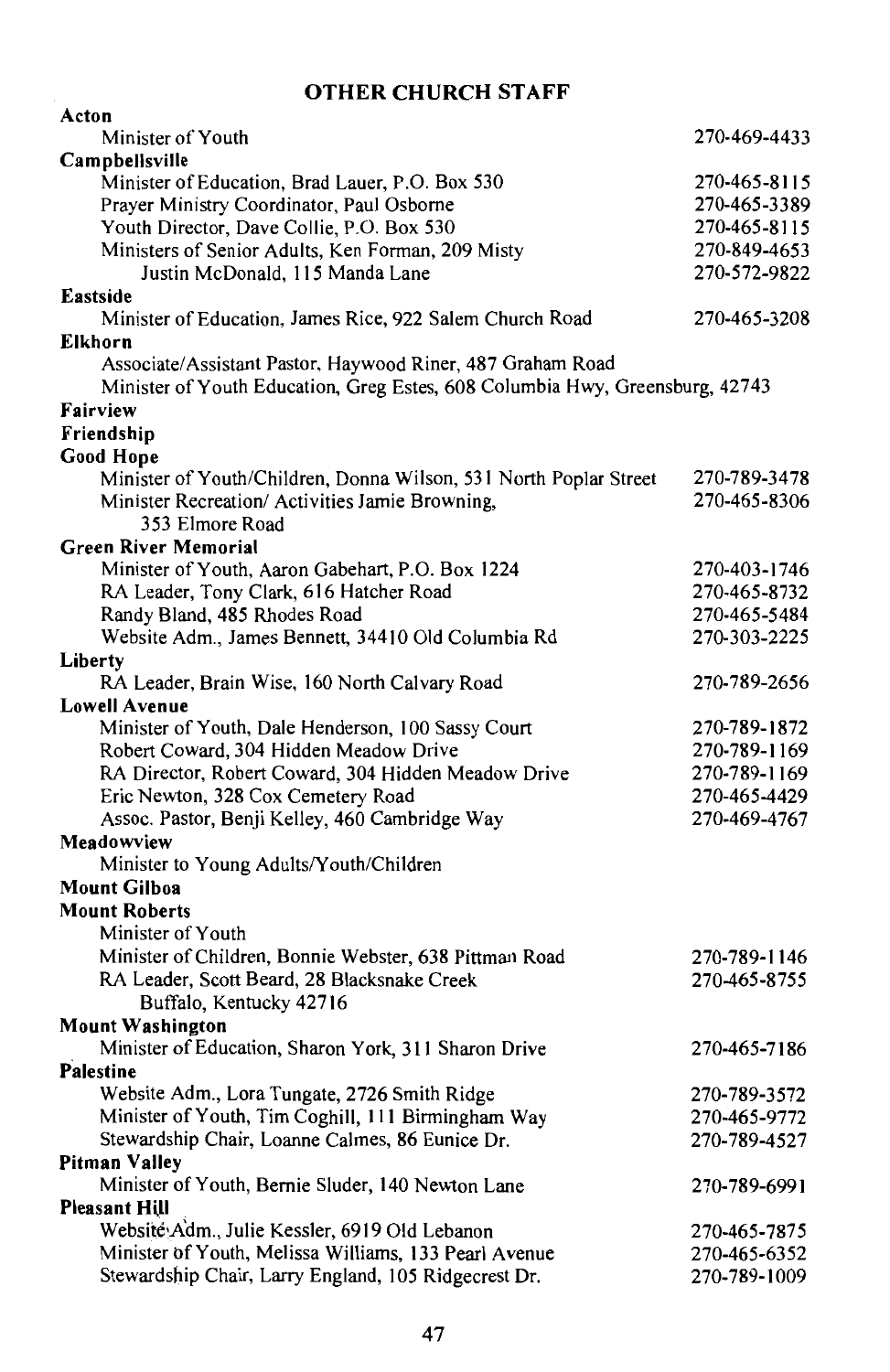| <b>Raikes Hill</b>                                                               |              |
|----------------------------------------------------------------------------------|--------------|
| Minister to Children, Lore Noel Bass Ridge Road<br>Elkhorn, 42733 Kentucky 40009 | 270-789-4864 |
| Minister to Preschool, Danyell Noe, 3857 Raikes Hill Road                        | 270-465-5532 |
| Ministe: or Ed., Jack Hamlin, 53 Wildwood Way                                    | 270-465-8291 |
| Minister of Youth, Bruce Rule, 3034 Raikes Hill Rd.                              | 270-469-9384 |
| <b>Robinson Creek</b>                                                            |              |
| Minister of Youth, Mike Etherington, 14 Dowell St.                               | 270-789-9664 |
| Website, Jason Cox, 150 Earl Ave.                                                | 270-465-0047 |
| Salem                                                                            |              |
| Minister of Youth, Brenda Patton, 940 Spears Road                                | 270-465-7835 |
| Minister to Children, Marilyn Goodwin, 65 Linda Lane                             | 270-465-4169 |
| Prayer Ministry Coor., Diana Arvm, 601 Hunters Run                               | 270-465-7139 |
| Saloma                                                                           |              |
| Min. of Youth Education, Jason England                                           |              |
| Assistant to Pastor, Jason England, 508 Fern Drive                               |              |
| RA Leader, Jason England, 508 Fern Drive                                         |              |
| Minister to Youth Children, Jason England, 508 Fern Drive                        |              |
| South Campbellsville                                                             |              |
| Website Adm., Michael Mardia, 601 S. Central Ave.                                |              |
| Youth Pastor, Carl Sode, 601 S. Central Ave.                                     |              |
| Prayer Ministry Coor., Sandra Hinton, 1040 Fairview Rd.                          | 270-465-2420 |
| Yuma                                                                             |              |
| RA Director, Garry Bault, 199 Gibb Greer Road                                    | 270-465-3927 |
| Columbia, Kentucky 42728                                                         |              |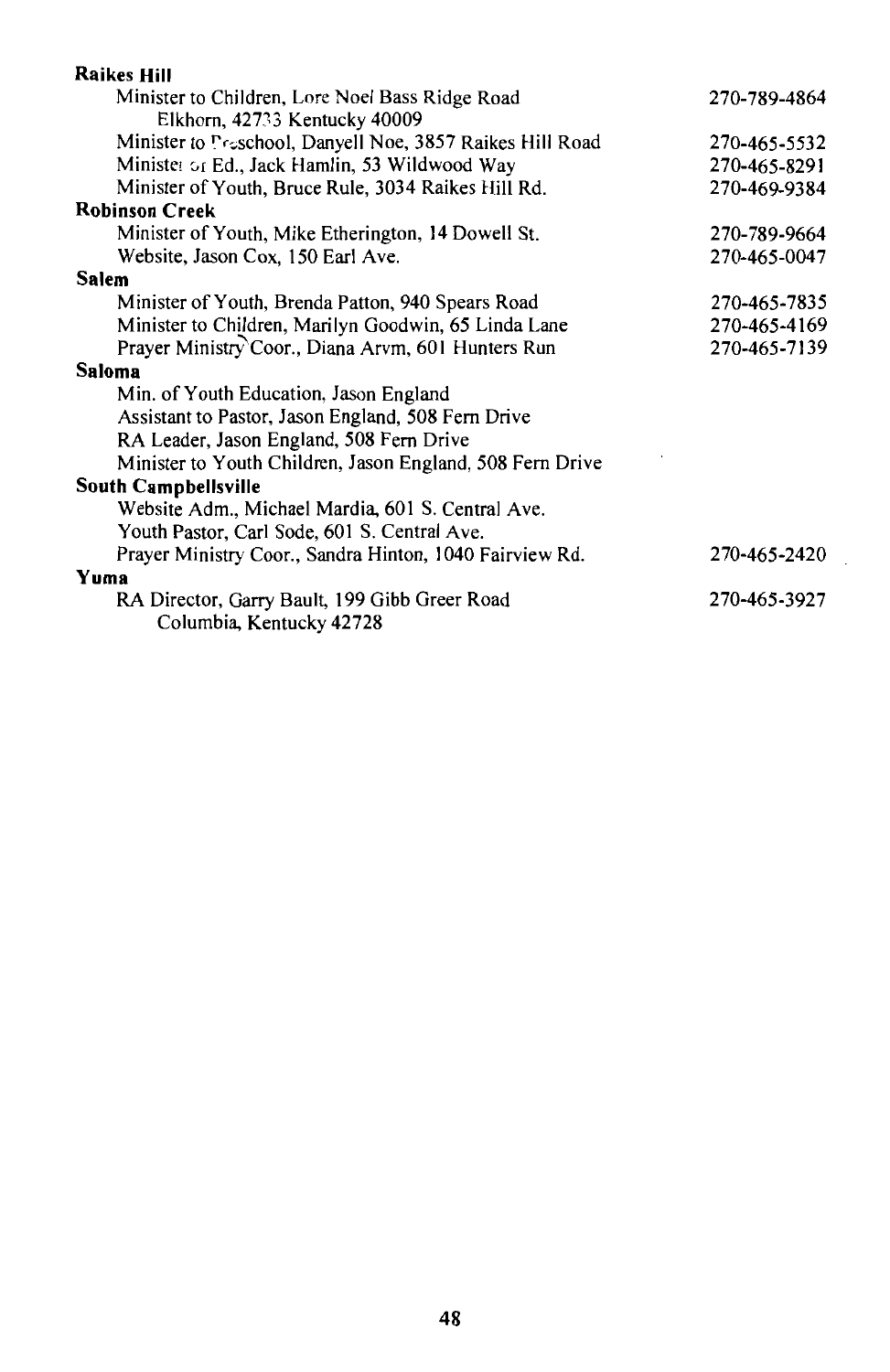## **CLERKS**

| <b>Clerk of Association</b>                                        |              |
|--------------------------------------------------------------------|--------------|
| Jim Campbell, 711 North Columbia Avenue                            | 270-465-4744 |
| Acton                                                              |              |
| Sherry Cheatham, 3569 Bass Ridge                                   | 270-789-2789 |
| Campbellsville                                                     |              |
| Pat Durham, 406 Wildflower Lane                                    | 270-465-7865 |
| Eastside                                                           |              |
| Dora Wagoner, 555 Reids Chapel Road                                | 270-465-2813 |
| <b>Elk Horn</b>                                                    |              |
| Ruth Ann Hayes, 1320 Old Hodgenville Road                          | 270-789-1136 |
| Fairview                                                           |              |
| Diane Colvin, 807 North Central Avenue                             | 270-465-5388 |
| Friendship                                                         |              |
| Jane Blevins, 115 Hidden Meadow Drive                              | 270-789-1673 |
| <b>Good Hope</b>                                                   | 270-465-6215 |
| Janet Raffery, 802 West Main Street                                |              |
| <b>Green River Memorial</b><br>Cheryl Shive, 40 Busy Baker Road    | 270-932-6312 |
| Liberty                                                            |              |
| Brian Wise, 160 North Calvary Road                                 |              |
| <b>Lowell Avenue</b>                                               |              |
| Clara Hord, 94 Vintage Lane                                        |              |
| Meadowview                                                         |              |
| Joy Bryant, 208 Brookside Avenue                                   | 270-469-8515 |
| <b>Mount Gilboa</b>                                                |              |
| Joanne Hunt, 1615 White Rose Road                                  | 270-789-2932 |
| <b>Mount Roberts</b>                                               |              |
| Amy Parker, 775 Garnett Road                                       | 270-469-9932 |
| <b>Mount Washington</b>                                            |              |
| Garry Miller, 7891 Saloma Road                                     | 270-465-3794 |
| Palestine                                                          |              |
| Lena Harmon, 706 Melrose Drive                                     | 270-465-7510 |
| Pitman Valley                                                      |              |
| Rena Newton, 172 Newton Lane                                       | 270-465-3844 |
| <b>Pleasant Hill</b>                                               |              |
| Julie Kessler, 6919 Old Lebanon Road                               | 270-465-7875 |
| <b>Raikes Hill</b>                                                 |              |
| James Cheatham, 3564 Bass Ridge Road                               | 270-465-7159 |
| <b>Robinson Creek</b>                                              |              |
| Dickie Hamilton, 280 Eagle Point Road                              | 270-789-6931 |
| Salem                                                              |              |
| Helen Franklin, 2795 Shiloh Road                                   | 270-465-8998 |
| Saloma                                                             |              |
| Helen Henderson, 279 Shiloh Road                                   | 270-465-8998 |
| South Campbellsville<br>Amy Harrison Jessie, 838 Elkhorn Loop Road | 270-465-8217 |
|                                                                    |              |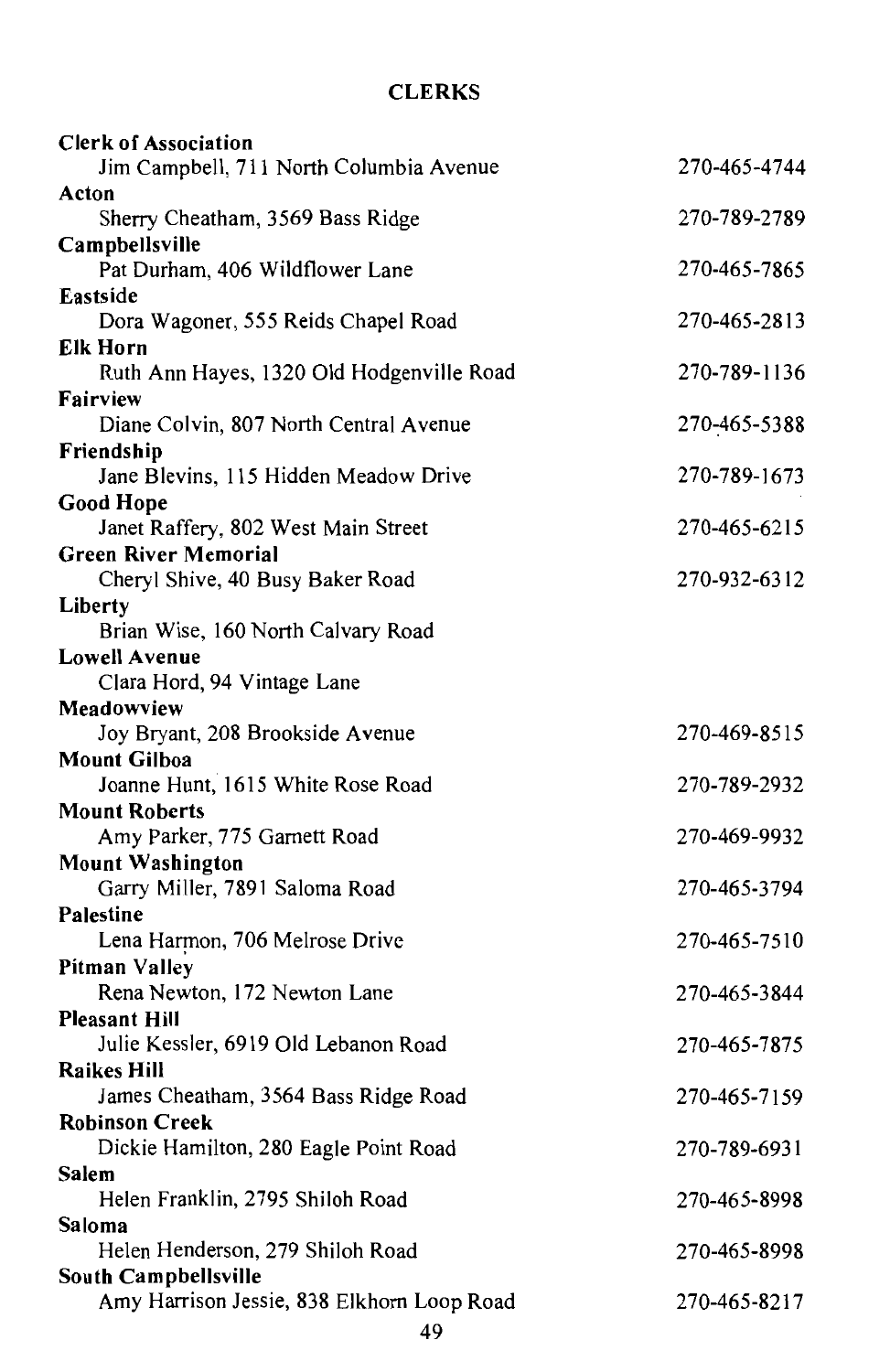Yuma

Larry Bell, P.O. Box 95, Mannsville, KY 42758

## **DISCIPLESHIP TRAINING DIRECTOR**

| Acton                                                   |              |
|---------------------------------------------------------|--------------|
| Paul Pike, 210 Jayne Avenue                             | 270-465-2948 |
| Campbellsville                                          |              |
| Susie Crowder, 200 Mile Lane                            | 270-469-4019 |
| <b>Eastside</b>                                         |              |
| <b>Elk Horn</b>                                         |              |
| Fairview                                                |              |
| Friendship                                              |              |
| Bob Riter, 4405 Bengal Road                             | 270-789-6649 |
| <b>Good Hope</b>                                        |              |
| <b>Green River Memorial</b>                             |              |
| Liberty                                                 |              |
| <b>Lowell Avenue</b>                                    |              |
| Pamela Rogers, 800 Hidden Meadow Drive                  | 270-789-2519 |
| Meadowview                                              |              |
| <b>Mount Gilboa</b>                                     |              |
| <b>Mount Roberts</b>                                    |              |
| <b>Mount Washington</b>                                 |              |
| <b>Palestine</b>                                        |              |
| <b>Pitman Valley</b>                                    |              |
| <b>Pleasant Hill</b>                                    |              |
| <b>Raikes Hill</b>                                      |              |
| <b>Robison Creek</b>                                    |              |
| <b>Salem</b>                                            |              |
| Saloma                                                  |              |
| Kathy Chowning, 512 Fern Drive                          | 270-789-2707 |
| South Campbellsville                                    |              |
| Yuma                                                    |              |
| Shirley Hughes, 3496 Speck Ridge Rd, Elk Horn, KY 42733 | 270-465-3819 |

All addresses are "Campbellsville, KY 42718" unless otherwise noted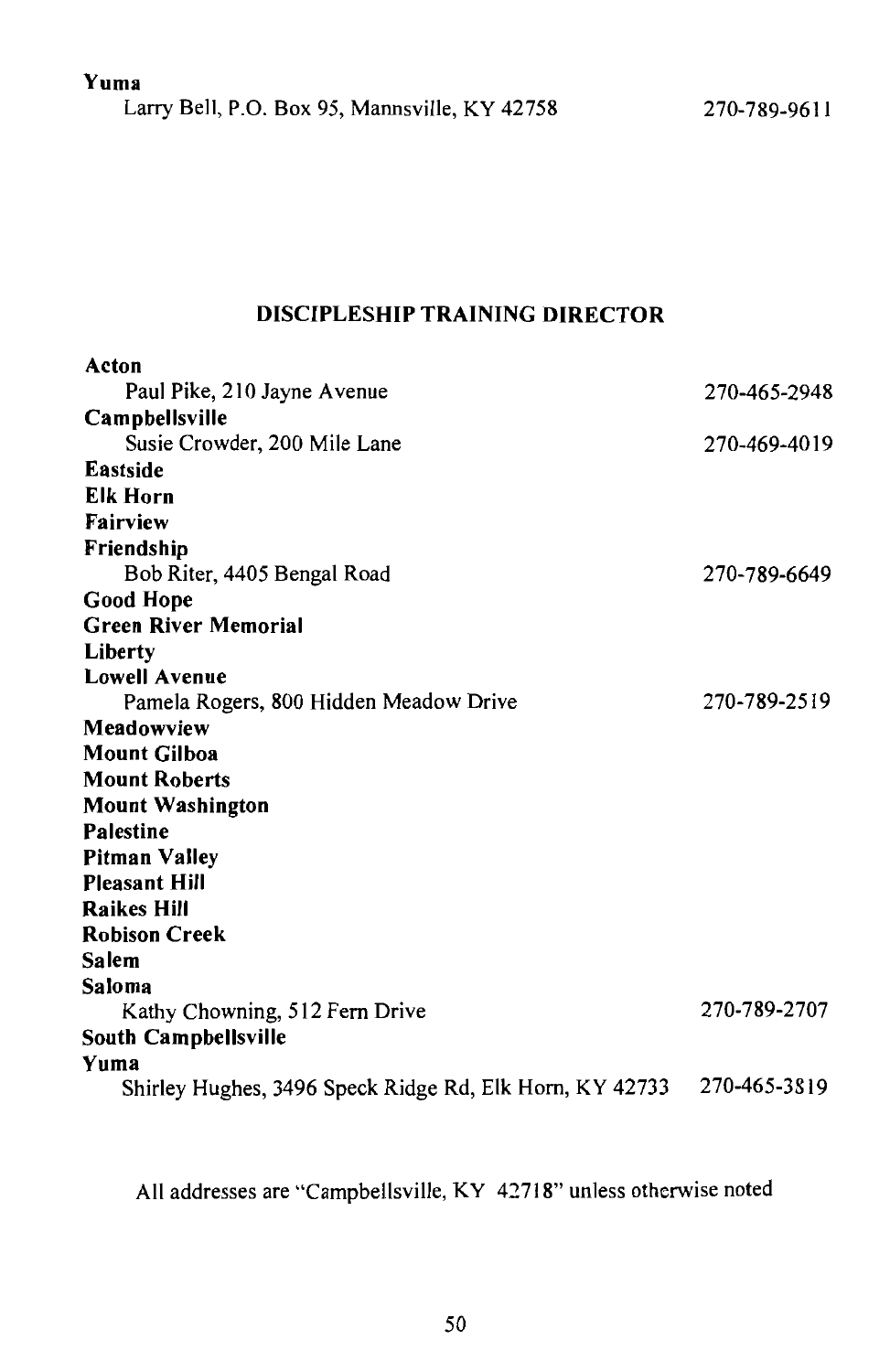## **SUNDAY SCHOOL DIRECTORS**

| <b>Associational Sunday School Director</b>                         |              |
|---------------------------------------------------------------------|--------------|
| Don Green, 500 E. Meadow Creek Road                                 | 270-465-0122 |
| Acton                                                               |              |
| Beverly Pike, 210 Jayne Avenue                                      | 270-465-2948 |
| Campbellsville                                                      |              |
| Larry Noe, 260 Cambridge Way                                        | 270-465-7989 |
| Eastside                                                            |              |
| <b>Elk Horn</b>                                                     |              |
| Hawood Riner, 487 Graham Road                                       | 270-465-8780 |
| <b>Fairview</b>                                                     |              |
| Larry Willis, 207 Jan Street                                        | 270-789-2457 |
| Friendship                                                          |              |
| Jane Blevins, 115 Hidden Meadows Drive                              | 270-789-1673 |
| <b>Good Hope</b>                                                    |              |
| Lynwood Newton, 417 Lowell Avenue                                   | 270-465-7652 |
| <b>Green River Memorial</b>                                         |              |
| Danny Thompson, 2888 Bengal Road                                    | 270-789-2423 |
| Liberty<br>John Smith, 5075 Spurlington Road                        | 270-789-2865 |
| <b>Lowell Avenue</b>                                                |              |
| Meadowview                                                          |              |
| Delbert Dix, 822 W. Main Street                                     | 270-789-2865 |
| <b>Mount Gilboa</b>                                                 |              |
| George Phillips, PO Box 303                                         | 270-465-4777 |
| <b>Mount Roberts</b>                                                |              |
| Terry Mardis, 789 Mac Pittman Road                                  | 270-465-3291 |
| <b>Mount Washington</b>                                             |              |
| Steve York, 311 Sharon Drive                                        | 270-465-7186 |
| Palestine                                                           |              |
| Kim Bailey, 335 Palestine Road                                      | 270-789-1107 |
| <b>Pitman Valley</b>                                                |              |
| Timmy Mardis, 1995 Newton Lane                                      | 270-849-4442 |
| <b>Pleasant Hill</b>                                                |              |
| Eddie Obanion, 121 Pleasant Hill Church Road                        | 270-465-2788 |
| <b>Raikes Hill</b>                                                  |              |
| <b>Robison Creek</b>                                                |              |
| Mike Sprowles, 210 Pickett Road                                     | 270-789-1148 |
| Salem                                                               |              |
| Saloma                                                              |              |
| Jason England, 508 Fern Drive                                       |              |
| South Campbellsville                                                |              |
| Yuma                                                                |              |
| Gary Bault, 199 Gibb Greer Rd, Columbia, KY 42728                   | 270-465-3927 |
| All addresses are "Campbellsville, KY 42718" unless otherwise noted |              |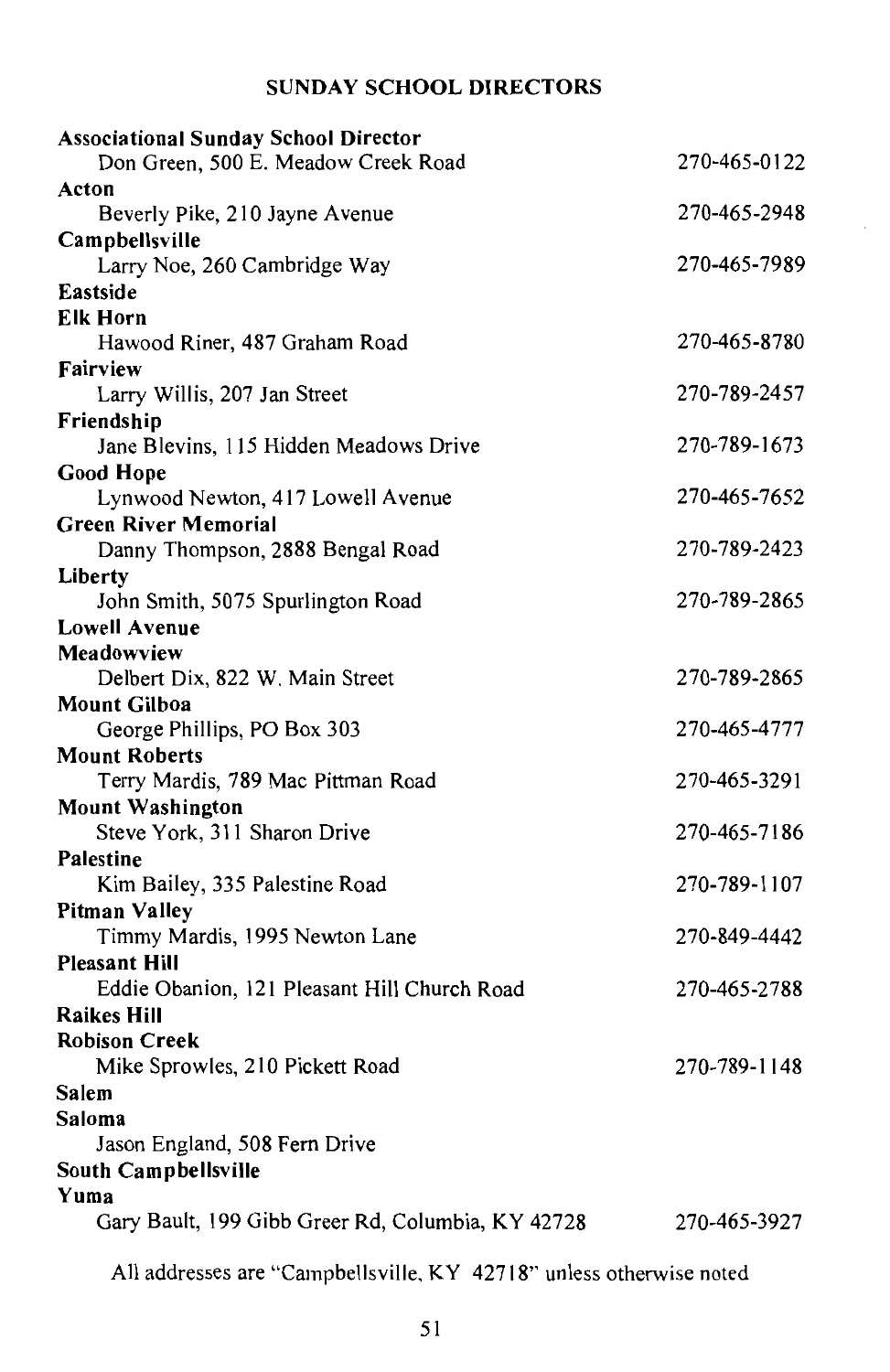## **MUSIC DIRECTORS**

| Acton                                                                        |              |
|------------------------------------------------------------------------------|--------------|
| Dale Emerson, 109 Smith Chappel Road                                         | 270-469-1179 |
| Campbellsville                                                               |              |
| Rev. David Johnson, 109 Grandview Drive                                      | 270-465-8155 |
| Eastside                                                                     |              |
| Keisha Robertson, 75 High Point Crossing                                     | 270-789-2567 |
| Elk Horn                                                                     |              |
| Greg Ford, 265 Capps Road                                                    | 270-789-2567 |
| Fairview                                                                     |              |
| Friendship                                                                   |              |
| <b>Good Hope</b>                                                             |              |
| <b>Green River Memorial</b><br>Stephen Bishop, 894 Woodhill Road             |              |
| Liberty                                                                      | 270-469-3886 |
| Brian Wise, 160 North Calvary Road                                           | 270-789-2656 |
| <b>Lowell Avenue</b>                                                         |              |
| Lisa Gupton, 327 Warren Place                                                | 270-789-1712 |
| Meadowview                                                                   |              |
| Ernest Houk, 395 Spring Hill Drive                                           | 270-465-5415 |
| <b>Mount Gilboa</b>                                                          |              |
| Nancy Hunt, 902 Gardenia Drive                                               | 270-465-4808 |
| <b>Mount Roberts</b>                                                         |              |
| Cheryl Mings, 24 Harris Drive                                                | 270-465-3999 |
| <b>Mount Washington</b>                                                      |              |
| Jeff Wright, 10520 Saloma Road                                               | 270-789-2585 |
| <b>Palestine</b>                                                             |              |
| Kelly Clames, 86 Eunice Drive                                                | 270-465-4527 |
| <b>Pitman Valley</b>                                                         |              |
| Terry Dooley, 2505 Roberts Road                                              | 270-465-2350 |
| Pleasant Hill                                                                |              |
| Denis Santos, 100 Todd Street Apt. 8                                         | 270-465-0336 |
| <b>Raikes Hill</b><br>James Cheatham, 3564 Bass Ridge Rd, Elk Horn, KY 42733 | 270-465-7159 |
| <b>Robinson Creek</b>                                                        |              |
| Kent Skaggs, 108 Rosedale Avenue                                             | 270-789-6740 |
| Salem                                                                        |              |
| Connie Arnolds, 599 Arnold Road                                              | 270-465-3659 |
| <b>Saloma</b>                                                                |              |
| Jonathan McCoy, Campbellsville University                                    |              |
| South Campbellsville                                                         |              |
| Joshua Hensley                                                               | 270-465-4261 |
| Yuma                                                                         |              |
| Connie Newton, 190 Cindy Ann Avenue                                          | 270-789-0016 |
| All addresses are "Campbellsville, $KY$ 42718" unless otherwise noted        |              |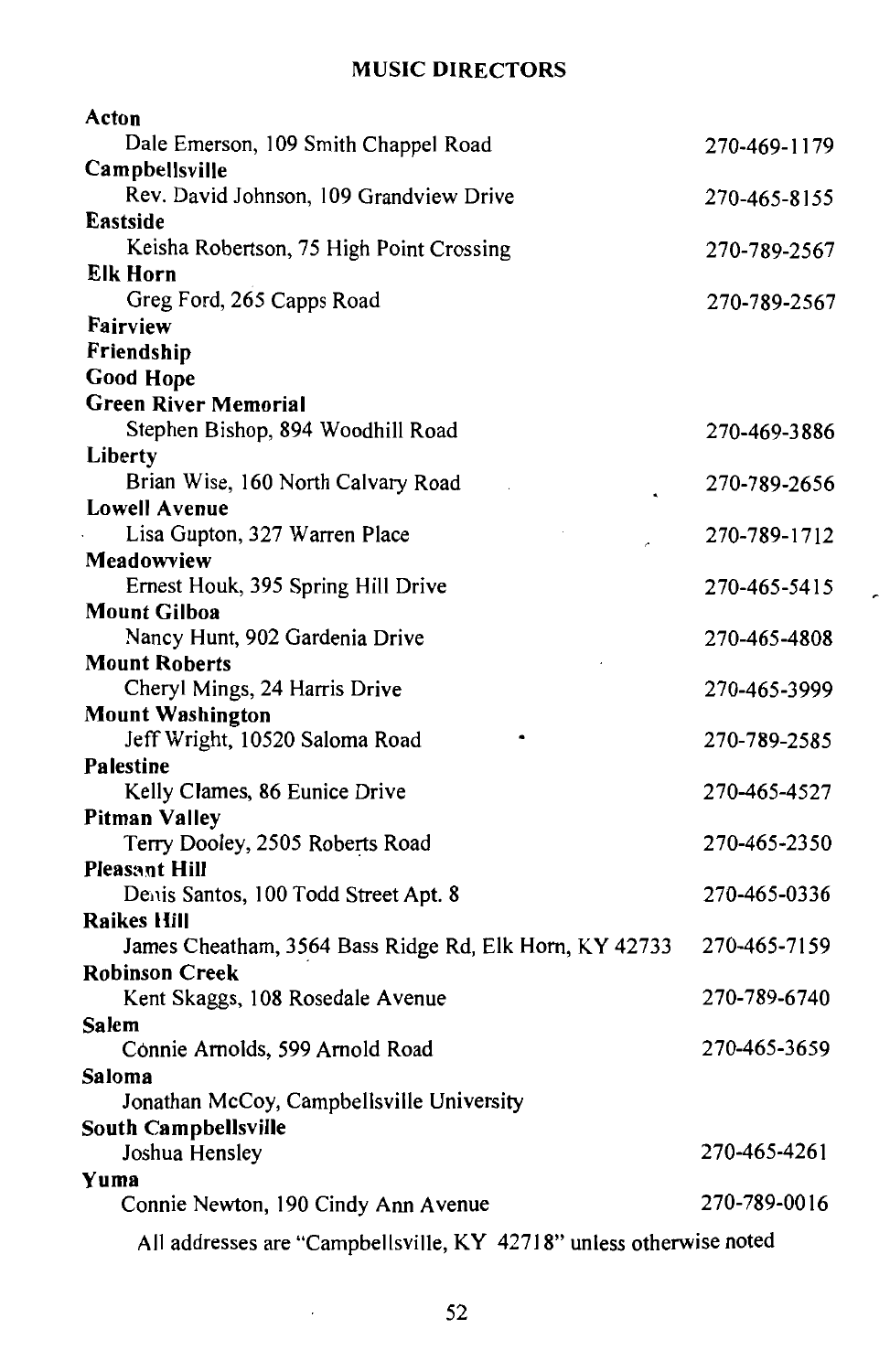## WOMEN MISSIONARY UNION DIRECTORS

| <b>WMU Director of Association</b>      |              |
|-----------------------------------------|--------------|
| Sharon Wayne, 146 Wayne Road            | 270-789-1088 |
| Acton                                   |              |
| Campbellsville                          |              |
| Amy Anderson, 777 Soule Chapel Road     | 270-465-4414 |
| Eastside                                |              |
| <b>Elk Horn</b>                         |              |
| Dixie Riner, 4876 Graham Road<br>ï      | 270-465-8780 |
| Fairview                                |              |
| Friendship                              |              |
| Geraldine Jones, 5025 Bengal Road       | 270-465-5156 |
| <b>Good Hope</b>                        |              |
| <b>Green River Memorial</b>             |              |
| Marlyn Shreve                           | 270-465-8309 |
| Liberty                                 |              |
| Marie Compton, 405 Dowell Street        | 270-849-2131 |
| <b>Lowell Avenue</b>                    |              |
| Joyce Graham, 2105 Pearl Circle         | 270-789-1750 |
| Meadowview                              |              |
| <b>Mount Gilboa</b>                     |              |
| La Quita Hunt, 2305 White Rose Road     | 270-465-7671 |
| <b>Mount Roberts</b>                    |              |
| <b>Mount Washington</b>                 |              |
| <b>Palestine</b>                        |              |
| Lora Tungate, 2726 Smith Ridge Road     | 270-789-3572 |
| <b>Pitman Valley</b>                    |              |
| <b>Pleasant Hill</b>                    |              |
| <b>Raikes Hill</b>                      |              |
| <b>Robinson Creek</b>                   |              |
| Melissa Collison, 2564 Smith Ridge Road | 270-465-3215 |
| Salem                                   |              |
| Sharon Wayne, 146 Wayne Road            | 270-789-1088 |
| Saloma                                  |              |
| Sharon Leniham, 6650 Saloma Road        | 270-465-2420 |
| South Campbellsville                    |              |
| Sandra Hinton, 1040 Fairview Road       |              |
| Yuma                                    |              |
| Marlene Harper, 2075 Smith Ridge Road   |              |
|                                         |              |

All addresses are "Campbellsville, KY 42718" unless otherwise noted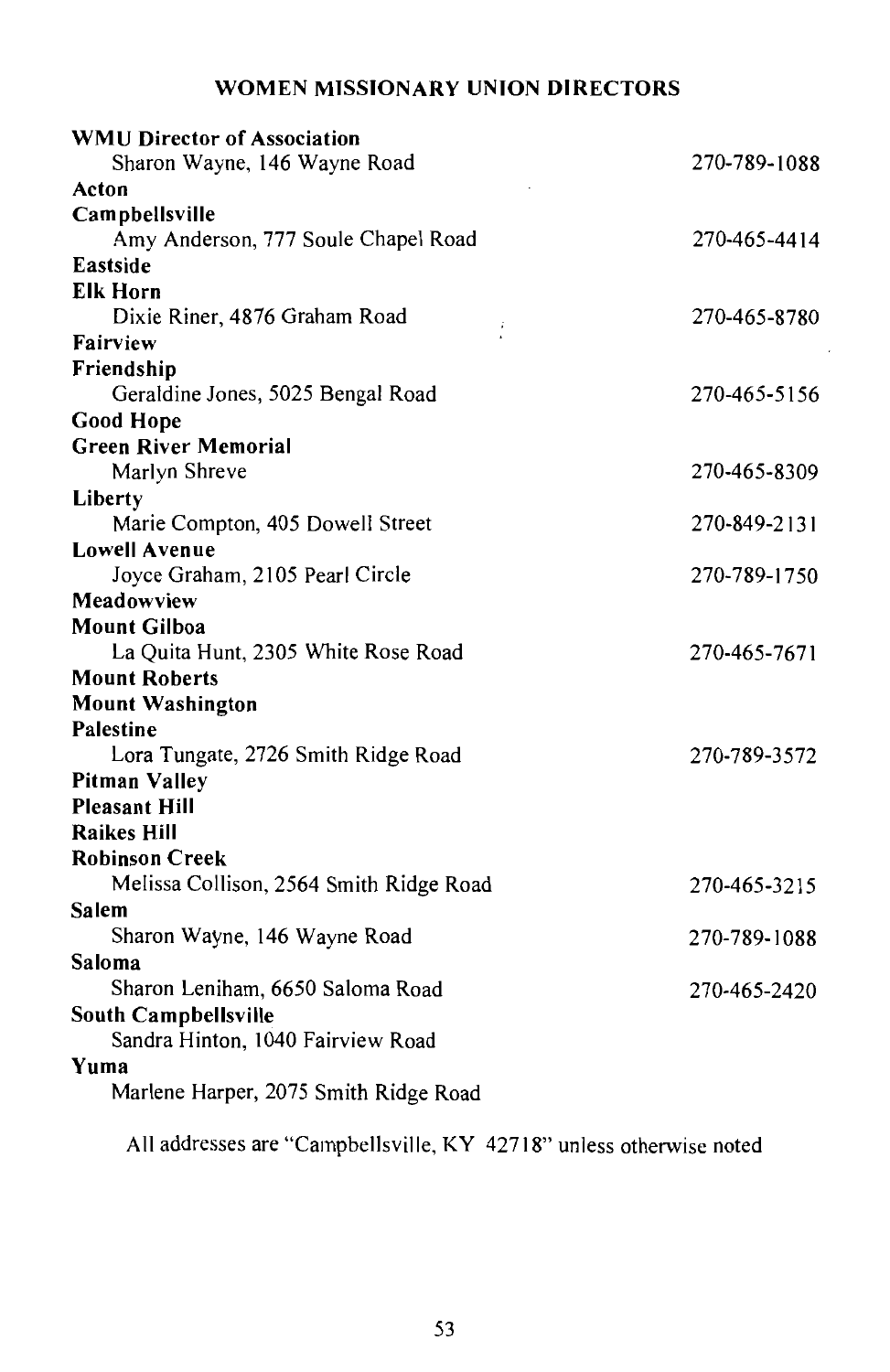## **CHAIRMAN OF DEACONS**

| <b>Moderator of Association</b>                             |              |
|-------------------------------------------------------------|--------------|
| Dr. Skip Alexander, 420 North Central Avenue                | 270-789-0038 |
| Acton                                                       |              |
| Randal Baldwin, 7964 Liberty Road                           | 270-789-1785 |
| Campbellsville                                              |              |
| Don Dabney, 103 Pearl Avenue                                | 270-465-8948 |
| Eastside                                                    |              |
| <b>Elk Horn</b>                                             |              |
| Guy Wood, 286 Jayne Avenue                                  | 270-789-1961 |
| Fairview                                                    |              |
| Friendship                                                  |              |
| Milton Jones, 5025 Bengal Road                              | 270-465-5156 |
| <b>Good Hope</b>                                            |              |
| E. Pie Young, 320 Robinson Avenue                           | 270-465-6533 |
| <b>Green River Memorial</b>                                 |              |
| David Cox, 453 Martin Road                                  | 270-465-5465 |
| Liberty                                                     |              |
| Stanley McCubbin, 1575 Spurlington Rd                       |              |
| John Gaimes, 485 Barney School Road<br><b>Lowell Avenue</b> | 270-465-6849 |
| Troy Young, 20 Bridlewood Park                              |              |
| Meadowview                                                  | 270-789-3048 |
| David Cable, 29 Debra Kay Avenue                            | 270-465-2250 |
| <b>Mount Gilboa</b>                                         |              |
| George Phillips, P.O. Box 303                               | 270-465-2078 |
| <b>Mount Roberts</b>                                        |              |
| Terry Mardis, 789 Mac-Pittman Road                          | 270-465-3291 |
| <b>Mount Washington</b>                                     |              |
| Ronnie Sullivan, 7660 Saloma Rd                             | 270-283-4111 |
| <b>Palestine</b>                                            |              |
| Kelly Beard, 103 Mayfield                                   | 270-789-1107 |
| <b>Pitman Valley</b>                                        |              |
| د ن<br>Orville Newton, 172 Newton Lane                      | 270-465-3844 |
| <b>Pleasant Hill</b>                                        |              |
| Kenny Willis, 489 Pleasant Hill Church Rd.                  | 270-465-6000 |
| <b>Raikes Hill</b>                                          |              |
| James Cheatham, 3564 Bass Ridge Rd, Elkhorn, KY 42733       | 270-465-7159 |
| <b>Robinson Creek</b>                                       |              |
| Mike Sprowles, 210 Pickett Road                             | 270-789-1148 |
| Salem                                                       |              |
| Jacky Arvin, 601 Hunters Run                                | 270-465-7139 |
| Saloma                                                      |              |
| Larry Marcum, 1019 Chaney Pike                              | 270-465-3964 |
| South Campbellsville<br>Roger Blair, 1744 Saloma Road       | 270-465-7641 |
| Yuma                                                        |              |
| Garry Bault, 199 Gibb Greer Road, Columbia, KY 42728        | 270-465-3927 |
|                                                             |              |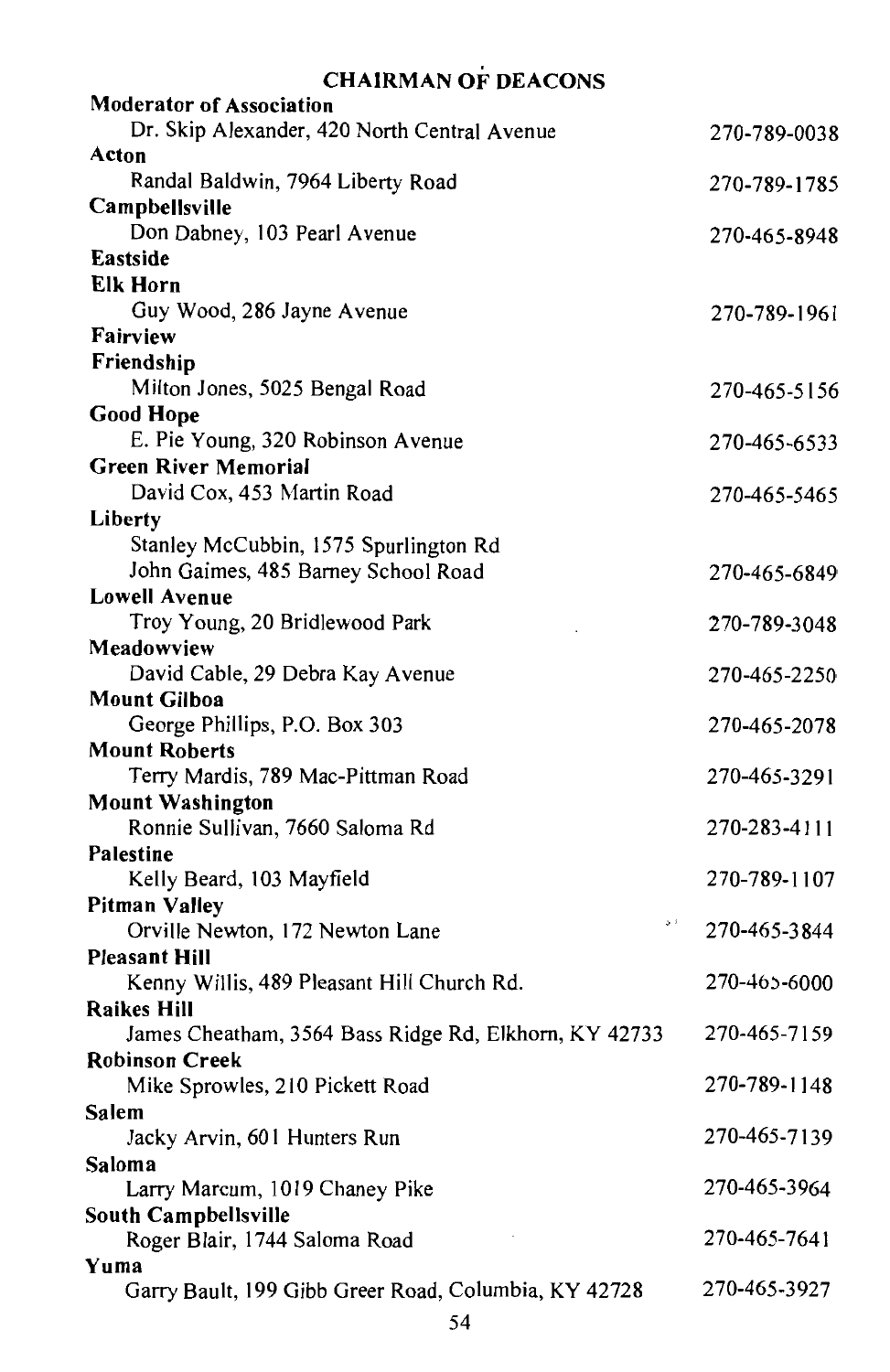## **TREASURERS**

| <b>Treasurer of Association</b>                        |              |
|--------------------------------------------------------|--------------|
| David Gaddie, 306 Summit Drive                         | 270-789-2913 |
| Acton                                                  |              |
| Rosaline Beck, 1715 Kindness Road                      | 270-465-7856 |
| Campbellsville                                         |              |
| Shirley Buckner, P.O. Box 530                          | 270-465-6842 |
| Eastside                                               |              |
| James Rice, 922 Salem Church Road                      | 270-465-3208 |
| <b>Elk Horn</b>                                        |              |
| Ruth Ann Hayes, 1320 Old Hodgenville Rd                | 270-789-1136 |
| Fairview                                               |              |
| Danny Woodcox, 2700 Elk Horn Road                      | 270-465-2127 |
| Friendship                                             |              |
| Patty McDowell, 71 Dowell Street                       | 270-789-4795 |
| <b>Good Hope</b>                                       |              |
| Terry Dabney, P.O. Box 426                             | 270-465-2933 |
| <b>Green River Memorial</b>                            |              |
| Faye Clark, 616 Hatcher Road                           | 270-465-8732 |
| Liberty                                                | 270-465-6064 |
| Edward McGuire, P.O. Box 657<br><b>Lowell Avenue</b>   |              |
| Henry Pippin, 301 Steeplechase                         | 270-789-4245 |
| Meadowview                                             |              |
| Suzanne Houk, 395 Springhill Drive                     | 270-465-5415 |
| <b>Mount Gilboa</b>                                    |              |
| Phyllis Phillips, P.O. Box 303                         | 270-465-2078 |
| <b>Mount Roberts</b>                                   |              |
| Melinda Parrott, 12568 Hodgenville Road                | 270-469-9100 |
| <b>Mount Washington</b>                                |              |
| Shelia Price, 303 Jayne Avenue                         | 270-465-6547 |
| <b>Palestine</b>                                       |              |
| Brenda Barnett, 3585 New Lebanon Road                  | 270-465-8678 |
| <b>Pitman Valley</b>                                   |              |
| Timmy Mardis, 1995 Newton Lane                         | 270-849-4442 |
| <b>Pleasant Hill</b>                                   |              |
| Larry England, 105 Ridgecrest Drive                    | 270-789-1009 |
| <b>Raikes Hill</b>                                     |              |
| James Cheatham, 3564 Bass Ridge Rd, Elk Horn, KY 42733 | 270-465-7159 |
| <b>Robinson Creek</b>                                  |              |
| Jeff Sprowles, 551 Martin Road                         | 270-789-1143 |
| Salem                                                  |              |
| David Gaddie, 305 Summit Drive                         | 270-789-2913 |
| Saloma                                                 |              |
| Karen Reynolds, 4742 Hodgenville Road                  | 270-789-2164 |
| South Campbellsville                                   |              |
| Linda Edrington, 80 Old Pitman Road                    | 270-465-3760 |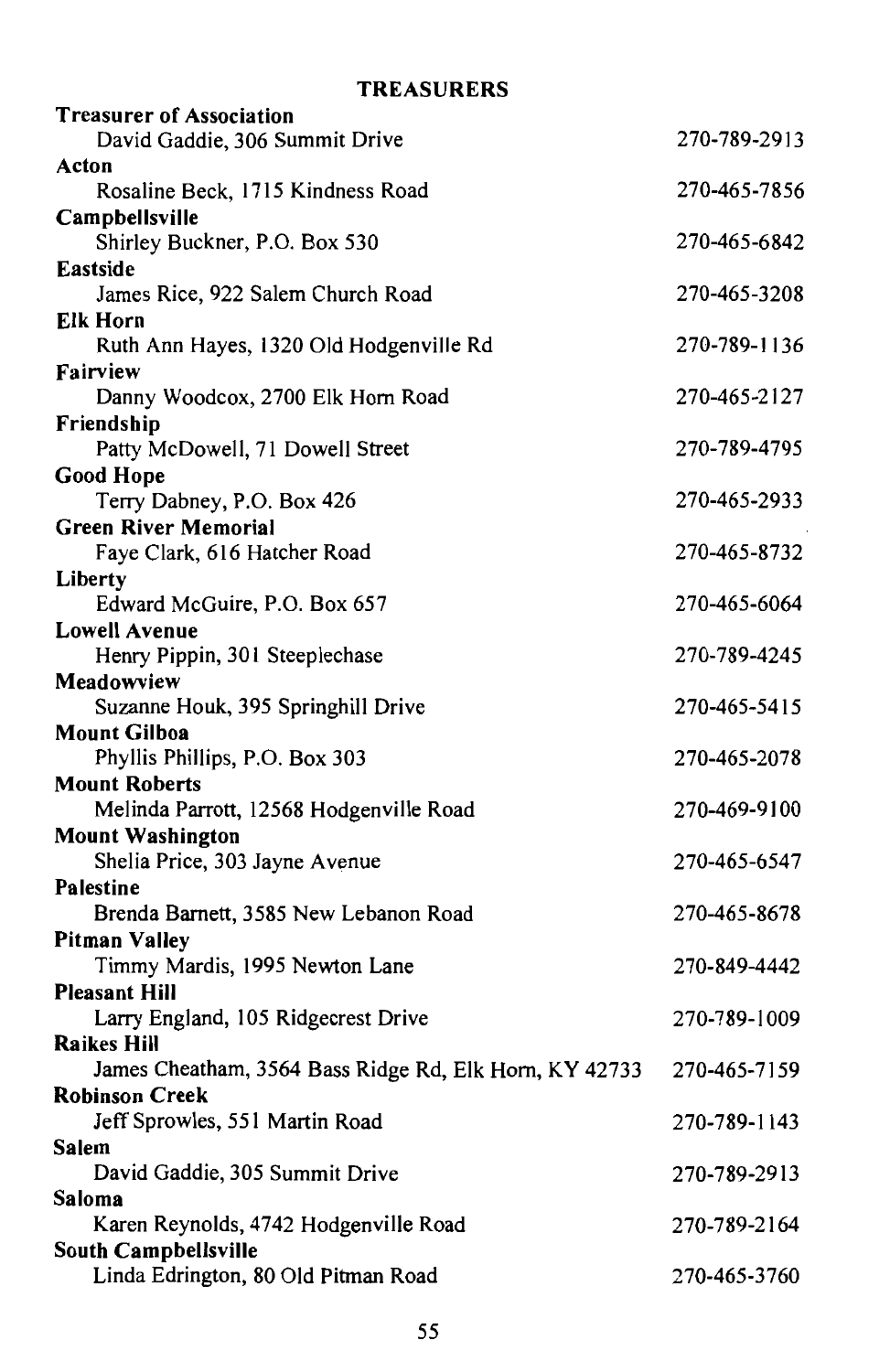## Yuma

Samuel Harper, 2075 Smith Ridge Road

## **BROTHERHOOD DIRECTORS**

| Acton                                         |              |
|-----------------------------------------------|--------------|
| Campbellsville                                |              |
| Mark McKinley, 500 Forest Hill Drive          | 270-465-8105 |
| Eastside                                      |              |
| Elk Horn                                      |              |
| Fairview                                      |              |
| Friendship                                    |              |
| Jimmie Kendall, 656 Fairview Road             | 270-465-5640 |
| <b>Good Hope</b>                              |              |
| Donald Green, 213 Crawford Street             | 270-789-0532 |
| <b>Green River Memorial</b>                   |              |
| Liberty                                       |              |
| Paul Lacy, 1808 Barney School Road            | 270-465-2647 |
| <b>Lowell Avenue</b>                          |              |
| Forster Hedgespeth                            | 270-465-7000 |
| Meadowview                                    |              |
| <b>Mount Gilboa</b>                           |              |
| <b>Mount Roberts</b>                          |              |
| <b>Mount Washington</b>                       |              |
| <b>Palestine</b>                              |              |
| Greg Tungate, 2726 Smith Ridge Rd             | 270-789-3572 |
| <b>Pitman Valley</b>                          |              |
| <b>Pleasant Hill</b>                          |              |
| <b>Raikes Hill</b>                            |              |
| <b>Robinson Creek</b>                         |              |
| Freddie Cox, 412 Redmon Avenue                | 270-403-5216 |
| Salem                                         |              |
| Saloma                                        |              |
| Mike Forbis, 15 Peachtree Circle              | 270-465-6245 |
| L.T. Roy, 111 Ridgecrest Drive                | 270-465-9545 |
| <b>South Campbellsville</b>                   |              |
| Yuma                                          |              |
| Larry Bell, P.O. Box 95, Mannsville, KY 42758 | 606-787-9611 |
|                                               |              |

All addresses are "Campbellsville, KY 42718" unless otherwise noted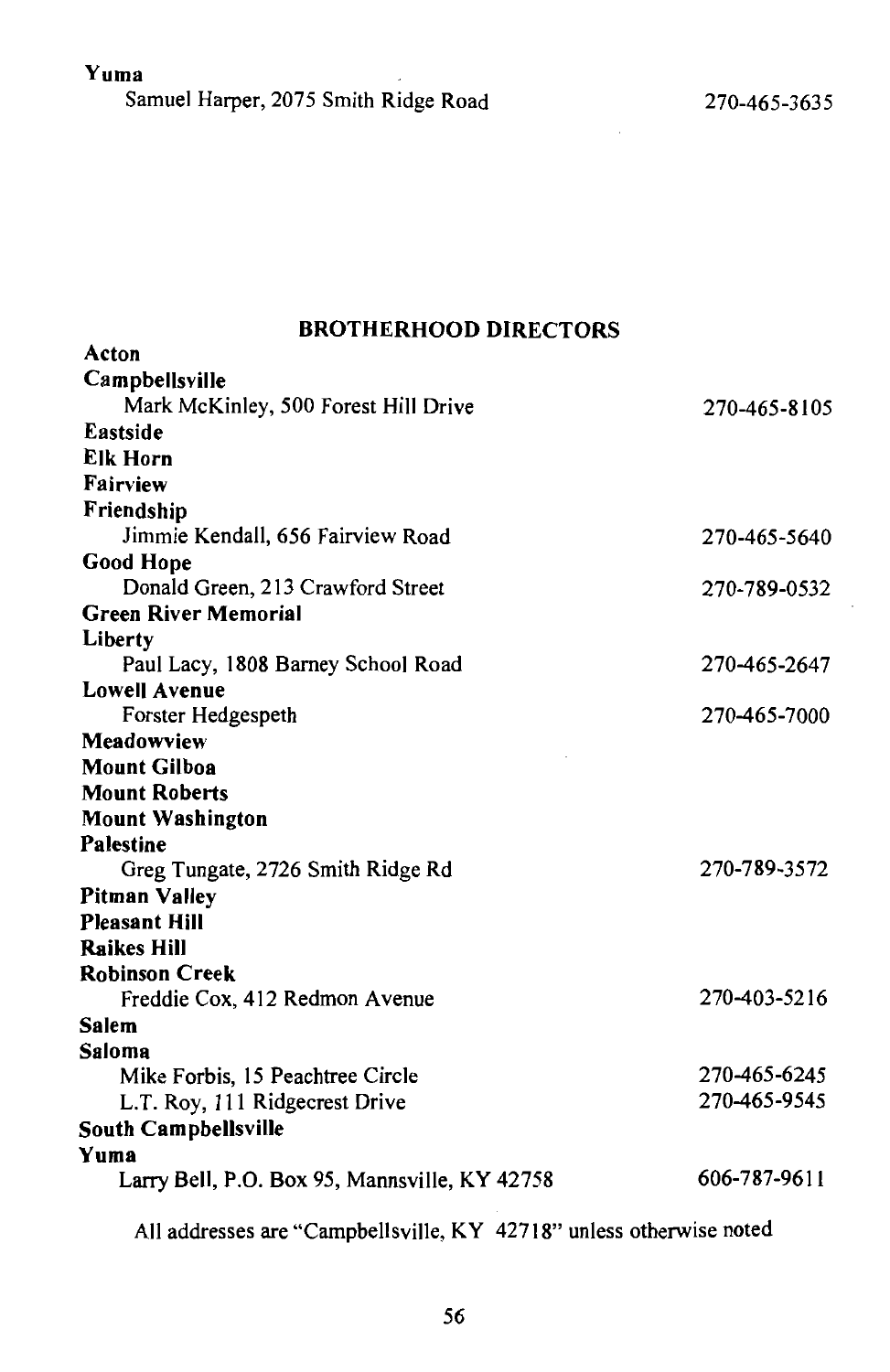#### **Taylor County Baptist Association** Other Program Information

**Items Reported** 

8-VBS Enrollment

9-Discipleship

10—Music Ministry 11—Mission Projects 12—WMU 13—Men and Boys Missions

| Congregation         | C/M            | 8        | 9        | 10  | 11           | 12 | 13       |
|----------------------|----------------|----------|----------|-----|--------------|----|----------|
| Acton                | C              | 33       | 23       |     | $\bf{0}$     | 8  | $\bf{0}$ |
| Campbellsville       | С              | 345      | 180      | 169 | 35           | 82 | 66       |
| Eastside             | $\mathsf{C}$   | 0        | $\bf{0}$ |     | $\bf{0}$     | 0  | 0        |
| Elk Horn             | $\overline{C}$ | $\bf{0}$ | 170      | 24  | 3807         | 0  | 0        |
| Fairview             | $\mathbf C$    | 52       | 0        | 3   | $\bf{0}$     | 0  | 0        |
| Friendship           | C              | 37       | 25       | 0   | 0            | 12 | 10       |
| Good Hope            | C              | 138      | 0        | 40  | 100          | 25 | 14       |
| Green River Memorial | C              | 101      | 0        | 15  | 18           | 10 | 8        |
| Liberty              | C              | 32       | 0        | 15  | 3            | 29 | 7        |
| Lowell Avenue        | C              | 158      | 38       | 51  | 2300         | 71 | 64       |
| Meadowview           | $\mathsf{C}$   | 13       | 0        | 5   | $\mathbf{0}$ | 0  | 0        |
| Mount Gilboa         | C              | 0        | 0        | 4   | 16           | 6  | 3        |
| <b>Mount Roberts</b> | $\mathsf C$    | 87       | 0        | 2   | 40           | 53 | 19       |
| Mount Washington     | $\mathsf{C}$   | 71       | 0        | 12  | $\bf{0}$     | 10 | 0        |
| Palestine            | C              | 91       | 50       | 15  | 40           | 17 | 15       |
| Pitman Valley        | C              |          |          |     |              |    |          |
| Pleasant Hill        | C              | 42       | 0        | 0   | 0            | 29 | 0        |
| Raikes Hill          | $\mathsf{C}$   | 35       | 0        | 35  | 0            | 0  | 0        |
| Robinson Creek       | C              | 162      | 30       | 25  | -13          | 0  |          |
| Salem                | $\overline{C}$ | 63       | 19       | 0   | 31           | 5  |          |
| Saloma               | C              | 70       | 25       | 15  | 50           | 15 | 10       |
| South Campbellsville | C              | 0        | 0        | 15  | 26           | 0  | 0        |
| Yuma                 | $\mathsf{C}$   | 36       | 21       | 3   | $\bf{0}$     | 29 | 21       |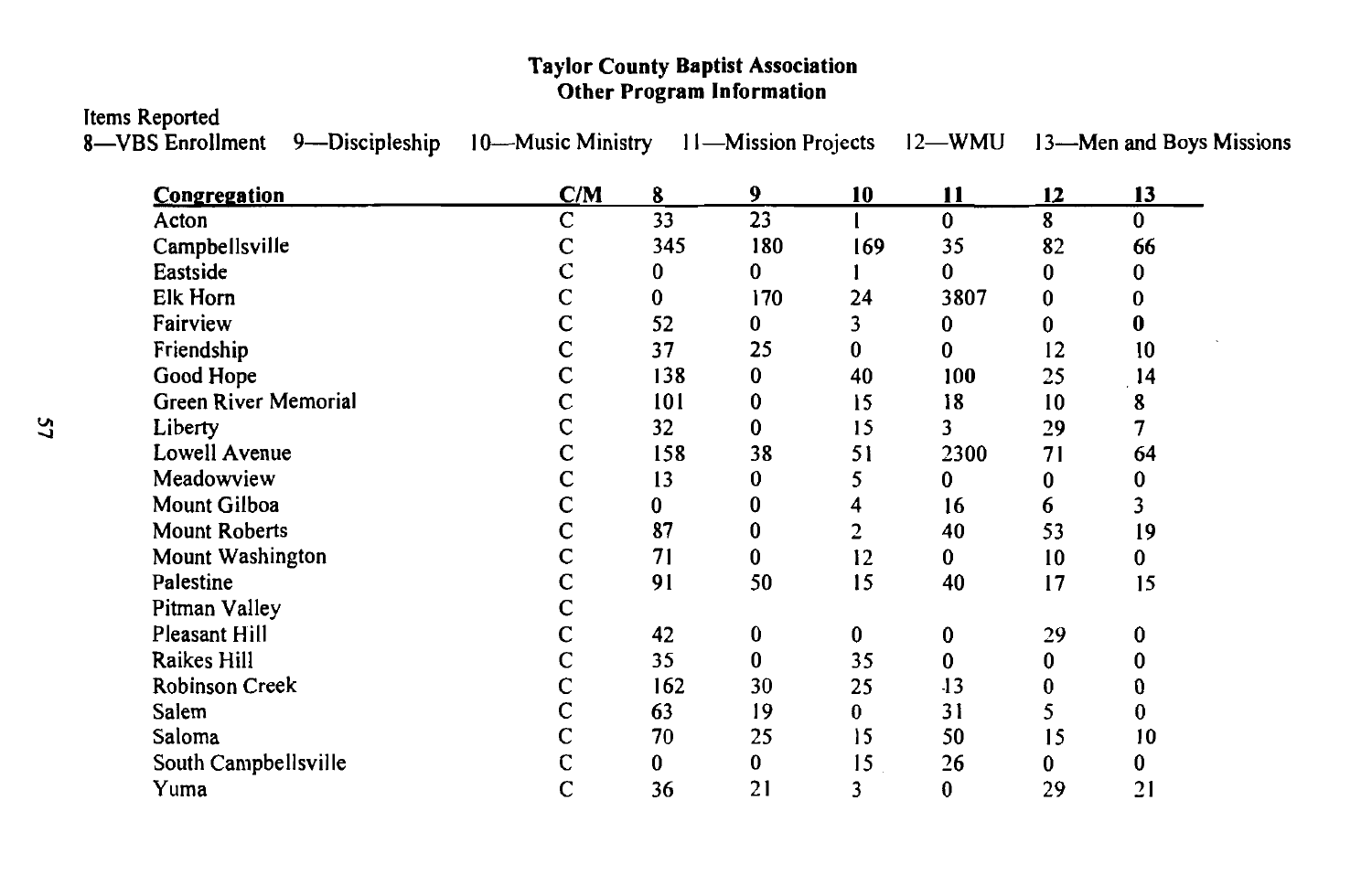## **Taylor County Baptist Association Member and Congregation Information**

**Items Reported** 

1-Total Members

2—Resident Members 4—Other Additions 7—Promary Worship Attendance

 $\sim$ 

| Name                  | C/M          |      | $\mathbf{2}$ | 4        | 7   |                                           |
|-----------------------|--------------|------|--------------|----------|-----|-------------------------------------------|
| Acton                 | C            | 63   | 39           | $\bf{0}$ | 24  |                                           |
| Campbellsville        | C            | 1414 | 1064         | 35       | 680 |                                           |
| Eastside              | C            | 96   | $\bf{0}$     | $\bf{0}$ | 20  |                                           |
| Elk Horn              |              | 528  | 401          | 94       | 381 |                                           |
| Fairview              |              | 165  | 98           | 2        | 55  |                                           |
| Friendship            |              | 140  | 121          | 4        | 45  |                                           |
| Good Hope             | C            | 147  | 129          | 0        | 85  |                                           |
| Green River Memorial  |              | 423  | 348          |          | 140 |                                           |
| Liberty               | $\mathsf{C}$ | 224  | 161          | 0        | 56  |                                           |
| Lowell Avenue         | C            | 598  | 528          | 3        | 196 |                                           |
| Meadowview            | C            | 180  | 180          | 2        | 75  |                                           |
| Mount Gilboa          | C            | 157  | 118          | 0        | 30  |                                           |
| <b>Mount Roberts</b>  |              | 183  | 183          | 10       | 86  |                                           |
| Mount Washington      | C            | 268  | 150          |          | 85  |                                           |
| Palestine             | $\mathsf{C}$ | 376  | 277          | 5        | 110 |                                           |
| Pitman Valley         | C            |      |              |          |     |                                           |
| Pleasant Hill         | C            | 635  | 510          | 10       | 192 | $\langle \frac{1}{2}, \frac{1}{2}\rangle$ |
| Raikes Hill           | C            | 36   | 35           | 9        | 40  |                                           |
| <b>Robinson Creek</b> | $\mathbf C$  | 354  | 300          |          | 130 |                                           |
| Salem                 | $\mathbf C$  | 116  | 116          | 0        | 92  |                                           |
| Saloma                | $\mathsf{C}$ | 178  | 158          | 5        | 82  |                                           |
| South Campbellsville  | $\mathbf C$  | 839  | 839          |          | 170 |                                           |
| Yuma                  | $\mathsf{C}$ | 145  | 112          | 4        | 30  |                                           |
|                       |              |      |              |          |     |                                           |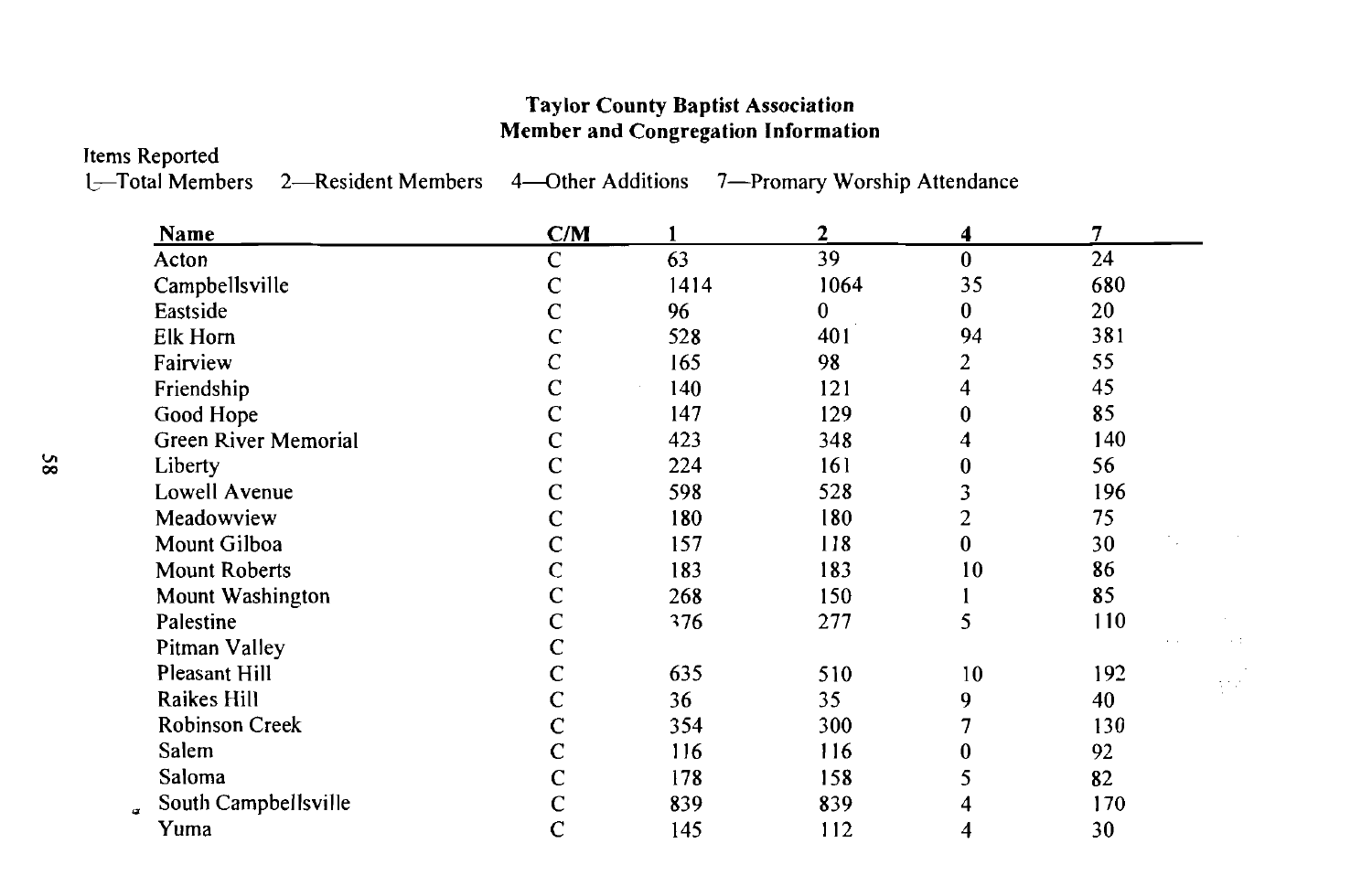# **Taylor County Baptist Association**<br>**Bible Study Information**

| Items Reported         |              |                  |                |                |                |                |                |              |                  |     |                |                      |                      |
|------------------------|--------------|------------------|----------------|----------------|----------------|----------------|----------------|--------------|------------------|-----|----------------|----------------------|----------------------|
| 5--Total SS Enrollment |              | $5B - Ages 6-11$ |                | 5D-Ages 18-24  |                | 5F-Ages 35-54  |                |              | 5H-Ages 65 & Up  |     |                | 5J—Other Bible Study |                      |
| 5A-Ages 5 & Under      |              | 5C-Ages 12-17    |                | 5E-Ages 25-34  |                |                | 5G-Ages 55 -64 |              | 5I-Gen. Officers |     |                |                      | 6-Average Attendance |
| Congregation           | C/M          | 5                | 5A             | 5B             | 5C             | 5D             | 5E             | 5F           | 5G               | 5H  | 51             | 5J                   | 6                    |
| Acton                  | $\mathbf C$  | 36               | 5              | 6              | $\overline{4}$ |                | 2              | 3            | 8                | 5   | $\overline{2}$ | $\Omega$             | 22                   |
| Campbellsville         | C            | 1238             | 103            | 157            | 148            | 124            | 147            | 289          | 106              | 139 | 16             | 9                    | 572                  |
| Eastside               | C            | 12               |                | 2              | 0              | 0              | 6              | $\mathbf{0}$ |                  | 2   | 0              | 0                    | 12                   |
| <b>Elk Horn</b>        | C            | 407              | 50             | 52             | 55             | 27             | 23             | 147          | 11               | 27  | 5              | 10                   | 189                  |
| Fairview               | C            | 53               | 6              | 8              | 6              | $\mathbf{0}$   | 4              | 16           | 8                | 4   |                | 0                    | 34                   |
| Friendship             | $\mathsf{C}$ | 92               | 3              | 13             |                | 4              | 8              | 10           | 14               | 28  | C              | 9                    | 30                   |
| Good Hope              | C            | 96               | $\overline{c}$ | 10             | 16             | 5              | 5              | 8            | 17               | 15  | 5              | 3                    | 55                   |
| Green River            | C            | 128              | 7              | 5              | 7              | 10             |                | 17           | 31               | 45  | C.             | 0                    | 87                   |
| Liberty                | C            | 68               | 5              | 9              | 7              | $\overline{3}$ | 3              | 19           | 7                | 13  | $\mathcal{L}$  | 0                    | 43                   |
| Lowell Avenue          | C            | 314              | 30             | 40             | 39             | 27             | 41             | 64           | 38               | 31  | 4              | 0                    | 139                  |
| Meadowview             | C            | 72               | 10             | 3              | $\Omega$       | $\mathbf{0}$   | 2              | 0            | 13               | 43  |                | 0                    | 46                   |
| Mount Gilboa           | C            | 38               | 0              | 0              | 8              | 3              | 0              | 8            | 6                | 10  | 3              | 0                    | 25                   |
| <b>Mount Roberts</b>   | $\mathbf C$  | 112              | 8              | 21             | 21             | 2              | 6              | 20           | 15               | 8   | 10             | 0                    | 73                   |
| Mount Washington       | $\mathbf C$  | 53               | 3              | $\overline{c}$ | 5              | 6              | $\mathbf{0}$   | 14           | 8                | 12  | 3              | 0                    | 42                   |
| Palestine              | $\mathbf C$  | 162              | 14             | 23             | 13             | 12             | 25             | 20           | 9                | 42  | 4              | 0                    | 81                   |
| Pitman Valley          | C            |                  |                |                |                |                |                |              |                  |     |                |                      |                      |
| Pleasant Hill          | C            | 226              | 8              | 19             | 18             | 12             | 16             | 60           | 34               | 57  | 2              | $\bf{0}$             | 165                  |
| Raikes Hill            | $\mathsf{C}$ | 33               |                | 4              | 9              | $\bf{0}$       |                | 3            | 6                | 9   | 0              | $\bf{0}$             | 25                   |
| <b>Robinson Creek</b>  | C            | 140              | 15             | 12             | 16             | 6              | 8              | 20           | 30               | 30  |                | $\bf{0}$             | 77                   |
| Salem                  | C            | 93               | 3              | 15             | 9              | 4              |                | 33           | 13               | 15  | 0              | $\bf{0}$             | 79                   |
| Saloma                 |              | 73               | 10             | 11             | 4              | 5              | 10             | 8            | 11               | 10  |                | 0                    | 54                   |
| South Campbellsville   | $\mathbf C$  | 149              | 17             | 14             | 15             | 12             | 0              | 0            | $\bf{0}$         | 0   |                | 88                   | 86                   |
| Yuma                   | C            | 50               | 4              | 9              | 6              | 0              |                |              | 9                | 14  | 0              | $\bf{0}$             | 26                   |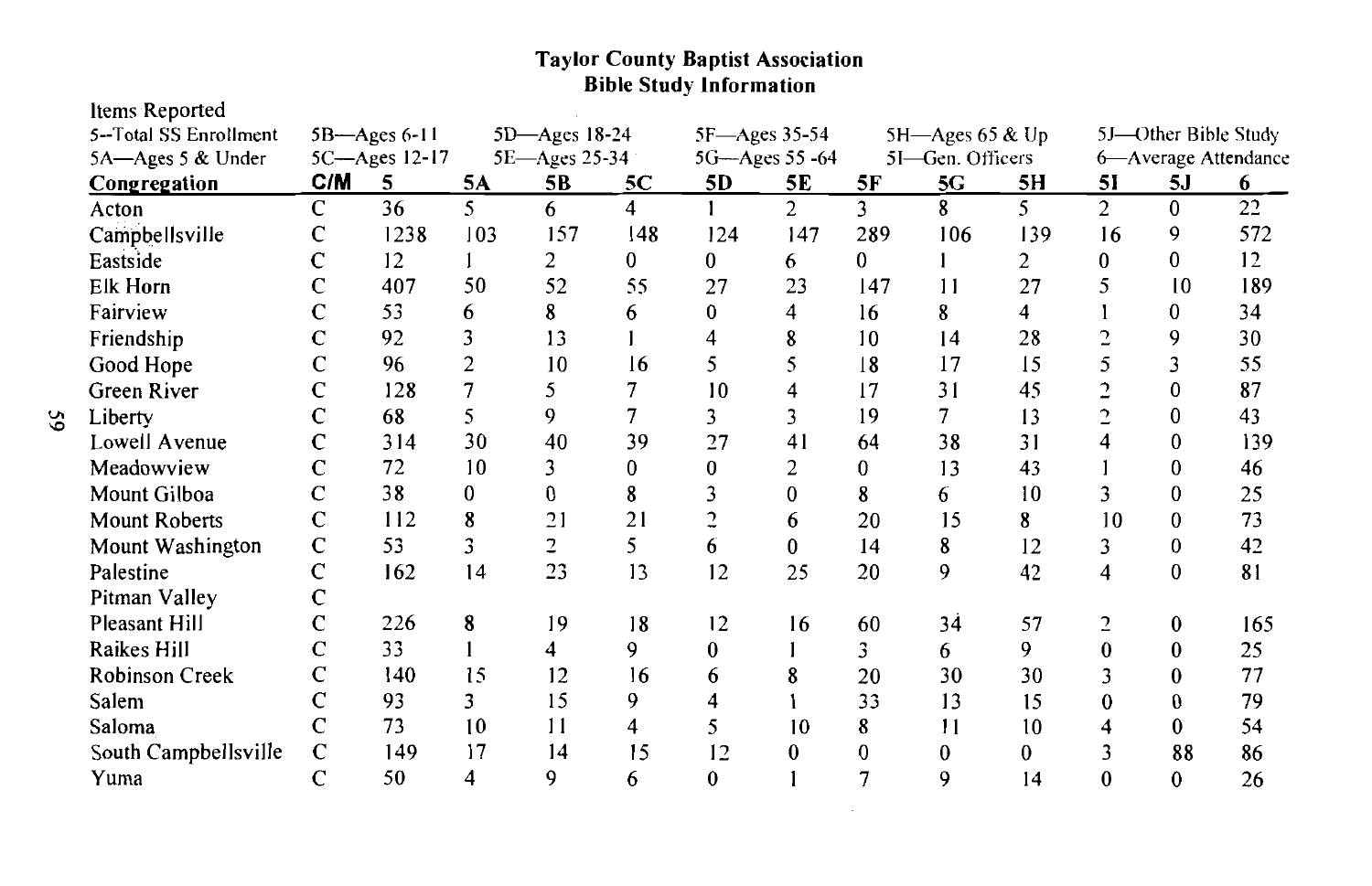# **Taylor County Baptist Association<br>Baptism Information**

Items Reported

| 3-Total Baptisms                         | 3B--Baptisms 6-18 |    | 3D--Baptisms 12-17 |    | 3F--Baptisms 30-59   |    |    |               |    |
|------------------------------------------|-------------------|----|--------------------|----|----------------------|----|----|---------------|----|
| 3A--Baptisms 5 & Under 3C--Baptisms 9-11 |                   |    | 3E--Baptisms 18-29 |    | 3G--Baptisms 60 & Up |    |    |               |    |
| <b>Congregation</b>                      | C/M               | 3  | 3А                 | 3B | 3C                   | 3D | 3E | 3F            | 3G |
| Acton                                    | C                 |    |                    |    | 2                    |    |    | $\mathcal{P}$ |    |
| Campbellsville                           |                   | 35 |                    |    |                      |    |    | 12            |    |
| Eastside                                 |                   |    |                    |    |                      |    |    |               |    |
| Elk Horn                                 |                   | 42 |                    |    |                      | 3  |    | 13            |    |
| Fairview                                 |                   |    |                    |    |                      |    |    |               |    |
| Friendship                               |                   |    |                    |    |                      |    |    |               |    |
| Good Hope                                |                   |    |                    |    |                      |    |    |               |    |
| Green River Memorial                     |                   |    |                    |    |                      |    |    |               |    |
| Liberty                                  |                   |    |                    |    |                      |    |    |               |    |
| Lowell Avenue                            |                   | 10 |                    |    |                      |    |    |               |    |
| Meadowview                               |                   |    |                    |    |                      |    |    |               |    |
| Mount Gilboa                             |                   |    |                    |    |                      |    |    |               |    |
| <b>Mount Roberts</b>                     |                   |    |                    |    |                      |    |    |               |    |
| Mount Washington                         |                   |    |                    |    |                      |    |    |               |    |
| Palestine                                |                   |    |                    |    |                      |    |    |               |    |
| Pitman Valley                            |                   |    |                    |    |                      |    |    |               |    |
| Pleasant Hill                            |                   |    |                    |    |                      |    |    |               |    |
| Raikes Hill                              |                   |    |                    |    |                      |    |    |               |    |
| <b>Robinson Creek</b>                    |                   |    |                    |    |                      |    |    |               |    |
| Salem                                    |                   |    |                    |    |                      |    |    |               |    |
| Saloma                                   |                   |    |                    |    |                      |    |    |               |    |
| South Campbellsville                     |                   |    |                    |    |                      |    |    |               |    |
| Yuma                                     |                   |    |                    |    |                      |    |    |               |    |
|                                          |                   |    |                    |    |                      |    |    |               |    |

 $\mathbf{S}$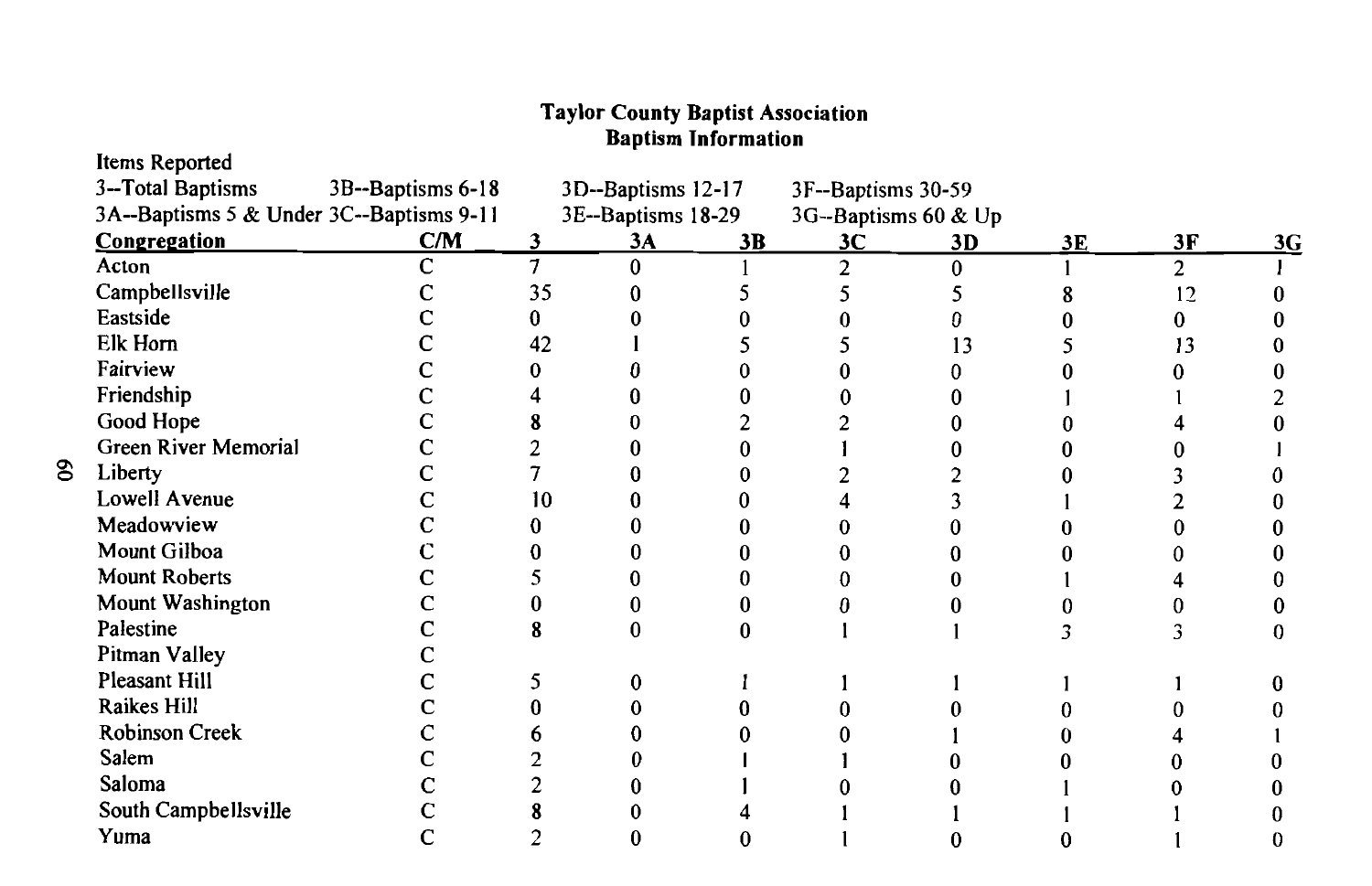| Items Reported            |              |                           |        |                        |        |                           |                                |          |                          |       |
|---------------------------|--------------|---------------------------|--------|------------------------|--------|---------------------------|--------------------------------|----------|--------------------------|-------|
| 14-Undesignated Receipts  |              | 15-Designated Receipts    |        | 16--Other Receipts     |        |                           | 17--Cooperative Program Giving |          | 18--Associational Giving |       |
| 19--State Missions Giving |              | 20-Annie Armstrong Giving |        | 21--Lottie Moon Giving |        | 22--Other Missions Giving |                                |          |                          |       |
| <b>Congregation</b>       | C/M          | 14                        | 15     | 16                     | 17     | 18                        | 19                             | 20       | 21                       | 22    |
| Acton                     | C            | 17291                     | 2249   | 155                    | 2096   | 336                       | 55                             | 35       | 55                       | 134   |
| Camphellsville            | Ċ            | 1133801                   | 226686 | 116219                 | 147894 | 6500                      | 11556                          | 9787     | 43771                    | 68015 |
| Eastside                  | C            | 12000                     | 1000   | $\bf{0}$               | 0      | $\bf{0}$                  | 0                              | 0        | 0                        | 0     |
| Elk Horn                  | C            | 494511                    | 107482 | 2030                   | 2904   | 1200                      | $\mathbf{0}$                   | $\bf{0}$ | $\mathbf{0}$             | 18300 |
| Fairview                  | C            | 32305                     | 1547   | 500                    | 3307   | 1293                      | 166                            | 580      | 801                      | 120   |
| Friendship                | C            | 70882                     | 33782  | $\bf{0}$               | 12759  | 1418                      | 850                            | 1240     | 10395                    | 100   |
| Good Hope                 | C            | 117355                    | 32497  | 116                    | 30512  | 1760                      | 1696                           | 2525     | 4439                     | 20841 |
| Green River Memorial      | $\mathbf C$  | 130306                    | 39766  | 437                    | 15577  | 3865                      | 2000                           | 1406     | 3252                     | 3720  |
| Liberty                   | C            | 66046                     | 10350  | 4340                   | 7355   | 2366                      | 235                            | 470      | 561                      | 8711  |
| Lowell Avenue             | C            | 258721                    | 19601  | 5800                   | 45276  | 7018                      | 3474                           | 5159     | 7706                     | 18501 |
| Meadowview                | C            | 78113                     | 4120   | 0                      | 7811   | 1953                      | 150                            | 200      | 600                      | 1525  |
| Mount Gilboa              | C            | 36258                     | 16872  | 300                    | 7251   | 1100                      | 705                            | 1220     | 4395                     | 2461  |
| Mount Roberts             | C            | 70126                     | 15405  | 0                      | 3588   | 2379                      | 1458                           | 1211     | 1135                     | 3182  |
| Mount Washington          | $\mathsf{C}$ | 72170                     | 1845   | 2175                   | 1000   | 1200                      | 1200                           | 1424     | 2038                     | 3485  |
| Palestine                 | C            | 131267                    | 21518  | 1340                   | 15752  | 1313                      | 722                            | 1643     | 3213                     | 7616  |
| Pitman Valley             | C            |                           |        |                        |        |                           |                                |          |                          |       |
| <b>Pleasant Hill</b>      | $\mathsf{C}$ | 240960                    | 108879 | 23800                  | 41458  | 4816                      | 820                            | 2830     | 3421                     | 7482  |
| Raikes Hill               | C            | 33351                     | 2040   | $\bf{0}$               | 3209   | 200                       | 0                              | 245      | 200                      | 350   |
| <b>Robinson Creek</b>     | C            | 144876                    | 10677  | 7098                   | 19321  | 2859                      | 1221                           | 1301     | 2506                     | 5383  |
| Salem                     | C            | 117692                    | 22483  | 268                    | 13975  | 2346                      | $-1808$                        | 4548     | 4887                     | 3697  |
| Saloma                    | C            | 86878                     | 7880   | 2800                   | 10000  | 2500                      | 1005                           | 552      | 1700                     | 12327 |
| South Campbellsville      | $\mathsf{C}$ | 267320                    | 10548  | $\bf{0}$               | 16702  | 2784                      | $\bf{0}$                       | 0        | 453                      | 16827 |
| Yuma                      | $\mathbf C$  | 40271                     | 3878   | 1011                   | 3975   | 500                       | 542                            | 650      | 750                      | 1129  |

# Taylor County Baptist Association<br>Financial Information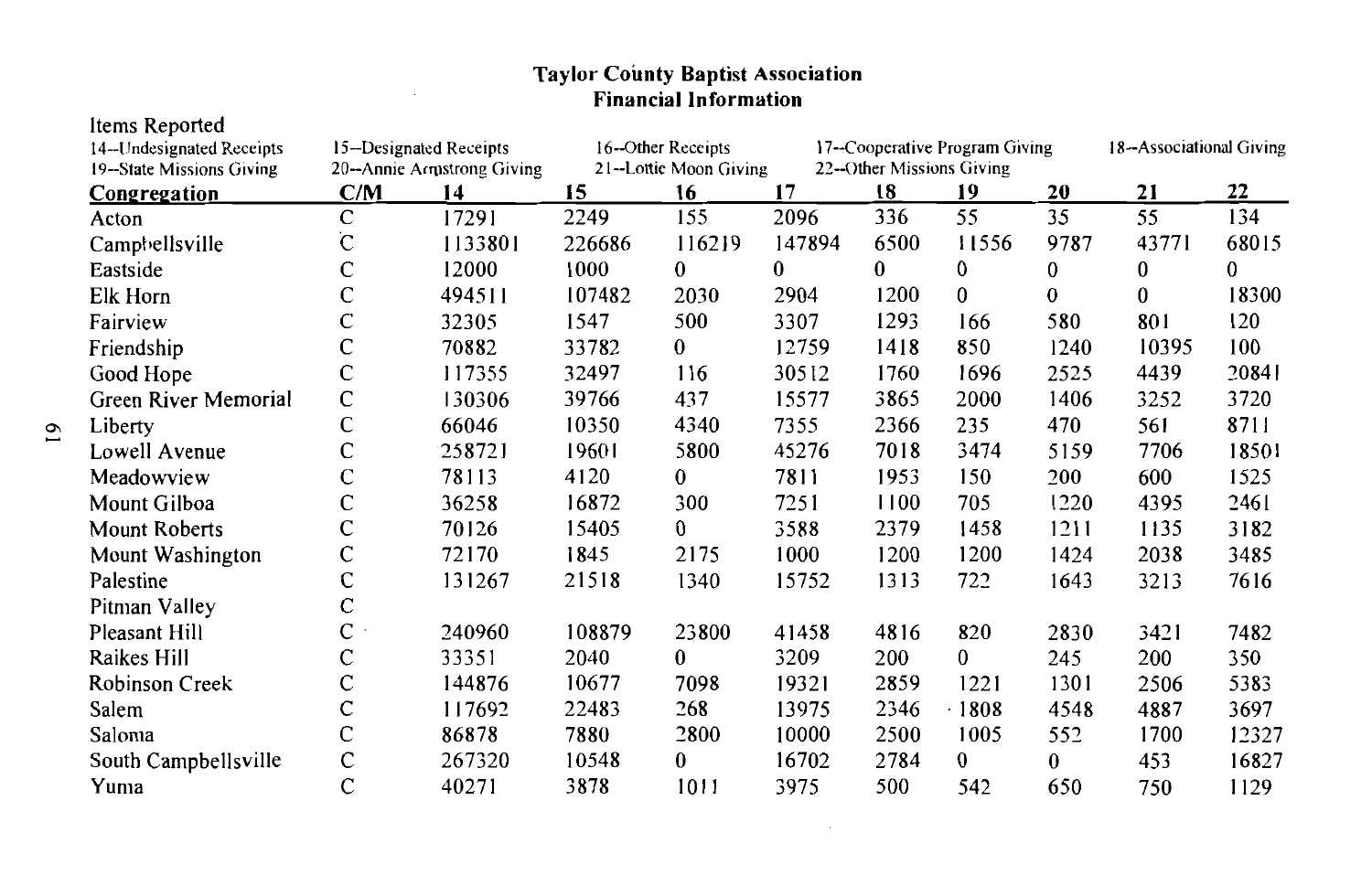## Historical Tables (1958-1969)

| Church<br>1958                              | Moderator          | Clerk                | Preacher                            |
|---------------------------------------------|--------------------|----------------------|-------------------------------------|
| Campbellsville                              | J. Chester Badgett | Woodruff T. Chandler | D.L. Druin<br>J. Chester Badgett    |
| 1959<br>ElkHorn                             | J. Chester Badgett | Woodruff T. Chandler | J.A. Parker<br>L.A. Fishburn        |
| 1960<br>Good Hope<br>Liberty                | D.L. Druin         | Woodruff T. Chandler | W.E. Miller<br>T.H. Harding         |
| 1961<br>Lone Valley                         | D.L. Druin         | Woodruff T. Chandler | Gilbert Sapp<br>H.T. Parrott        |
| 1962<br>Mt. Gilboa<br>South Campbellsville  | T.H. Harding       | Woodruff T. Chandler | Harvey Morrison<br>Marshall Black   |
| 1963<br>Palestine<br>Lowell Avenue          | Gilbert Sapp       | Woodruff T. Chandler | Ralph Boots<br>L.M. Hamilton        |
| 1964<br>Pleasant Hill<br>Campbellsville     | Homer Kirtley      | Woodruff T. Chandler | J. Chester Badgett<br>D.L. Druin    |
| 1965<br>Robinson Creek<br>Campbellsville    | Homer Kirtley      | Woodruff T. Chandler | Harvey Morrison<br>William R. Beard |
| 1966<br>Salem<br>Campbellsville             | William R. Beard   | Woodruff T. Chandler | L.M. Hamilton<br>Landon Handley     |
| 1967<br>Saloma<br>Lowell Avenue             | William R. Beard   | Woodruff T. Chandler | Joe Hampton<br>Ralph Boots          |
| 1968<br>South Campbellsville<br>Green River | Joe R. Hampton     | J.L. McNeal          | Arnold Moon<br><b>Ralph Boots</b>   |
| 1969<br>Campbellsville<br>Meadowview        | J.B. Crawley       | Lonnie Turner        | Landon Handley<br>(M) Roy Fowler    |
|                                             |                    |                      | (M) Missionary Message              |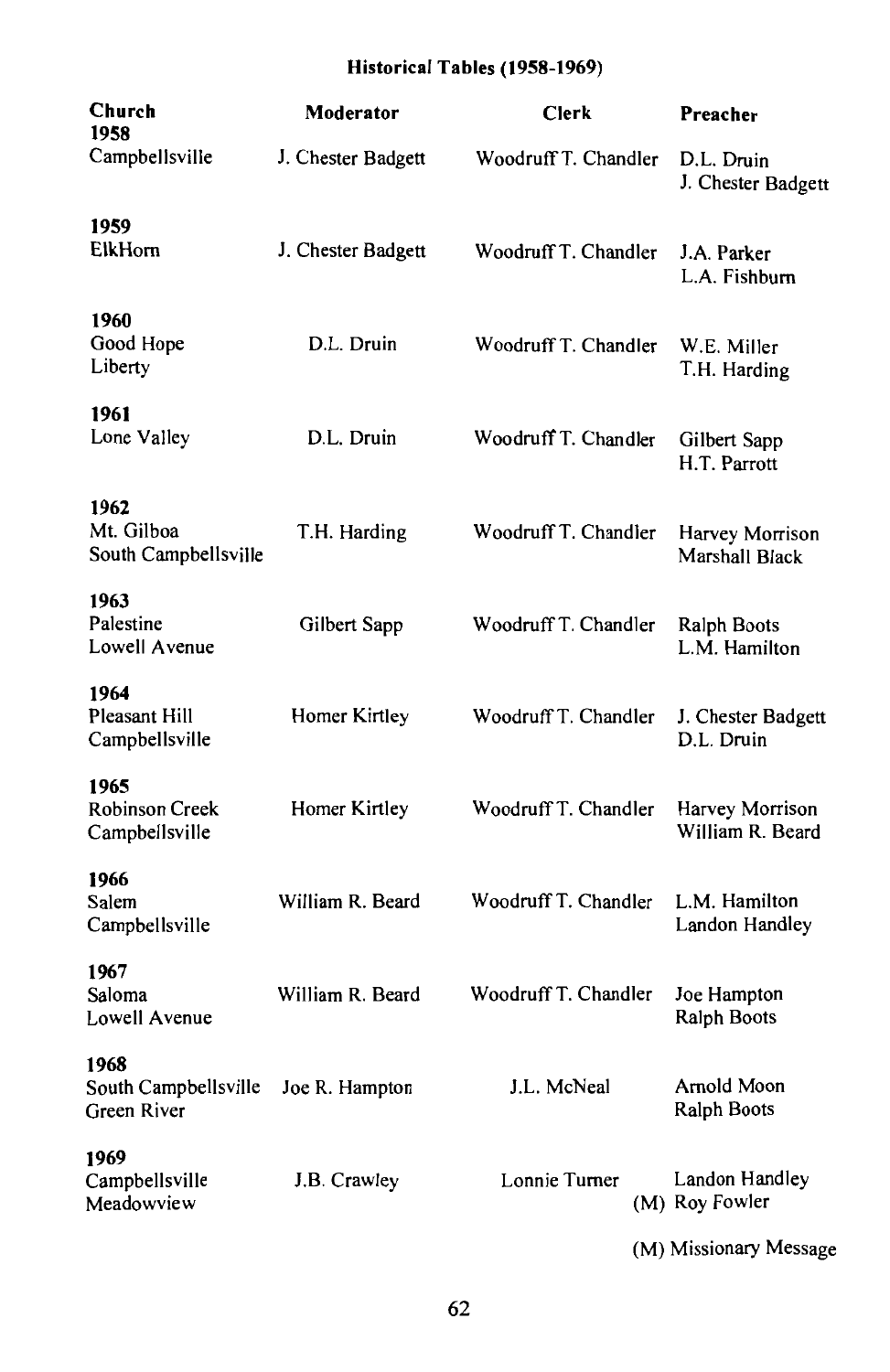#### Historical Tables (1970-1981)

| Church                                                               | Moderator              | Clerk            | Preacher                                     |
|----------------------------------------------------------------------|------------------------|------------------|----------------------------------------------|
| 1970<br>Elkhorn<br>Mt. Gilboa                                        | J.B. Crawley           | Lonnie Turner    | L.D. Kennedy<br>(M) David Jester             |
| 1971<br>Good Hope<br>Liberty                                         | Landon Handley         | George R. Gaddie | J. Gene Hall<br>(M) Richard Clement          |
| 1972<br>Friendship<br>Palestine                                      | Landon Handley         | George R. Gaddie | Hardin Hosey<br>(M) Jim McKinley             |
| 1973<br><b>Robinson Creek</b><br>Pleasant Hill                       | Darrell Hunt           | George R. Gaddie | Charles R. Harris<br>(M) Wilburn Hoglen      |
| 1974<br>Salem<br>Lowell Avenue                                       | Darrell Hunt           | George R. Gaddie | <b>Richard Shields</b><br>(M) William Bender |
| 1975<br>Green River Memorial Richard Shields<br>South Campbellsville |                        | George R. Gaddie | J. Chester Badgett<br>(M) Bobby Evans        |
| 1976<br>Saloma<br>Campbellsville                                     | <b>Richard Shields</b> | Hardin Hosey     | Marshall Black<br>(M) Wayne Hassenmyer       |
| 1977<br>Fairview<br>Palestine                                        | Jerry Kibbons          | Hardin Hosey     | George Gaddie<br>(M) Tacahiro Oue            |
| 1978<br>Robinson Creek<br>Elkhorn                                    | Jerry Kibbons          | Hardin Hosey     | Donald Gowin<br>(M) Donald Spiegel           |
| 1979<br>Liberty<br>Good Hope                                         | George R. Gaddie       | Hardin Hosey     | Thurmon Eaton<br>(M) J. Alvin Hardy          |
| 1980<br>Pleasant Hill<br>Mt. Gilboa                                  | George R. Gaddie       | L.D. Kennedy     | Jerry Kibbons<br>(M) L.D. Kennedy            |
| 1981<br>Pitman Valley<br>Salem                                       | L.D. Kennedy           | Jim Campbell     | Paul Homer<br>(M) J. Chester Badgett         |
|                                                                      |                        |                  | (M) Missionary Message                       |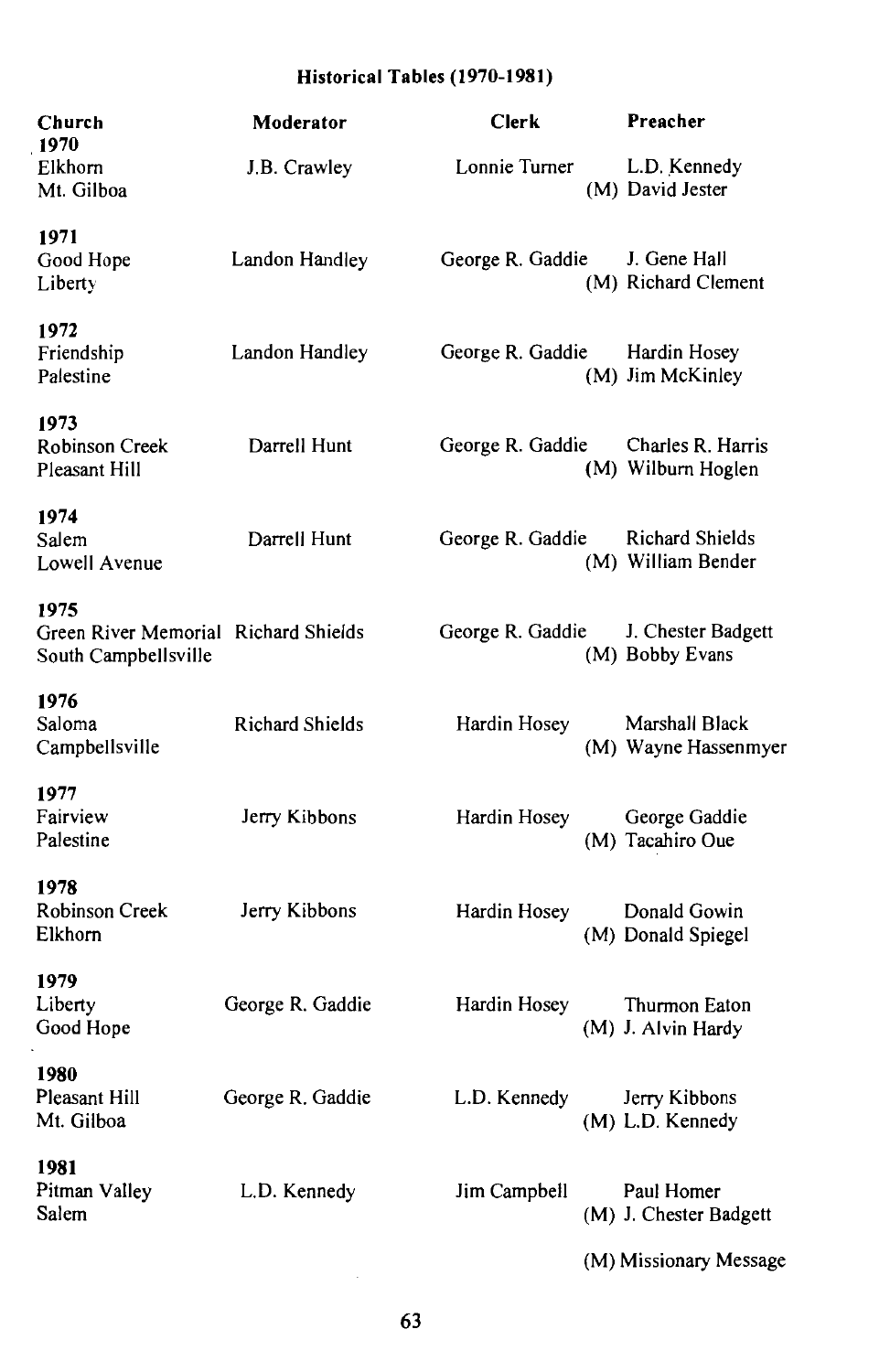## Historical Tables (1982-1991)

| Moderator      | <b>Clerk</b> | Preacher                                                              |
|----------------|--------------|-----------------------------------------------------------------------|
| Marshall Black | Jim Campbell | Don Watson<br>(M) Jim McKinley                                        |
| Marshall Black | Jim Campbell | <b>Bob Martin</b><br>(M) Jeff Day                                     |
| James E. Jones | Jim Campbell | Richard Reed<br>(M) Bill Marshall                                     |
| James E. Jones | Jim Campbell | Howard Davenport<br>(M) Richard Clement                               |
| Darrell Hunt   | Jim Campbell | Mike Moynahan<br>George R. Gaddie<br>(M) Allen West                   |
| Darrell Hunt   | Jim Campbell | Randy Smith<br>(M) Taylor County/<br>Kenya Partnership<br>James Jones |
| Darrell Hunt   | Jim Campbell | Roger Alford<br>Gilbert Sapp<br>(M) Kenneth Winters                   |
| Bob E. Martin  | Jim Campbell | Donald Berry<br>Jim Collison<br>(M) John Wilson                       |
| Bob E. Martin  | Jim Campbell | Landon Hadley<br>J.W. Farmer<br>(M) Calvin Wilkins                    |
| Tom Gupton     | Jim Campbell | Mike Crain<br>Chris Mueller<br>(M) Jim McKinley                       |
|                |              |                                                                       |

(M) Missionary Message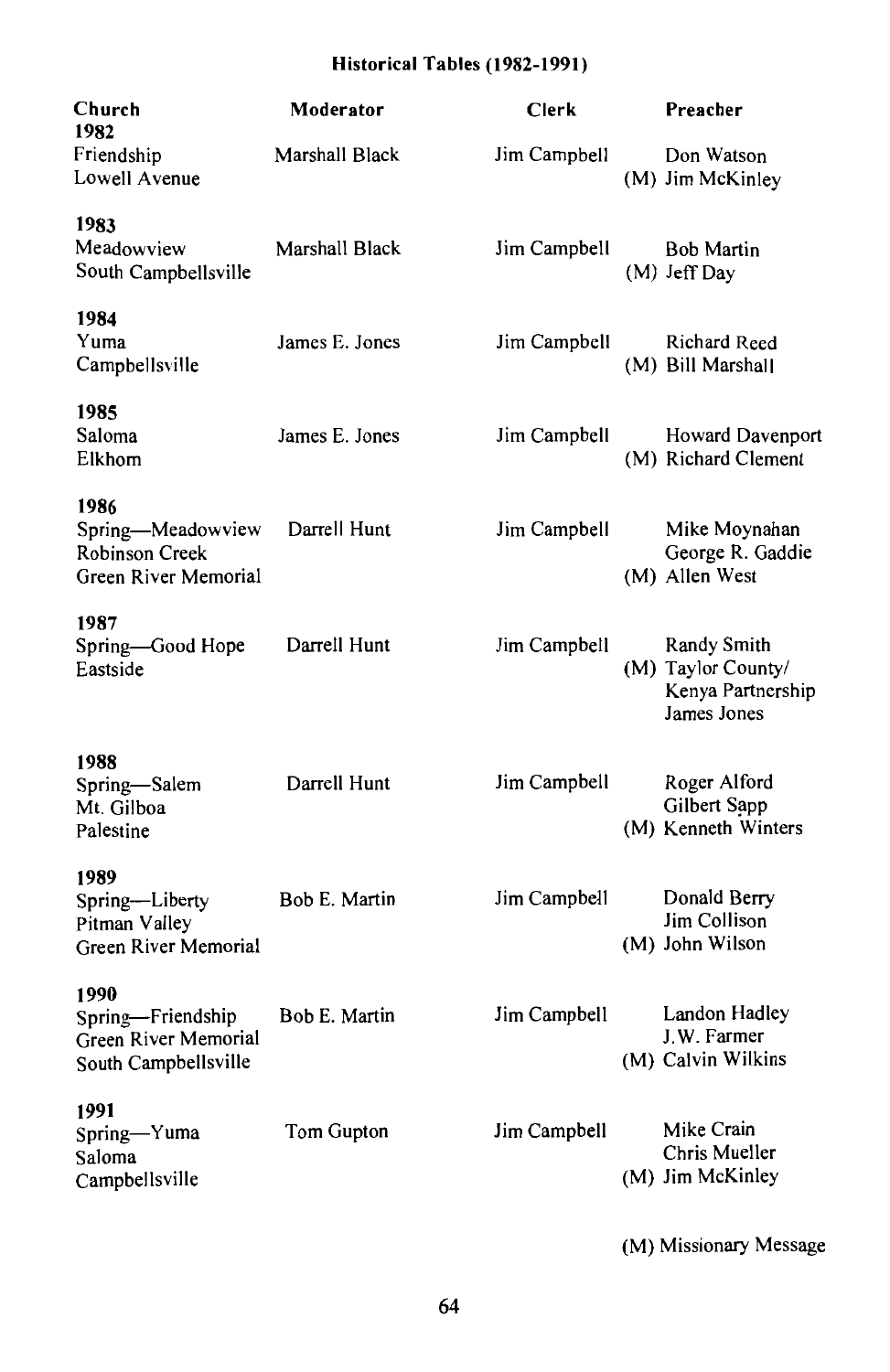## Historical Tables (1992-1999)

| Church<br>1992                                               | Moderator                       | <b>Clerk</b>                                   | Preacher                                                                            |
|--------------------------------------------------------------|---------------------------------|------------------------------------------------|-------------------------------------------------------------------------------------|
| Spring--Meadowview<br><b>Robinson Creek</b><br>Elkhorn       | Tom Gupton                      | Jim Campbell                                   | Mark Jones<br>Al Hardy<br>(M) Charles and<br>Carrie Hedrick                         |
| 1993<br>Spring-Acton<br>Good Hope<br>Pleasant Hill           | Larry Koch                      | Jim Campbell                                   | J.V. Mullen<br>Larry Koch<br>(M) Bill and<br>Laverne Arnold                         |
| 1994<br>Spring-Fairview<br>Salem<br>Campbellsville           | Larry Koch                      | Jim Campbell                                   | Tim Najpaver<br><b>Brian Fannin</b><br>(M) Bill Jaggers                             |
| 1995<br>Spring-Fairview<br>Salem<br>Campbellsville           | David Henderson<br>Darrell Hunt | Jim Campbell                                   | John Chowning<br>Dewayne Howell<br>(M) Becky Mann and<br>Ed Garr                    |
| 1996<br>Spring-Good Hope<br>Pitman Valley<br>Lowell Avenue   | Darrell Hunt                    | Jim Campbell                                   | Fred Miller<br>Herman Wilkins<br>(M) Benton Williams                                |
| 1997<br>Spring-Friendship<br>Liberty<br>Green River Memorial | Darrell Hunt                    | Jim Campbell                                   | Ray England<br>Dan Hunt, Sr.<br>(M) Jim Strange<br>Dianna Derringer<br>J.B. Crawley |
| 1998<br>Spring-Eastside<br>Friendship<br>Palestine           | Dewayne Howell                  | Jim Campbell                                   | Jeff McCarty<br>James E. Jones<br>(M) David Coppage                                 |
| 1999<br>Spring-Yuma<br>Meadowview<br>South Campbellsville    | Dewayne Howell                  | Jim Campbell<br>Nancy Walters (M) Linda Egbert | George Gaddie                                                                       |

(M) Missionary Message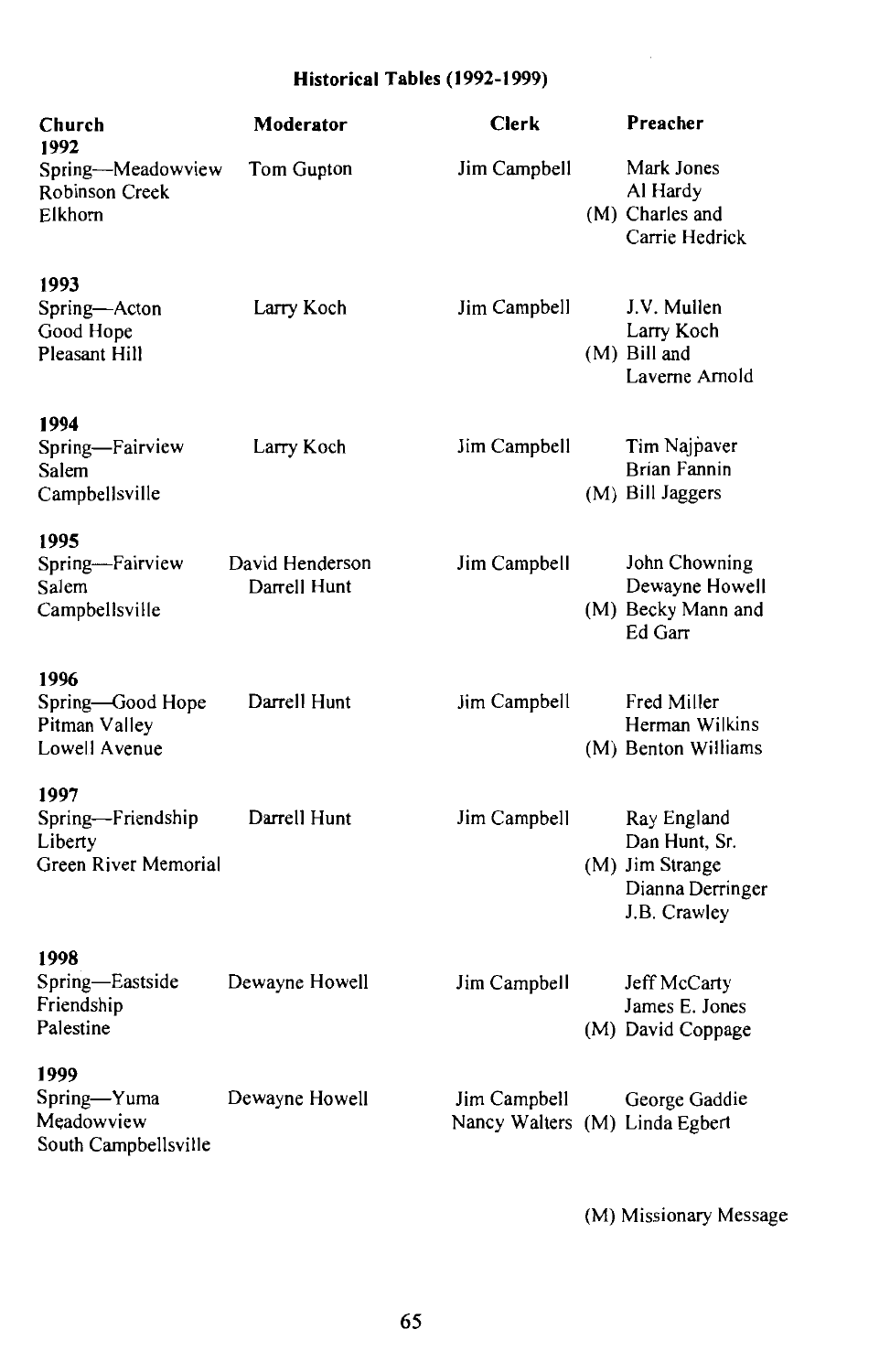## Historical Tables (2000-2008)

| Church<br>2000                                                    | Moderator             | <b>Clerk</b>    | Preacher                                                                                               |
|-------------------------------------------------------------------|-----------------------|-----------------|--------------------------------------------------------------------------------------------------------|
| Spring-Salem<br>Saloma<br>Campbellsville                          | Al Hardy              | Michael Goodwin | Gene Hall<br>Donnie Blick<br>(M) Larry Rowell                                                          |
| 2001<br>Spring-Mt. Roberts<br>Mt. Gilboa<br><b>Robinson Creek</b> | Al Hardy              | Michael Goodwin | Dr. Ted Taylor<br>(M) Dr. Nkolai<br>Syrovatka                                                          |
| 2002<br>Spring-Acton<br>Pleasant Hill<br>Elkhorn                  | Michael Goodwin       | Helen Franklin  | Dave Walters<br>Ron Gleaves<br>(M) David Hill                                                          |
| 2003<br>Spring-Mt. Washington<br>Fairview<br>Lowell Avenue        | Michael Goodwin       | Helen Franklin  | Jimmie York<br>Skip Alexander<br>(M) John Kelly                                                        |
| 2004<br>Spring-Pitman Valley<br>Palestine<br>Good Hope            | George Phillips       | Helen Franklin  | Rev. Gary Durham<br>Rev. John Chowning<br>(M) Dr. Van Thompson                                         |
| 2005<br>Spring-Raikes Hills<br>Green River<br>Fairview            | George Phillips       | Helen Franklin  | Rev. Roger Robertson<br>Rev. Danny Pace<br>(M) Marilyn Goodwin<br>Rev. Larry Rowell<br>George Phillips |
| 2006<br>Spring-Yuma<br>Friendship<br><b>Pleasant Hill</b>         | Gary Durham           | Helen Franklin  | Rev. Michael Goodwir<br>Rev. Danny Nelson<br>(M) Alan Funk                                             |
| 2007<br>Spring-S. Campbellsville<br>Liberty<br>Campbellsville     | <b>Bill Henderson</b> | Helen Franklin  | Rev. John Batcher<br>Rev. Shaun Caudill<br>(M) Rev. Bill Egbert                                        |
| 2008<br>Spring-Eastside<br>Meadowview<br>Lowell Avenue            | <b>Bill Henderson</b> | Jim Campbell    | Rev. Carlos Compton<br>Rev. James Collison                                                             |
|                                                                   |                       |                 | (M) Missionary Message                                                                                 |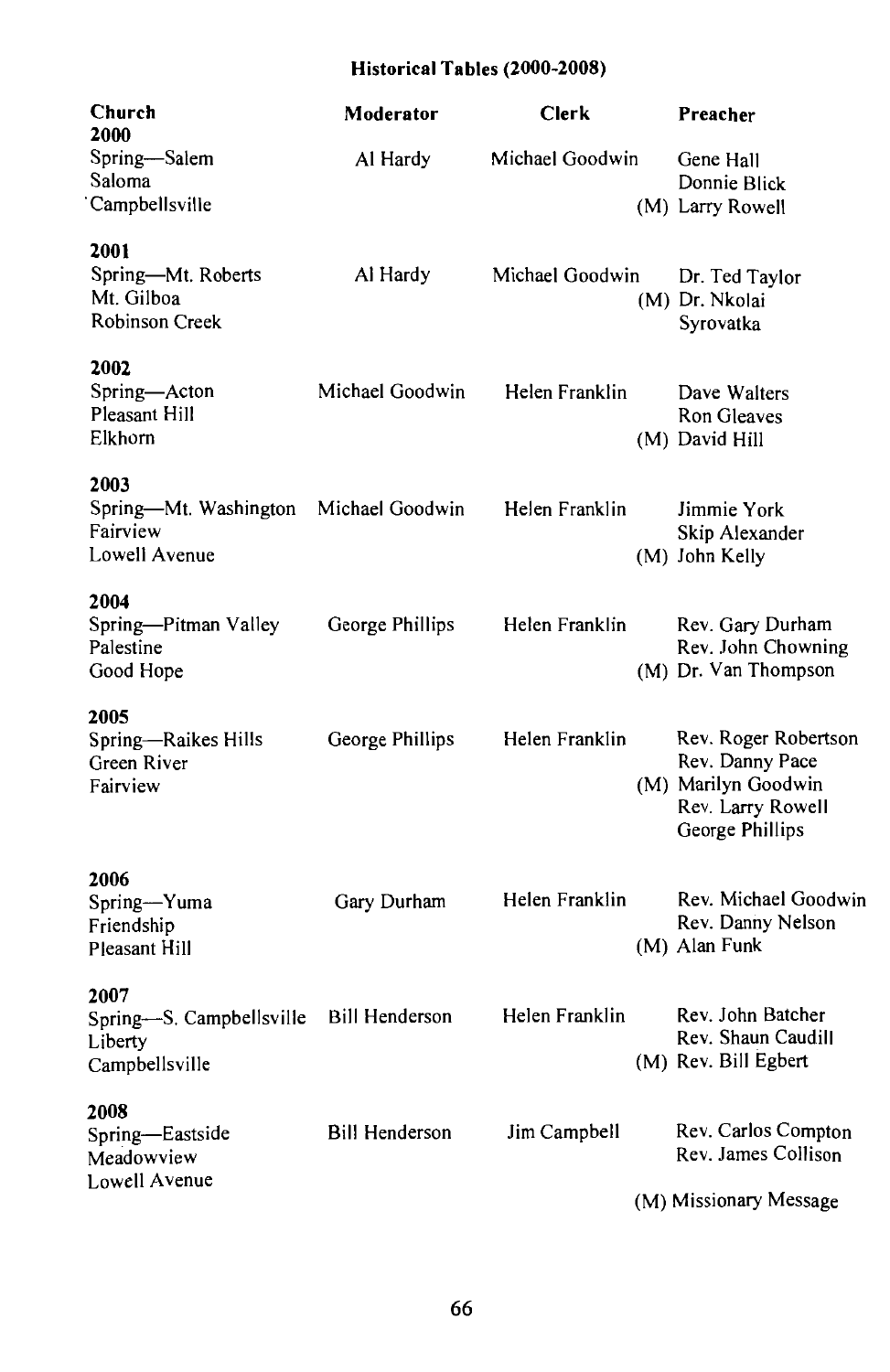### Historical Tables (2009-2011)

| Church<br>2009                                          | Moderator      | <b>Clerk</b>  | Preacher                                                         |
|---------------------------------------------------------|----------------|---------------|------------------------------------------------------------------|
| Spring-Elkhorn<br>Green River Memorial<br>Pleasant Hill | Skip Alexander | Jim Campbell  | Rev. Brian Rafferty<br>Rev. Jamie Bennett<br>(M) Rev. Mike James |
| 2010                                                    |                |               |                                                                  |
| Spring                                                  | Kyle Franklin  | Jim Campbell  | Rev. Enrique Valdes                                              |
| Salem                                                   |                |               | Dr. Jay Barnett                                                  |
| Palestine                                               |                |               | Dr. Bill Mackey                                                  |
| 2011                                                    |                |               |                                                                  |
| Saloma                                                  |                |               |                                                                  |
| Friendship                                              |                | Brenda Patton |                                                                  |

(M) Missionary Message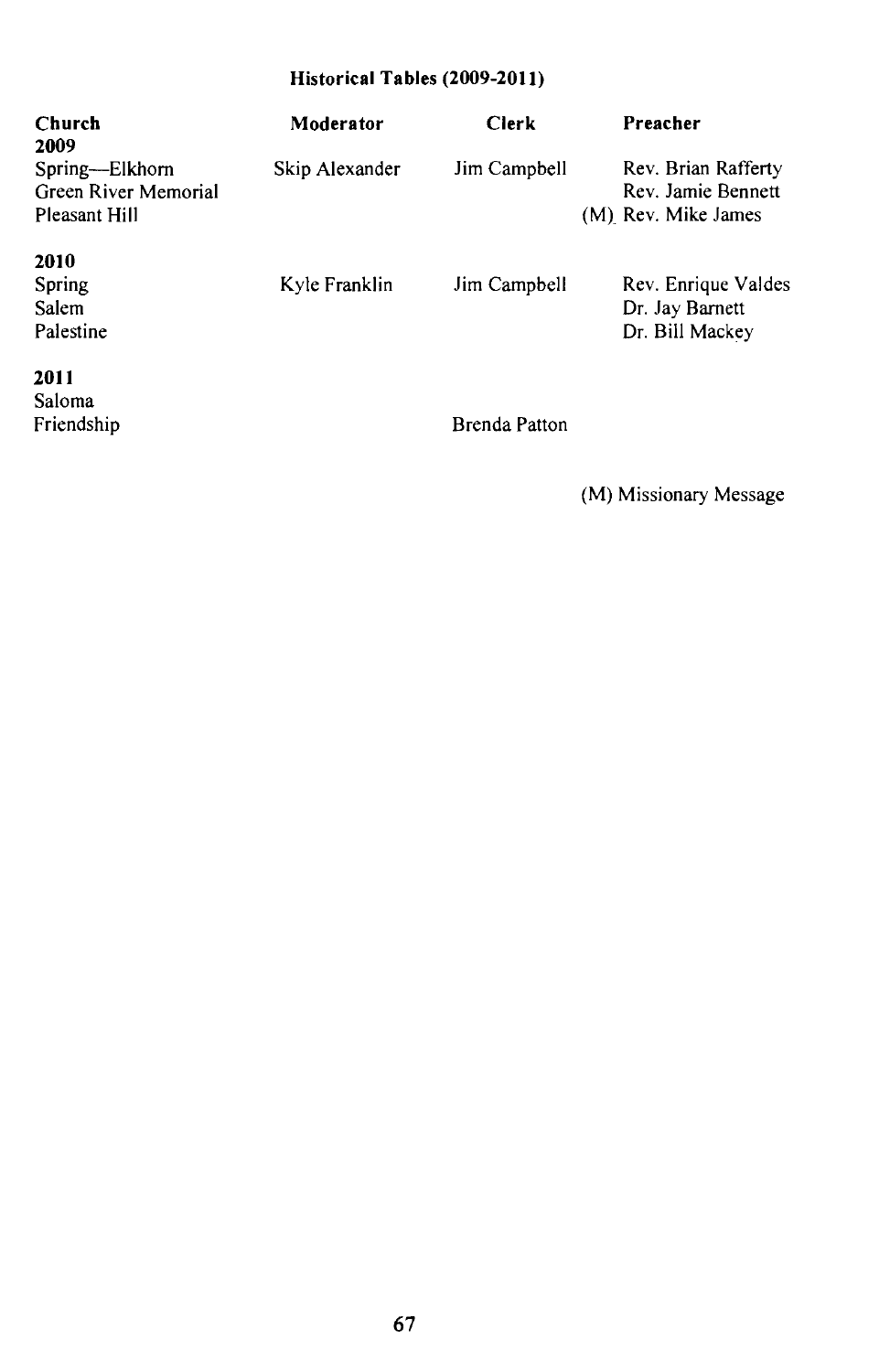## **Taylor County Baptist Association Vision Committee Recommendations**

Training Sunday School\* Discipleship and Stewardship\* Vacation Bible School\*

## **TCBA Executive Board**

- 1. Planning
- 2. Resource gathering and distribution
- 3. Oversight and involvement

Director of Missions will work with each entity of organizational design

Programs—Ongoing & Existing

- 1. Each training and ministry area will have a director
- 2. Permanent or temporary committees
- 3. Annual goals
- 4. Area emphases as needed

**Ministries** Mission support, education, and promotion WMU\* Baptist Men\* Youth\* Children\*